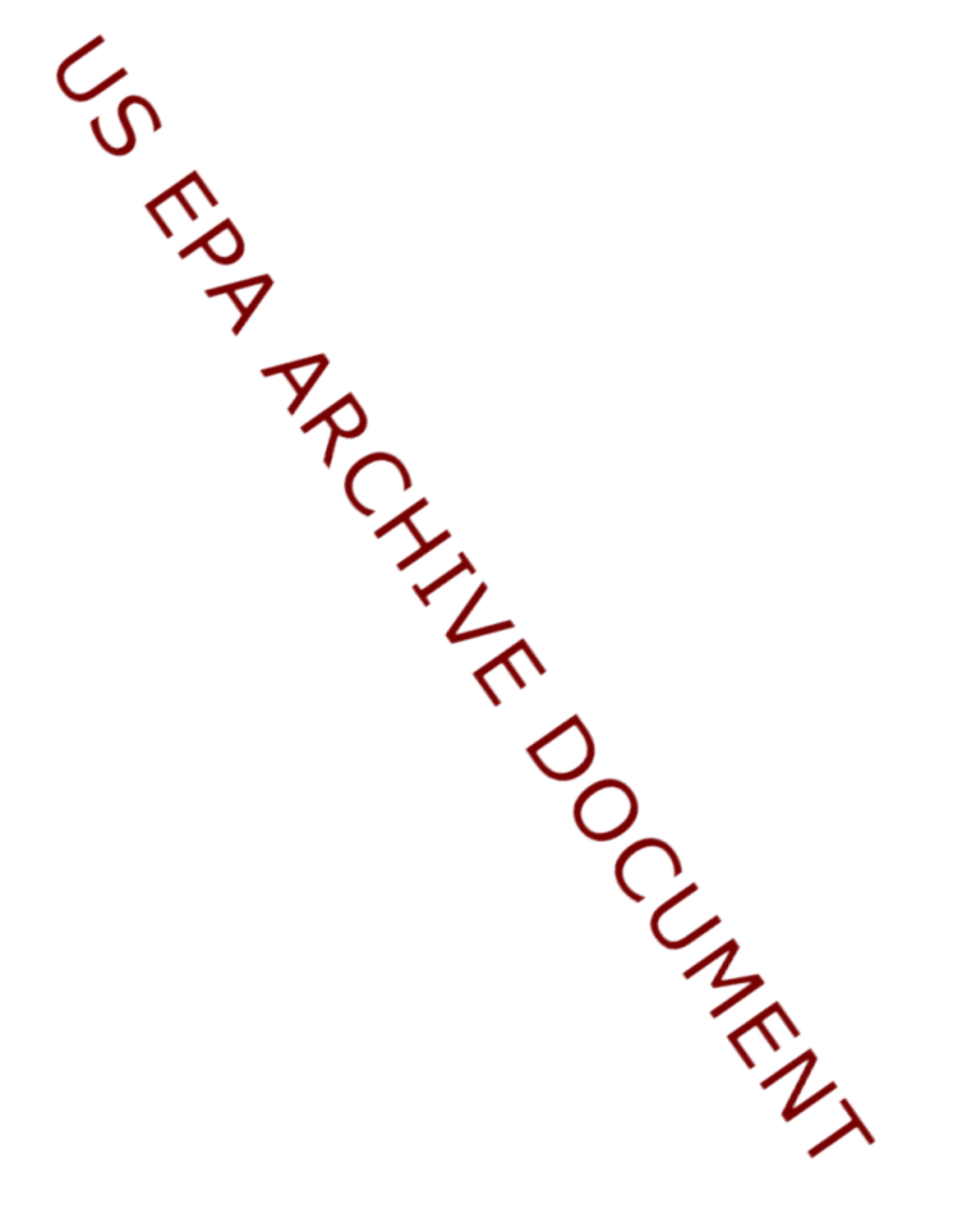

# **Environmental Technology Verification Program**  Advanced Monitoring **Systems Pilot**

Test/QA Plan for Verification of Portable NO/NO<sub>2</sub> Emission Analyzers

/ FTV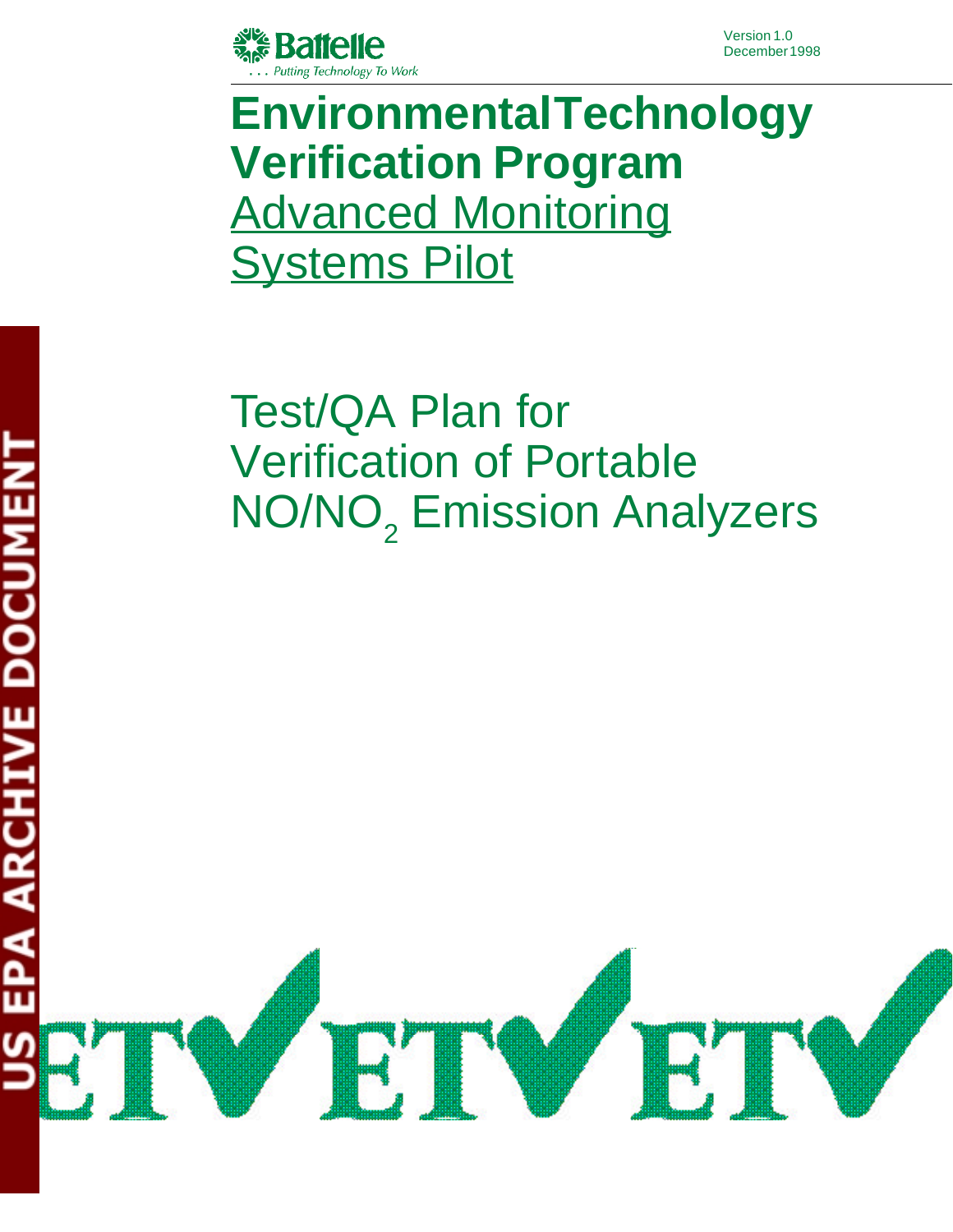**TEST/QA PLAN**

**FOR** 

# **VERIFICATION OF PORTABLE NO/NO2 EMISSION ANALYZERS**

**DECEMBER 4, 1998** 

**Prepared by** 

**Battelle 505 King Avenue Columbus, OH 43201-2693**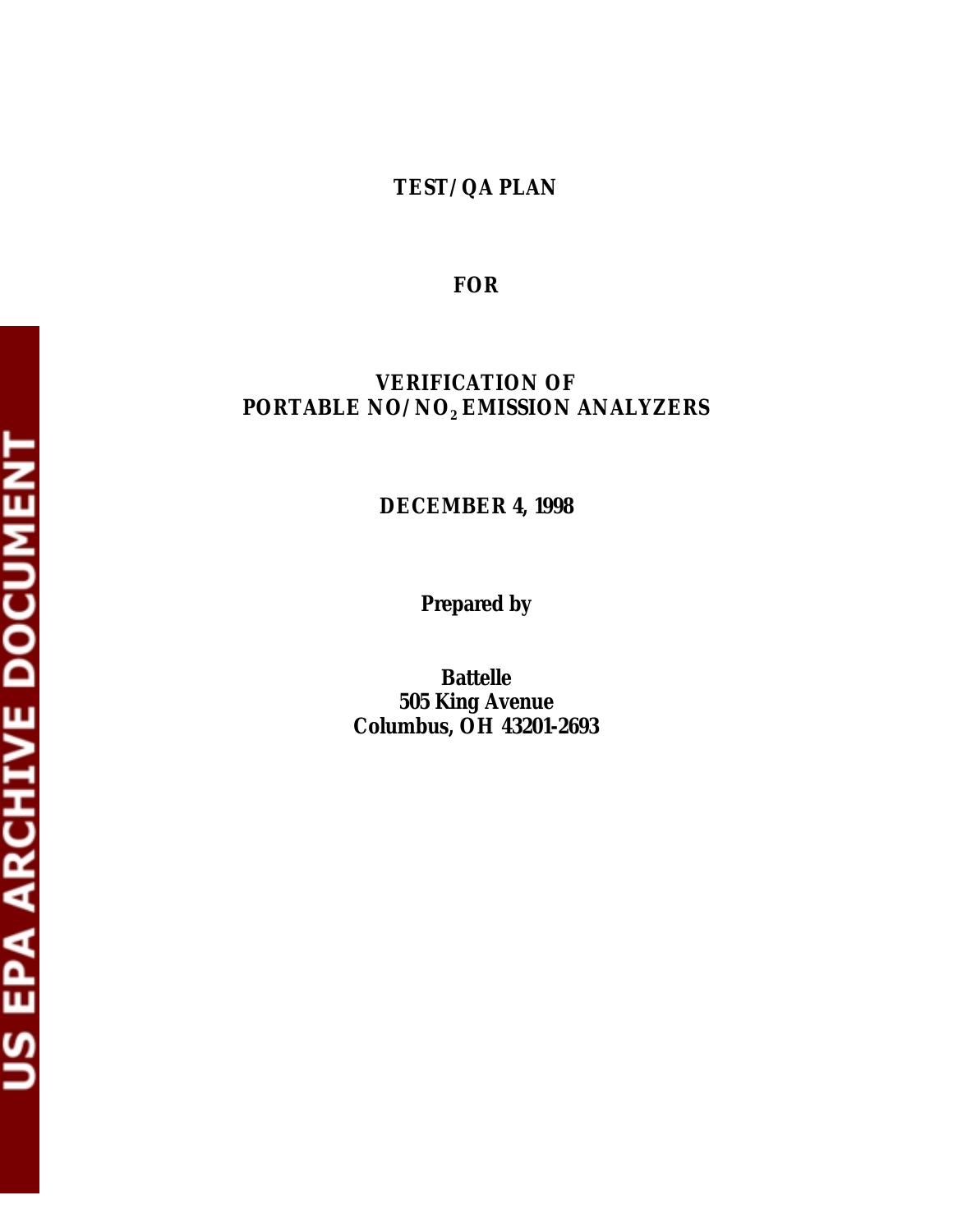# **APPROVALS**

| <b>ECOM America, Ltd.</b>              | <b>Date</b> |
|----------------------------------------|-------------|
| <b>Energy Efficiency Systems, Inc.</b> | <b>Date</b> |
| Horiba Instruments, Inc.               | <b>Date</b> |
| <b>Testo Inc.</b>                      | <b>Date</b> |
| TSI, Inc.                              | <b>Date</b> |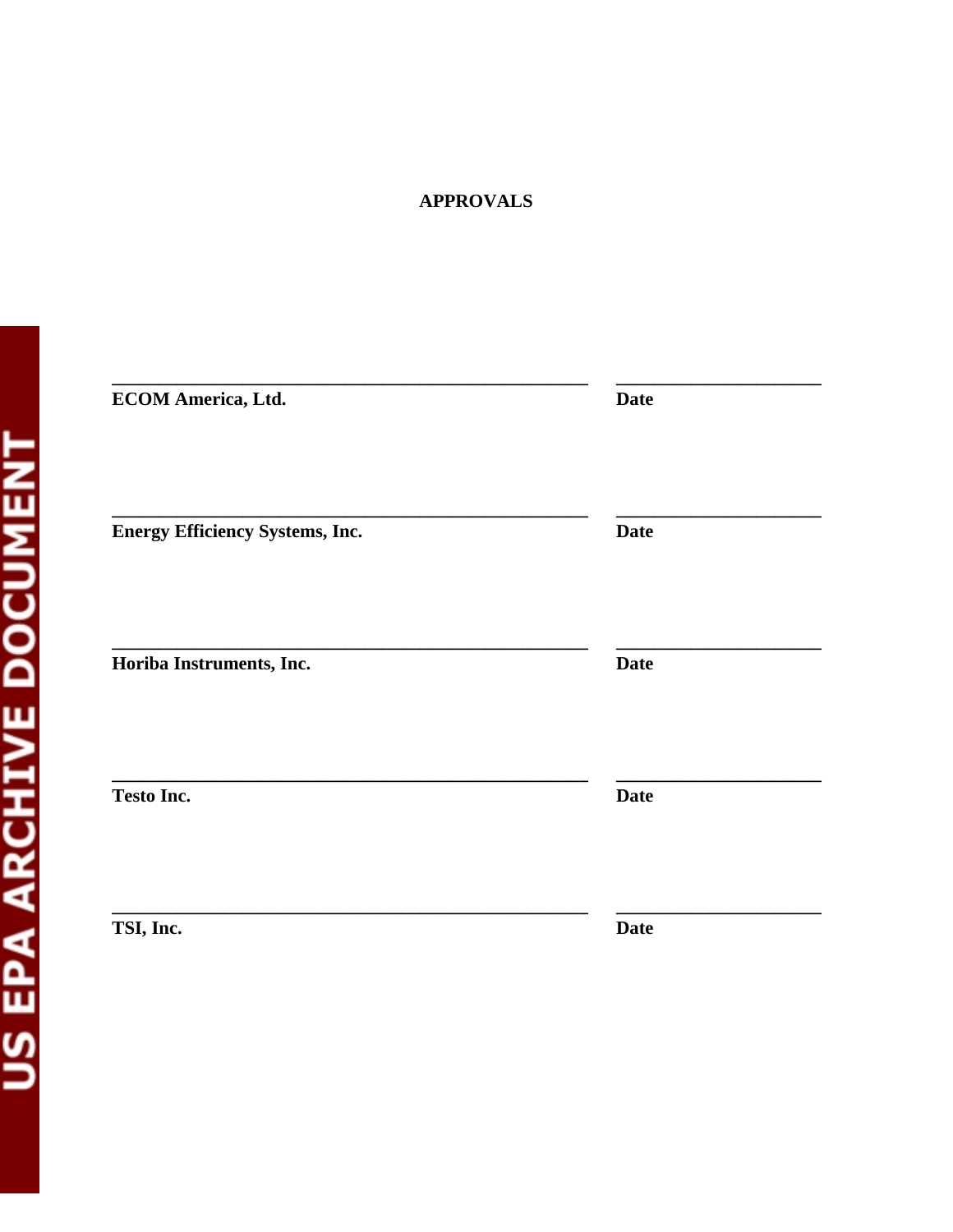# **DISTRIBUTION LIST**

Battelle has provided the following individuals a copy of Version 1.0 of the Test/QA Plan:

Battelle Karen Riggs Tom Kelly Jim Reuther Agnes Kovacs Sandy Anderson Susan Abbgy Joe Tabor

EPA Robert Fuerst Elizabeth Betz Elizabeth Hunike

Vendors Mr. Marko Bruinsma Testo, Inc.

Dr. William Buttner TSI, Incorporated

Mr. Robert Gasser Energy Efficiency Systems

Mr. Drew Wilson ECOM America Ltd.

Mr. Dave Vojtko Horiba Instruments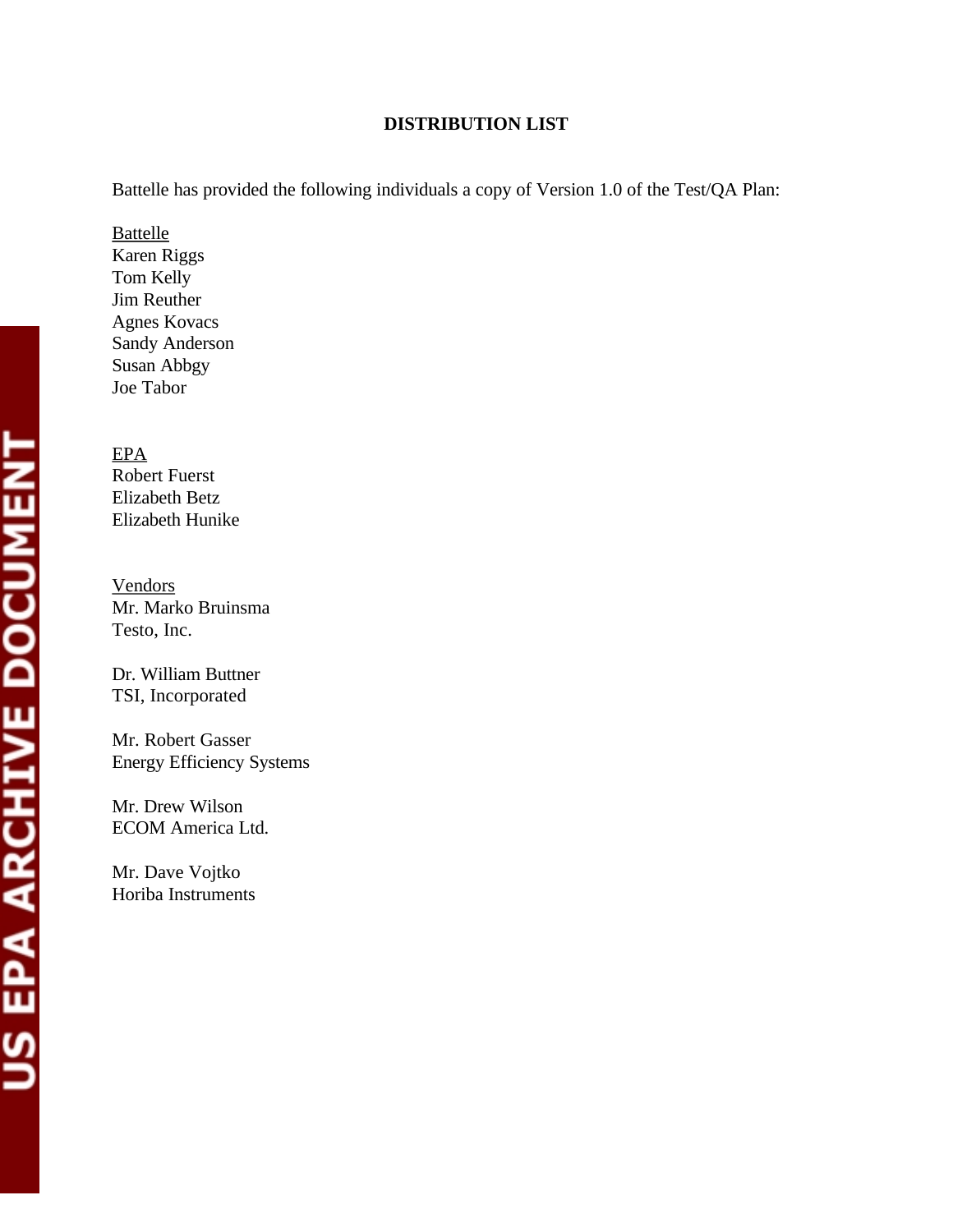# **TABLE OF CONTENTS**

 $1.0$ 

 $2.0$ 

 $3.0\,$ 

 $4.0$ 

 $4.4$ 

| 1.1<br>1.2 |       |
|------------|-------|
| 1.3        |       |
|            | 1.3.1 |
|            | 1.3.2 |
|            |       |
| 2.1        |       |
| 2.2        |       |
| 2.3        |       |
| 2.4        |       |
|            |       |
|            |       |
| 4.1        |       |
| 4.2        |       |
| 4.3        |       |
|            | 4.3.1 |
|            | 4.3.2 |
|            | 4.3.3 |

# Page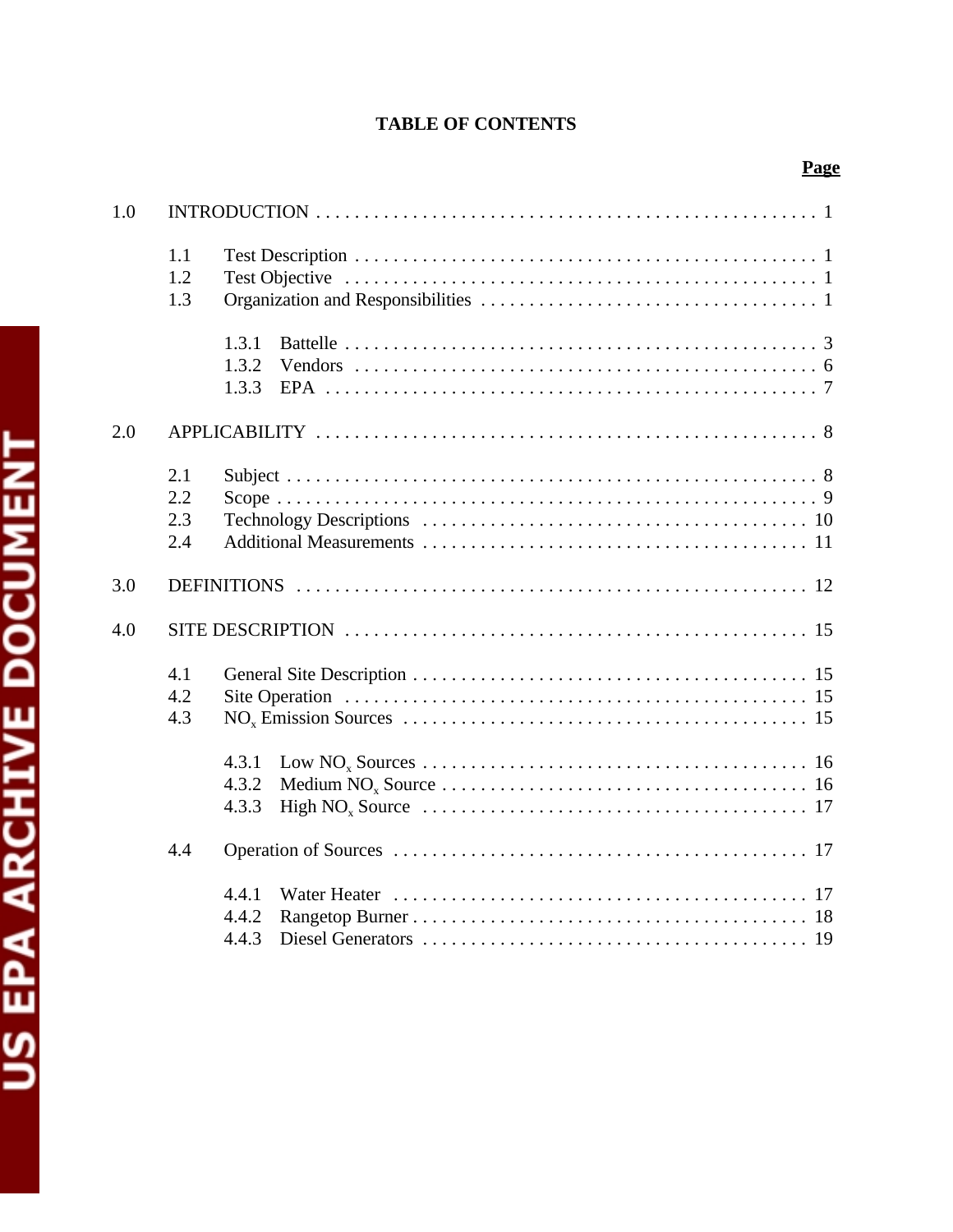# **TABLE OF CONTENTS (Continued)**

|     |                                                             |                         | <b>Page</b> |
|-----|-------------------------------------------------------------|-------------------------|-------------|
| 5.0 |                                                             |                         |             |
|     | 5.1<br>5.2<br>5.3<br>5.4<br>5.5                             |                         |             |
|     |                                                             | 5.5.1<br>5.5.2<br>5.5.3 |             |
|     | 5.6                                                         |                         |             |
| 6.0 |                                                             |                         |             |
|     | 6.1                                                         | Gases                   |             |
|     |                                                             | 6.1.1<br>6.1.2<br>6.1.3 |             |
|     | 6.2<br>6.3<br>6.4<br>6.5<br>6.6                             |                         |             |
| 7.0 |                                                             |                         | 28          |
|     | 7.1<br>7.2<br>7.3<br>7.4<br>7.5<br>7.6<br>7.7<br>7.8<br>7.9 |                         |             |
|     | 7.10                                                        |                         |             |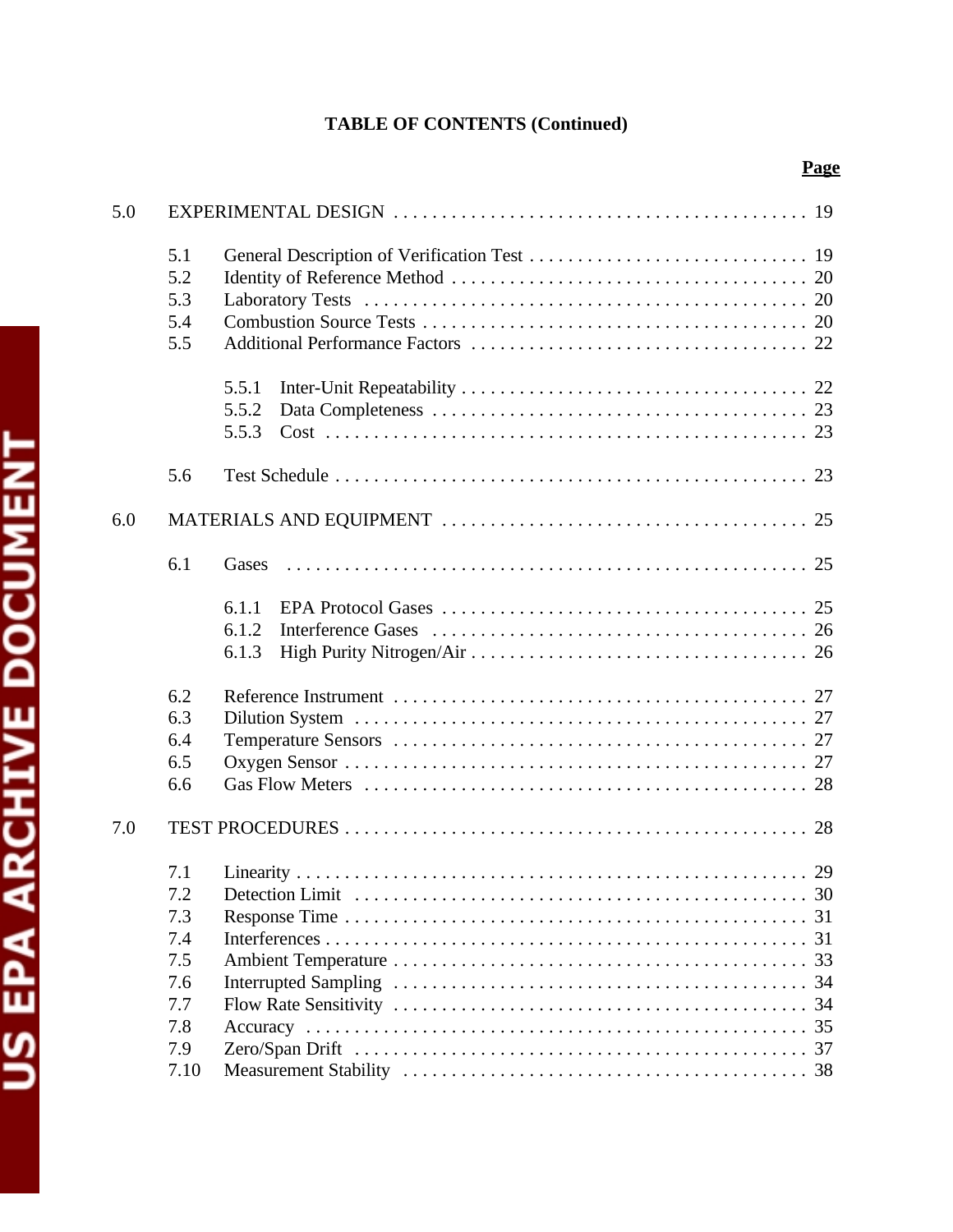# **TABLE OF CONTENTS (Continued)**

| 8.0 |            |                                                                               |
|-----|------------|-------------------------------------------------------------------------------|
|     | 8.1        |                                                                               |
|     |            | 8.1.1<br>8.1.2<br>8.1.3<br>8.1.4<br>8.1.5                                     |
|     | 8.2        |                                                                               |
|     |            | 8.2.1<br>8.2.2<br>8.2.3                                                       |
|     | 8.3<br>8.4 |                                                                               |
| 9.0 |            |                                                                               |
|     | 9.1<br>9.2 |                                                                               |
|     |            | 9.2.1<br>9.2.2<br>9.2.3<br>9.2.4<br>9.2.5<br>9.2.6<br>9.2.7<br>9.2.8<br>9.2.9 |
|     | 9.3<br>9.4 |                                                                               |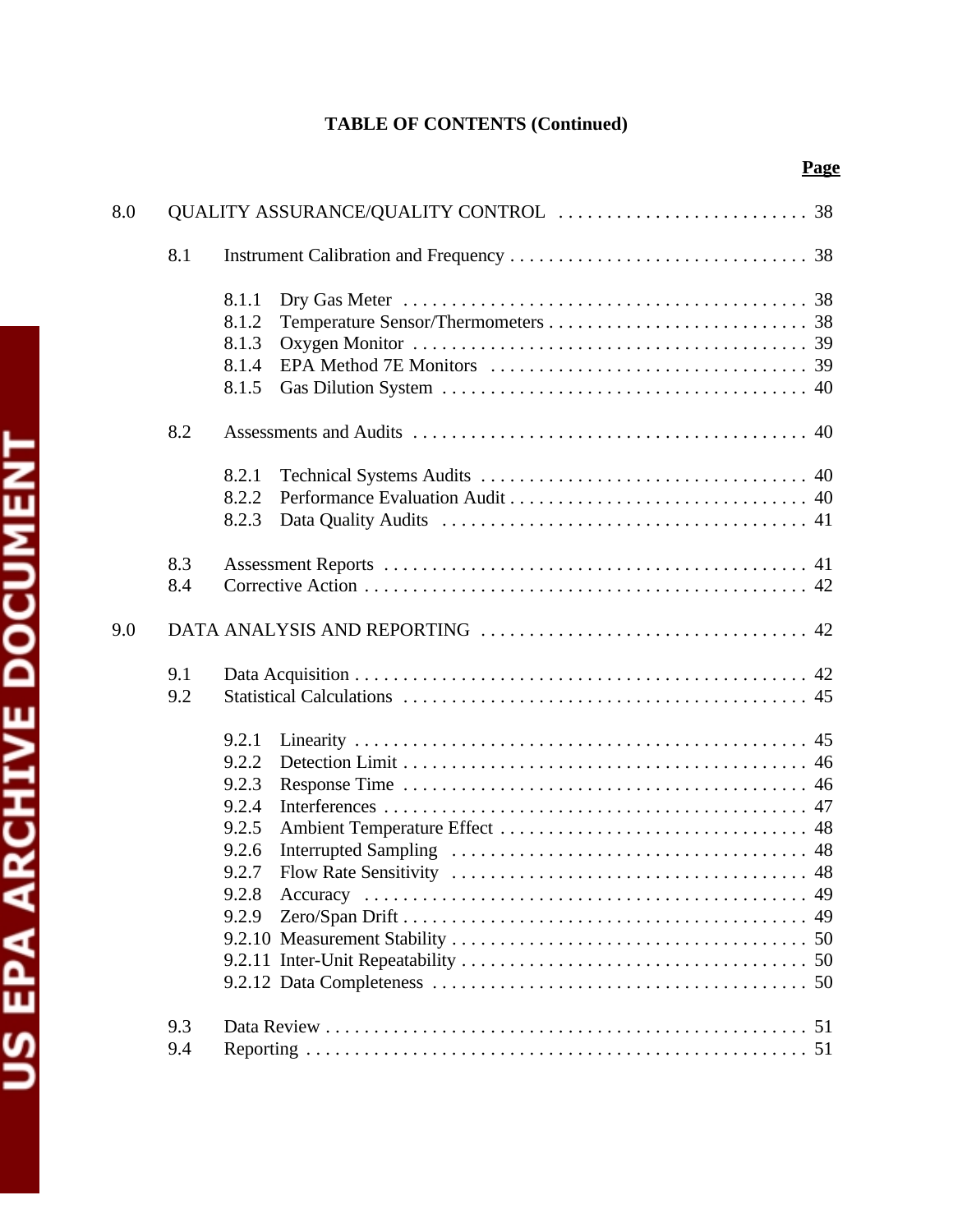# **TABLE OF CONTENTS (Continued)**

# **FIGURES**

# **TABLES**

| 1. |                                                                   |  |
|----|-------------------------------------------------------------------|--|
| 2. |                                                                   |  |
| 3. |                                                                   |  |
| 4. |                                                                   |  |
| 5. |                                                                   |  |
| 6. |                                                                   |  |
| 7. | Summary of Data to be Collected in the Combustion Source Tests 37 |  |
| 8. |                                                                   |  |
| 9. | Summary of Data Recording Process for the Verification Test  44   |  |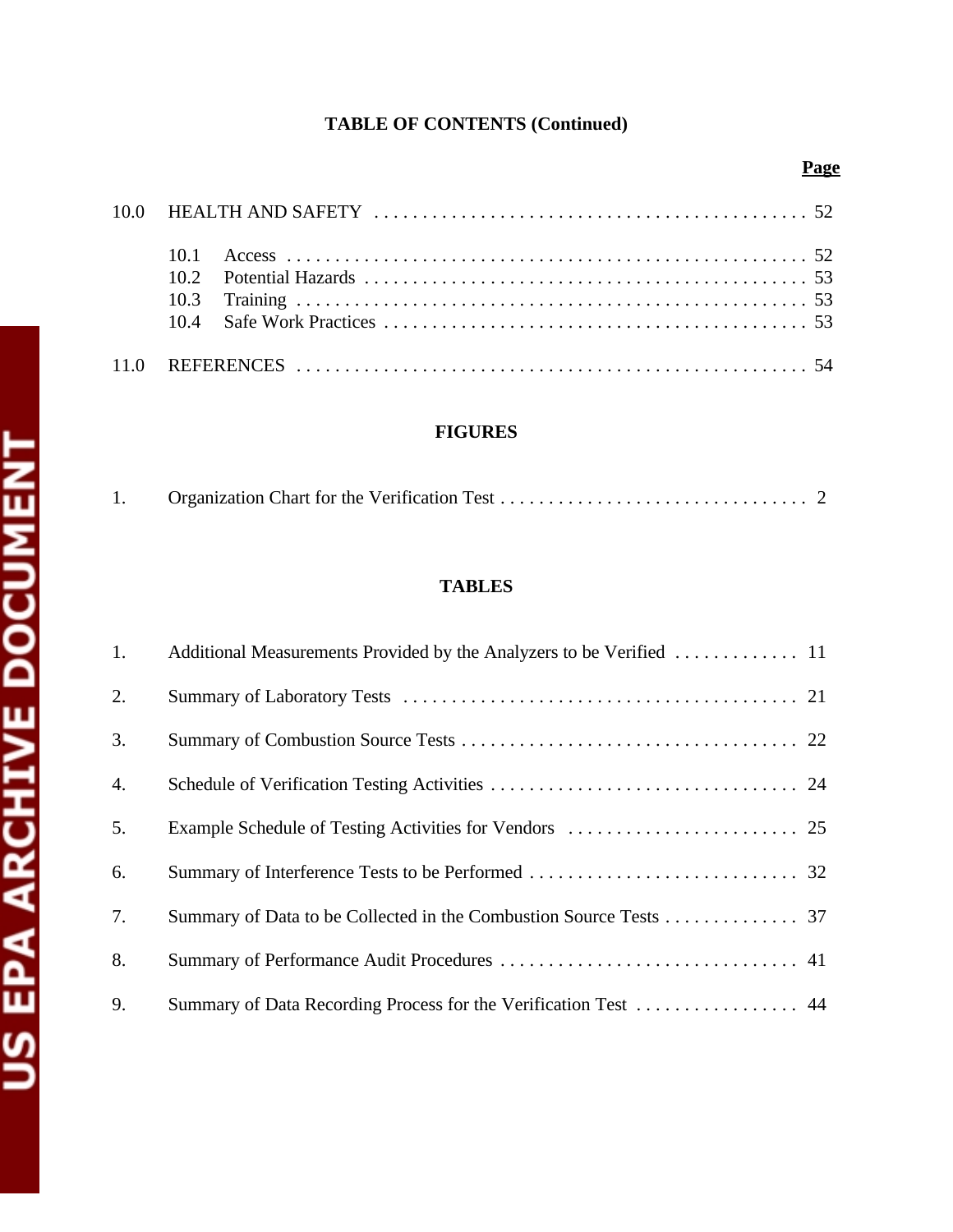#### **1.0 INTRODUCTION**

#### **1.1 Test Description**

This test/QA plan provides detailed procedures for a verification test of portable analyzers used to measure nitrogen oxides emissions from small sources. The verification test will be conducted under the auspices of the U.S. Environmental Protection Agency's (EPA) Environmental Technology Verification (ETV) program. The purpose of ETV is to provide objective and quality assured performance data on environmental technologies, so that users, developers, regulators, and consultants have an independent and credible assessment of what they are buying and permitting.

The verification test will be performed by Battelle, of Columbus, OH, which is EPA's partner for the ETV Advanced Monitoring Systems (AMS) pilot. The scope of the AMS pilot covers verification of monitoring methods for contaminants and natural species in air, water, and soil. In performing the verification test, Battelle will follow procedures specified in this test/QA plan, and will comply with quality requirements in the "Quality Management Plan for the ETV Advanced Monitoring Systems Pilot" (QMP).*(1)* 

#### **1.2 Test Objective**

The objective of the verification test is to quantify the performance of commercial portable nitrogen oxides analyzers, by comparisons to standards or to a reference method, under controlled laboratory conditions as well as with realistic emission sources.

## **1.3 Organization and Responsibilities**

The verification test will be performed by Battelle with the participation of EPA and the vendors who will be having their analyzers verified. The organization chart in Figure 1 shows the several individuals from Battelle, the vendor companies, and EPA who will have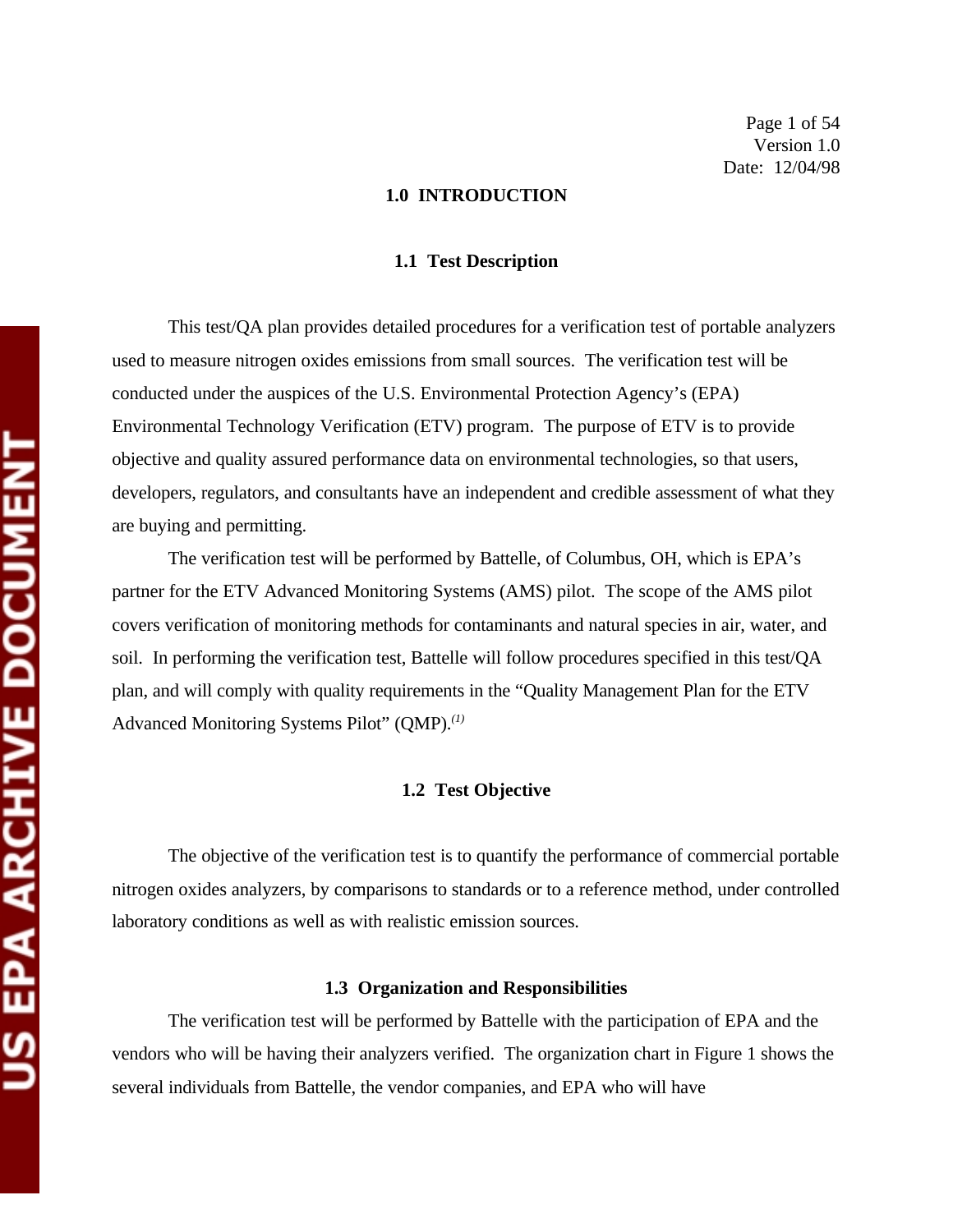

**Figure 1. Organization Chart for the Verification Test**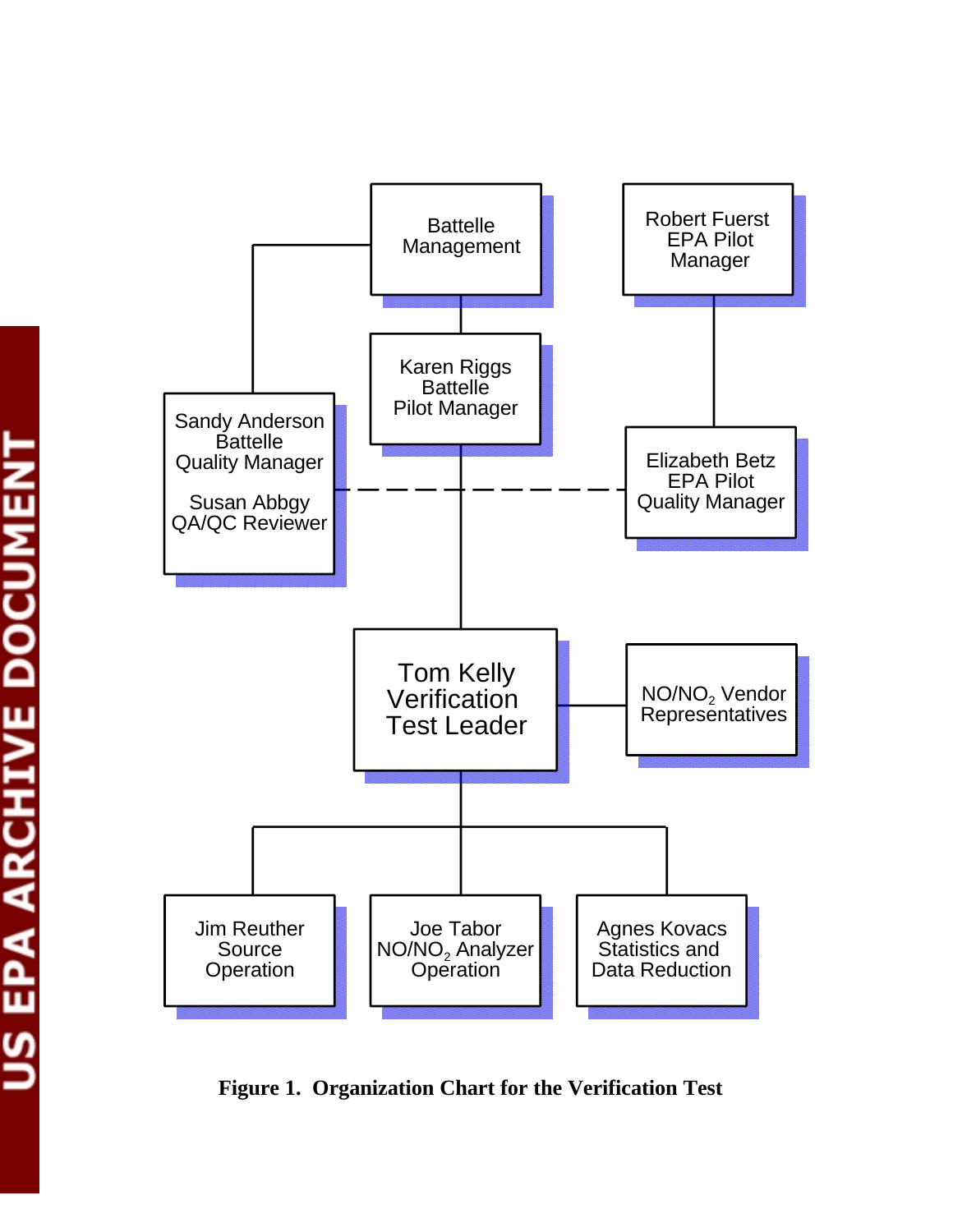responsibilities in the verification test. The specific responsibilities of these individuals are detailed in the following paragraphs.

# **1.3.1 Battelle**

Dr. Thomas J. Kelly is the AMS pilot's Verification Testing Leader. In this role, Dr. Kelly will have overall responsibility for ensuring that the technical, schedule, and cost goals established for the verification test are met. More specifically, Dr. Kelly will:

- Assemble a team of qualified technical staff to conduct the verification test
- Direct the team in performing the verification test in accordance with the test/QA plan
- Ensure that all quality procedures specified in the test/QA plan and in the QMP are followed
- Prepare the draft test/QA plan, verification reports, and verification statements
- Revise the draft test/QA plan, verification reports, and verification statements in response to reviewers' comments
- Respond to any issues raised in assessment reports and audits, including instituting corrective action as necessary
- Serve as the primary point of contact for vendor representatives
- Establish a budget for the verification test and monitor staff effort to ensure that budget is not exceeded
- Ensure that confidentiality of vendor information is maintained.

Ms. Karen Riggs is Battelle's ETV pilot manager. As such, Ms. Riggs will:

- Review the draft test/QA plan
- Review the draft verification reports and statements
- Coordinate distribution of final test/QA plan, verification reports, and statements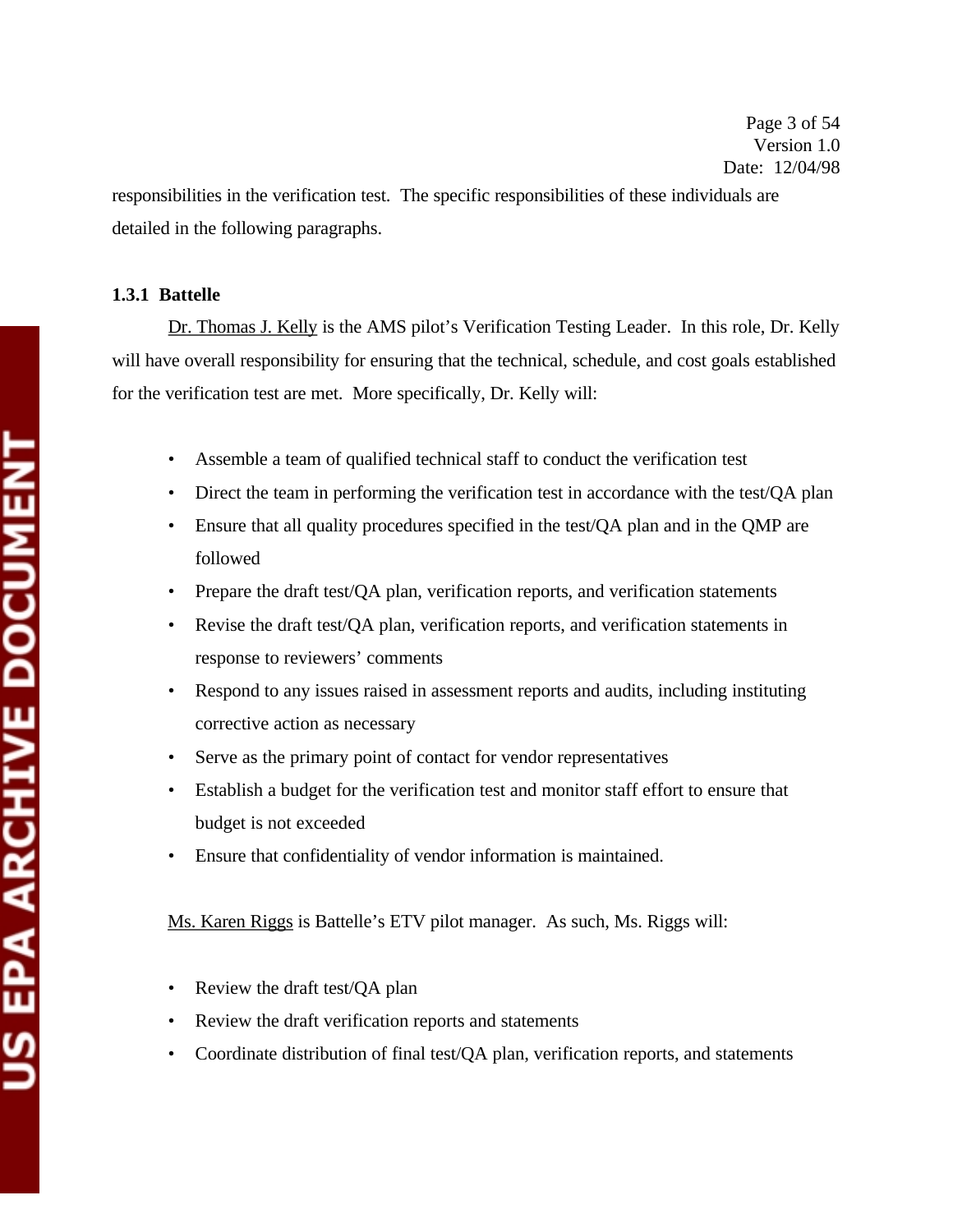- Ensure that necessary Battelle resources, including staff and facilities, are committed to the verification test
- Ensure that vendor confidentiality is maintained
- Support Dr. Kelly in responding to any issues raised in assessment reports and audits
- Maintain communication with EPA's pilot and quality manager

Dr. James Reuther will be responsible for emission source operation during the verification test. More specifically, he will:

- Assemble trained technical staff to operate each emission source and the reference method for the verification test
- Ensure that each emission source is committed to the verification test for the times/dates specified in the verification test schedule
- Ensure that each emission source is fully functional prior to the times/dates needed in the verification test
- Oversee technical staff in emission source operation and reference method performance during the verification test
- Ensure that operating conditions and procedures for each emission source are recorded during the verification test
- Review and approve all data and records related to emission source operation
- Adhere to the quality requirements in this test/QA plan and in the QMP
- Provide input on emission source operating conditions and procedures for the verification test report
- Support Dr. Kelly in responding to any issues raised in assessment reports and audits related to emission source operation.

Mr. Joseph Tabor will coordinate the location and testing of analyzers during the verification test. In this role, Mr. Tabor will: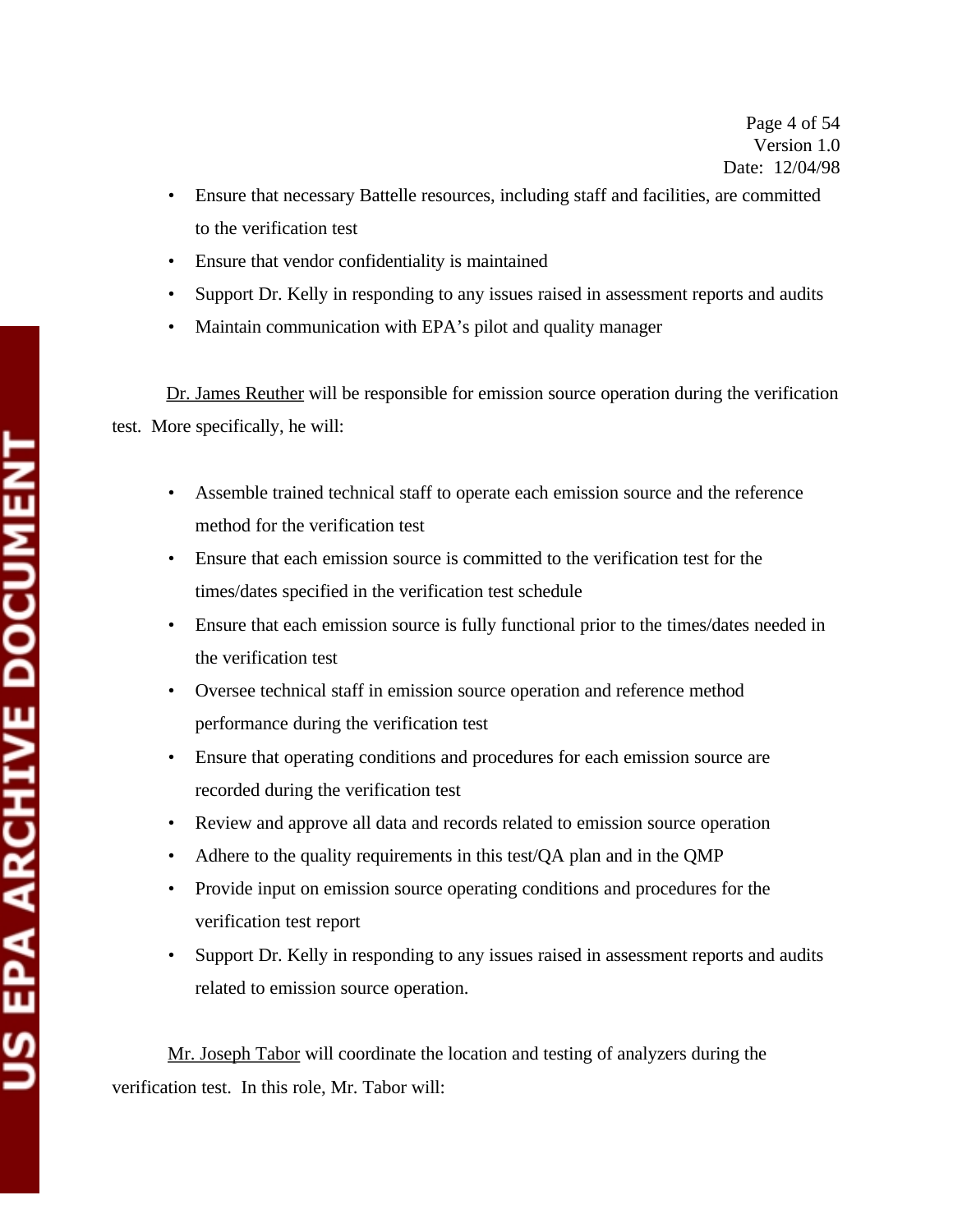- Assist in the setup of  $NO/NO<sub>2</sub>$  analyzers for laboratory and field tests
- Provide daily on-site support (e.g., access to telephone or office facilities; escort through Battelle laboratories; basic laboratory supplies) to vendor representatives as needed
- Document any repairs and maintenance conducted on the analyzers, including description of repair and maintenance performed; staff time required to perform repair or maintenance; and amount of analyzer downtime
- Support Dr. Kelly in responding to any issues raised in assessment reports and audits related to  $NO/NO<sub>2</sub>$  analyzer operation.

Dr. Agnes Kovacs will provide statistics and data analysis support. In particular, Dr. Kovacs will:

- Convert analyzer and reference data from electronic spreadsheet format into appropriate file format for statistical evaluation
- Perform statistical calculations specified in this test/QA plan on the analyzer data
- Provide results of statistical calculations and associated discussion for the verification reports
- Support Dr. Kelly in responding to any issues raised in assessment reports and audits related to statistics and data reduction.

Ms. Susan Abbgy will serve as the QA/QC reviewer for this verification test. As such, Ms. Abbgy will:

- Review the draft test/QA plan
- Conduct a technical system audit once during the verification test
- Conduct performance evaluation audit(s) as specified in this test/QA plan
- Audit at least 10% of the verification data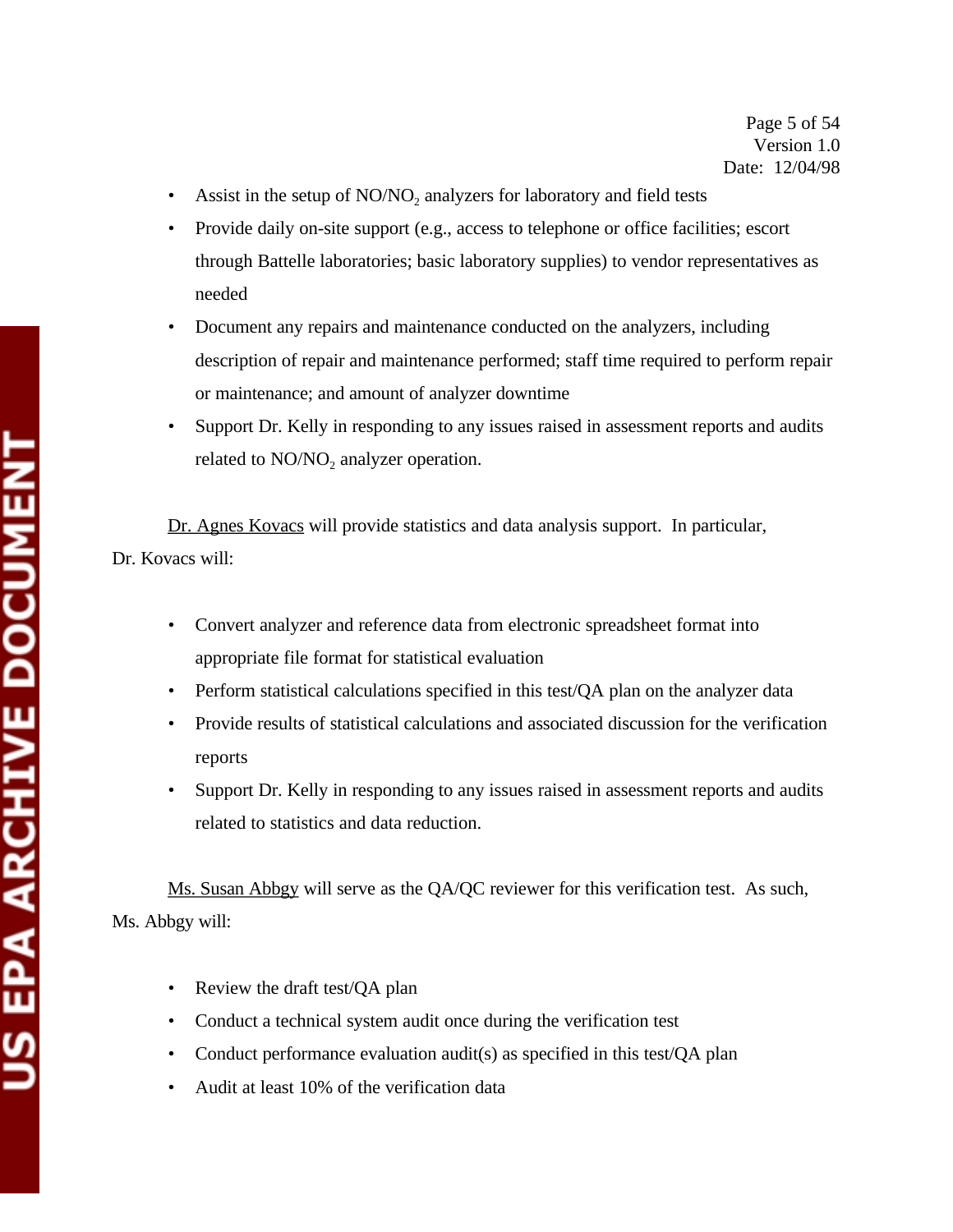- Prepare and distribute an assessment report for each audit
- Verify implementation of any necessary corrective action
- Issue a stop work order if self audits indicate that data quality is being compromised; notify Battelle Quality Manager if stop work order is issued
- Provide a summary of the QA/QC activities and results for the verification reports
- Review the draft verification reports and statements
- Have overall responsibility for ensuring that this test/QA plan is followed.

Ms. Sandra M. Anderson is Battelle's Quality Manager for the AMS pilot. For this verification test, Ms. Anderson will:

- Support Ms. Abbgy in performing her QA/QC responsibilities
- Review Ms. Abbgy's assessment reports before distribution
- Ensure that Battelle management is informed if persistent quality problems are not corrected
- Interface with EPA's Pilot Quality Manager during external audits
- Have overall responsibility for ensuring that the QMP is followed.

# **1.3.2 Vendors**

Vendor representatives will:

- Review the draft test/QA plan
- Approve the test/QA plan
- Provide two identical  $NO/NO<sub>2</sub>$  analyzers for the duration of the verification test
- Commit a trained technical person to operate, maintain, and repair the  $NO/NO<sub>2</sub>$ analyzers throughout the verification test
- Participate in verification testing, including assisting in data acquisition for their analyzers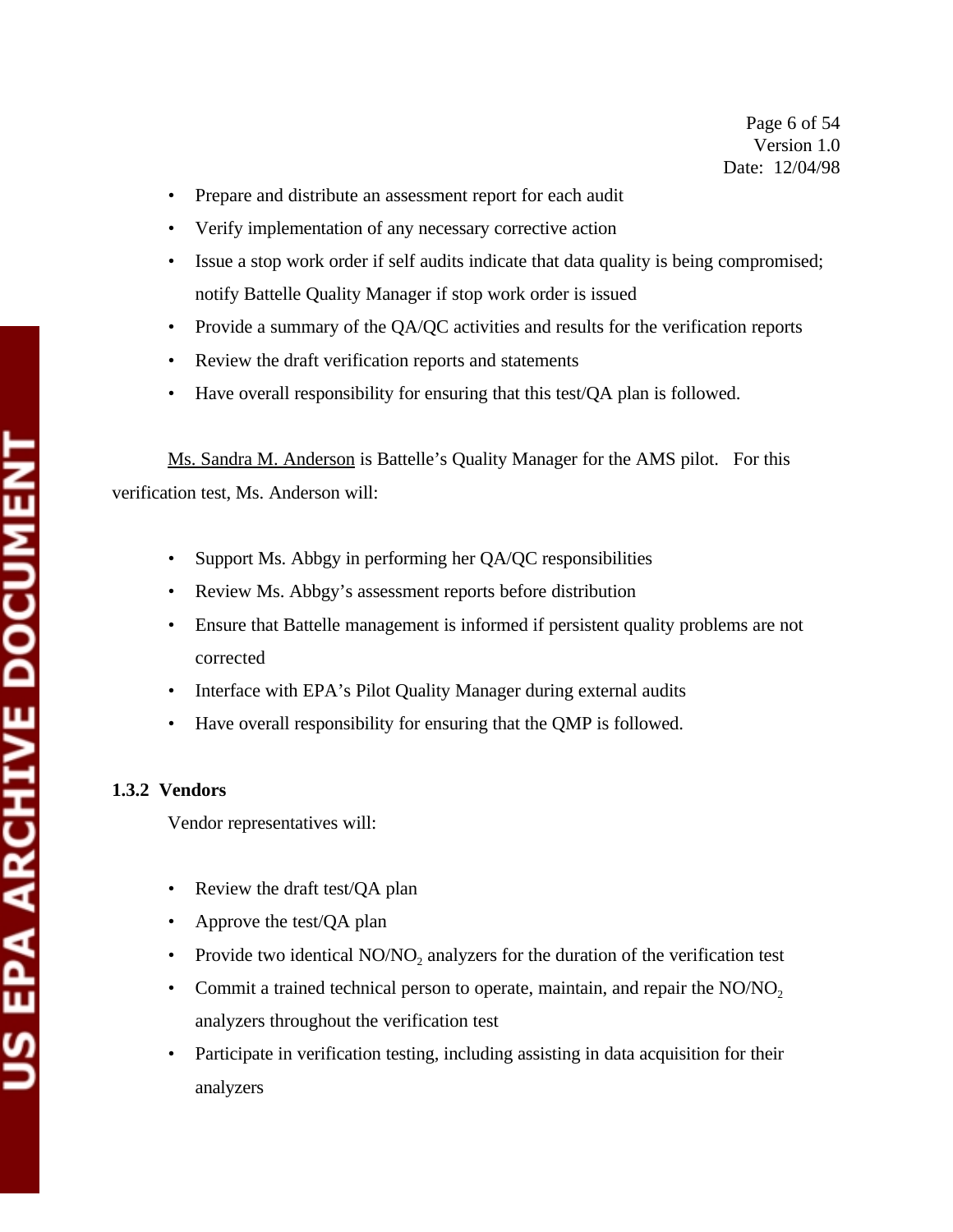• Review their respective draft verification report and statement.

# **1.3.3 EPA**

EPA's responsibilities in the AMS pilot are based on the requirements stated in the "Environmental Technology Verification Program Quality and Management Plan for the Pilot Period (1995-2000)" (QAMP).<sup>(2)</sup> The roles of specific EPA staff under the QAMP are as follows:

Ms. Elizabeth Betz is EPA's Pilot Quality Manager. For the verification test, Ms. Betz will:

- Review the draft test/QA plan
- Perform one external technical system audit during the verification test
- Issue a stop work order if external audit indicates that data quality is being compromised
- Prepare and distribute an assessment report summarizing results of external audit
- Review the draft verification reports and statements.

Mr. Robert Fuerst is EPA's Pilot Manager. As such, Mr. Fuerst will:

- Review the draft test/QA plan
- Approve the final test/QA plan
- Approve the final verification reports.
- Review the draft verification statements.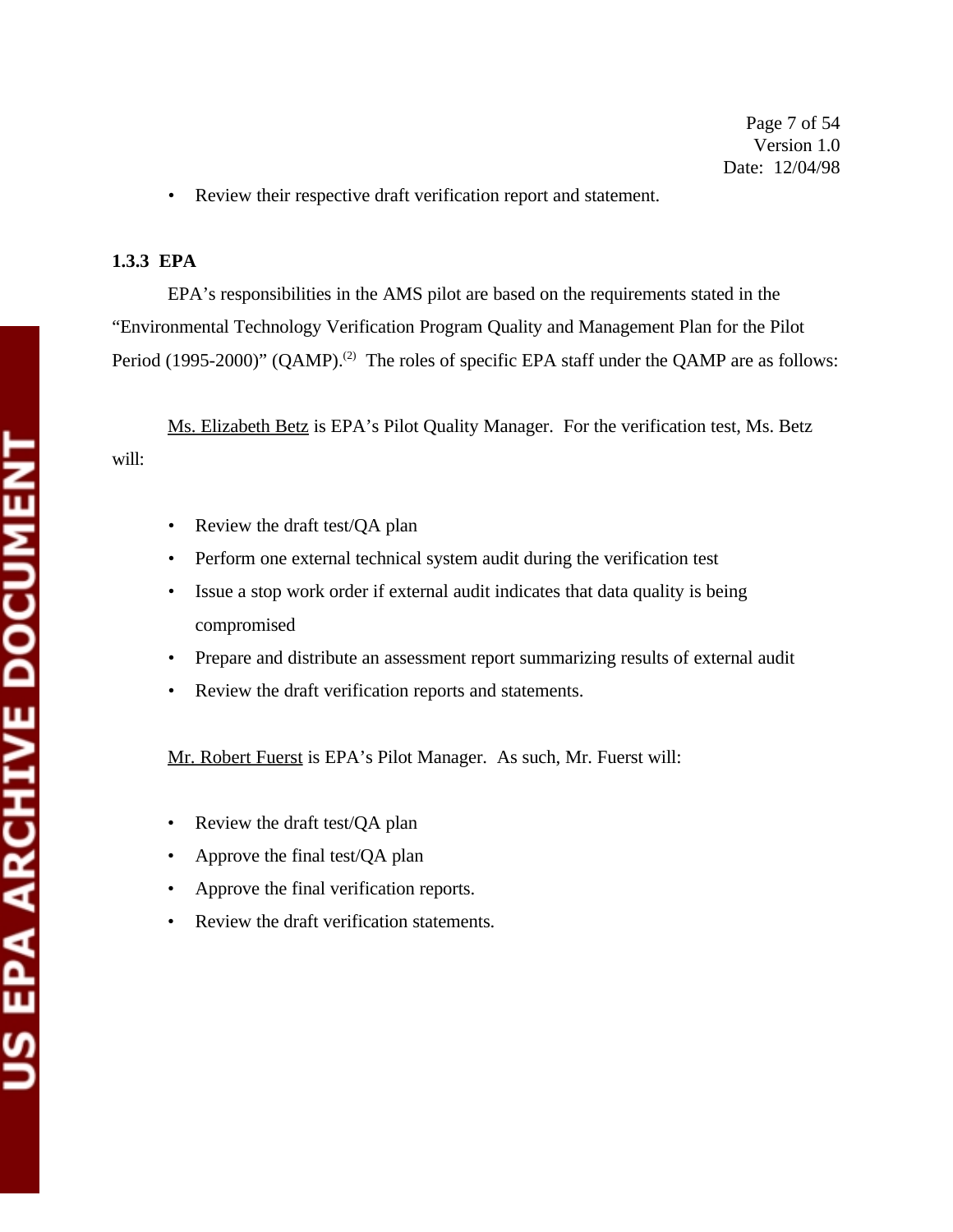#### **2.0 APPLICABILITY**

#### **2.1 Subject**

 $NO<sub>x</sub>$  directly. A sample conditioning inlet, generally consisting of a means to cool and dry the This test/QA plan is applicable to the verification testing of portable analyzers for determining nitrogen oxides (nitric oxide  $(NO)$ ) and nitrogen dioxide  $(NO<sub>2</sub>)$ , collectively designated as  $NO<sub>v</sub>$ ) in controlled and uncontrolled emissions from small sources such as reciprocating engines, combustion turbines, furnaces, boilers, and water heaters utilizing fuels such as natural gas, propane, butane, and fuel oils. The analyzers tested under this plan are commercial devices, capable of being operated by a single person at multiple measurement locations in a single day, using only 110V AC electrical power or self-contained battery power. Although the size and weight of the portable analyzers may vary considerably, the requirement for portability generally implies a total weight of less than 50 pounds, size of about one cubic foot or less, and minimal need for expendable supplies. The portable instrumental analyzers may rely on either of two detection principles: 1) electrochemical (EC) sensors, or 2) chemiluminescence emitted from the reaction of NO with ozone  $(O_3)$  produced within the analyzer. The analyzers may determine NO and  $NO<sub>2</sub>$  (reporting  $NO<sub>x</sub>$  as the sum of these species), or may determine total sample gas stream, is a standard component of the analyzers.

Verification testing requires a basis for establishing the quantitative performance of the tested technologies. For the verification testing conducted under this test/QA plan, the basis of comparison is a reference method of measurement, i.e., EPA Method 7E, a continuous chemiluminescent nitrogen oxides analyzer, operated as described in 40 CFR Part 60 Appendix A.

This test/QA plan calls for the use of specific small emission sources during verification testing. Other emission sources may be substituted, if they are more appropriate than those specified for the set of analyzers undergoing testing.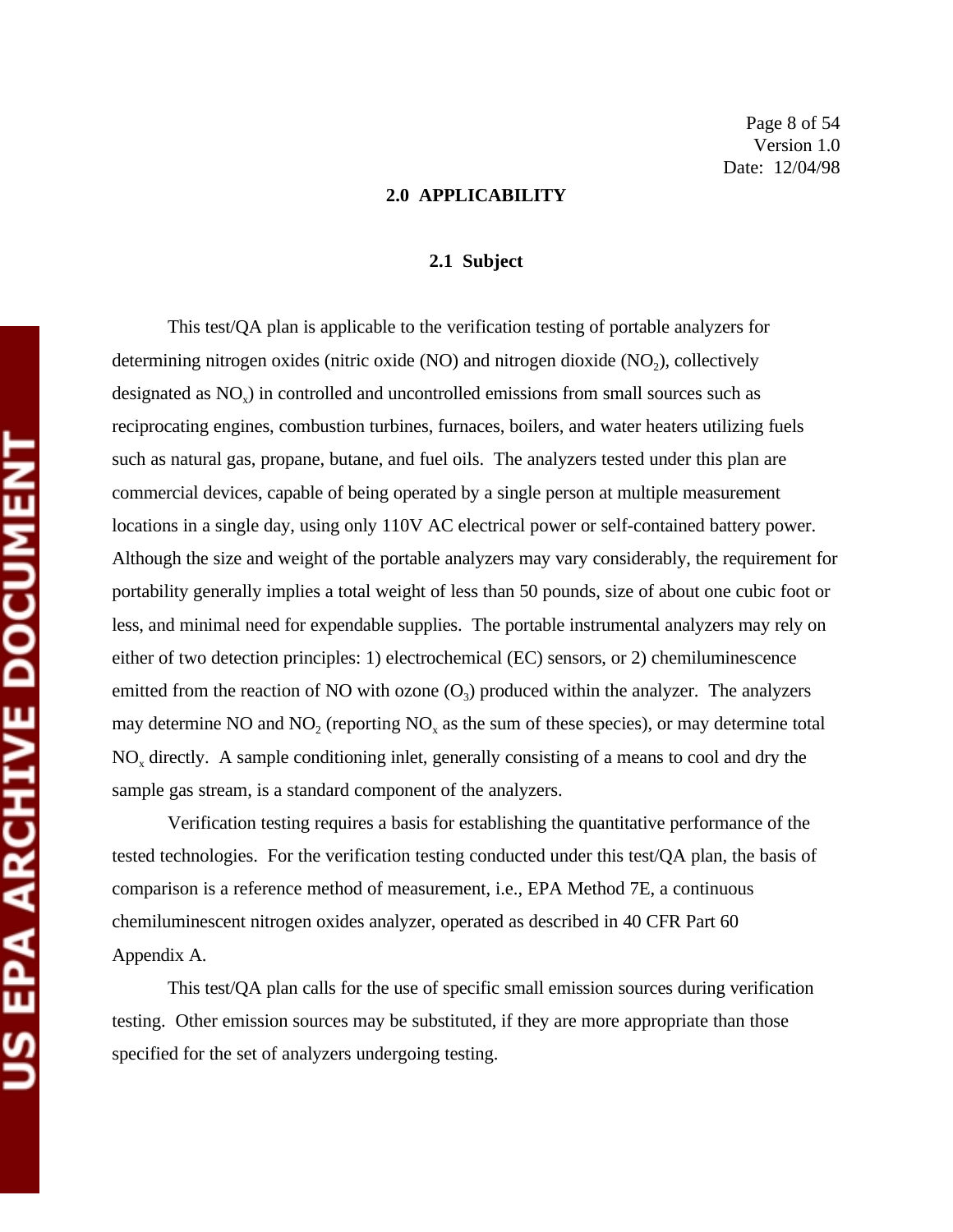## **2.2 Scope**

The overall objective of the verification test described in this plan is to provide quantitative verification of the performance of the portable analyzers in measuring  $NO$ ,  $NO<sub>2</sub>$ , and/or  $NO<sub>x</sub>$  in realistic test conditions. The portable analyzers are commonly used for combustion efficiency checks, spot checks of pollution control equipment, and in periodic monitoring applications of source emissions. In such applications, the portable analyzers are used where a reference method implemented as part of a continuous emission monitoring (CEM) system is not required. For these types of applications, at least the following performance characteristics are generally needed:

- Accuracy within 20 percent relative to the reference method;
- Response time less than 4 minutes;
- In multipoint calibration, a linear slope between 0.98 and 1.02, and  $r^2$  greater than 0.9995;
- Span drift of no more than  $\pm 5$  percent of the span gas value, based on zero/span checks before and after source emissions measurements;
- Span drift of no more than  $\pm 1$  percent of the span gas value for NO and no more than  $\pm 2$  percent of the span gas value for NO<sub>2</sub>, based on zero/span checks separated by at least 12 hours with the analyzer turned off.
- Maximum span differences of  $\pm 3$  percent for NO and NO<sub>2</sub> resulting from ambient temperature over a range of  $55^{\circ}$ F to  $90^{\circ}$ F.
- Sensitivities to potential interferants of no more than  $\pm 2$  percent of range for NO and no more than  $\pm 3$  percent of range for NO<sub>2</sub>.

These performance characteristics have been incorporated in previous test protocols for the portable analyzers.*(e.g., 3)* However, because the verification test specified herein is intended to provide quantitative performance assessment, not approval or a pass/fail judgment relative to a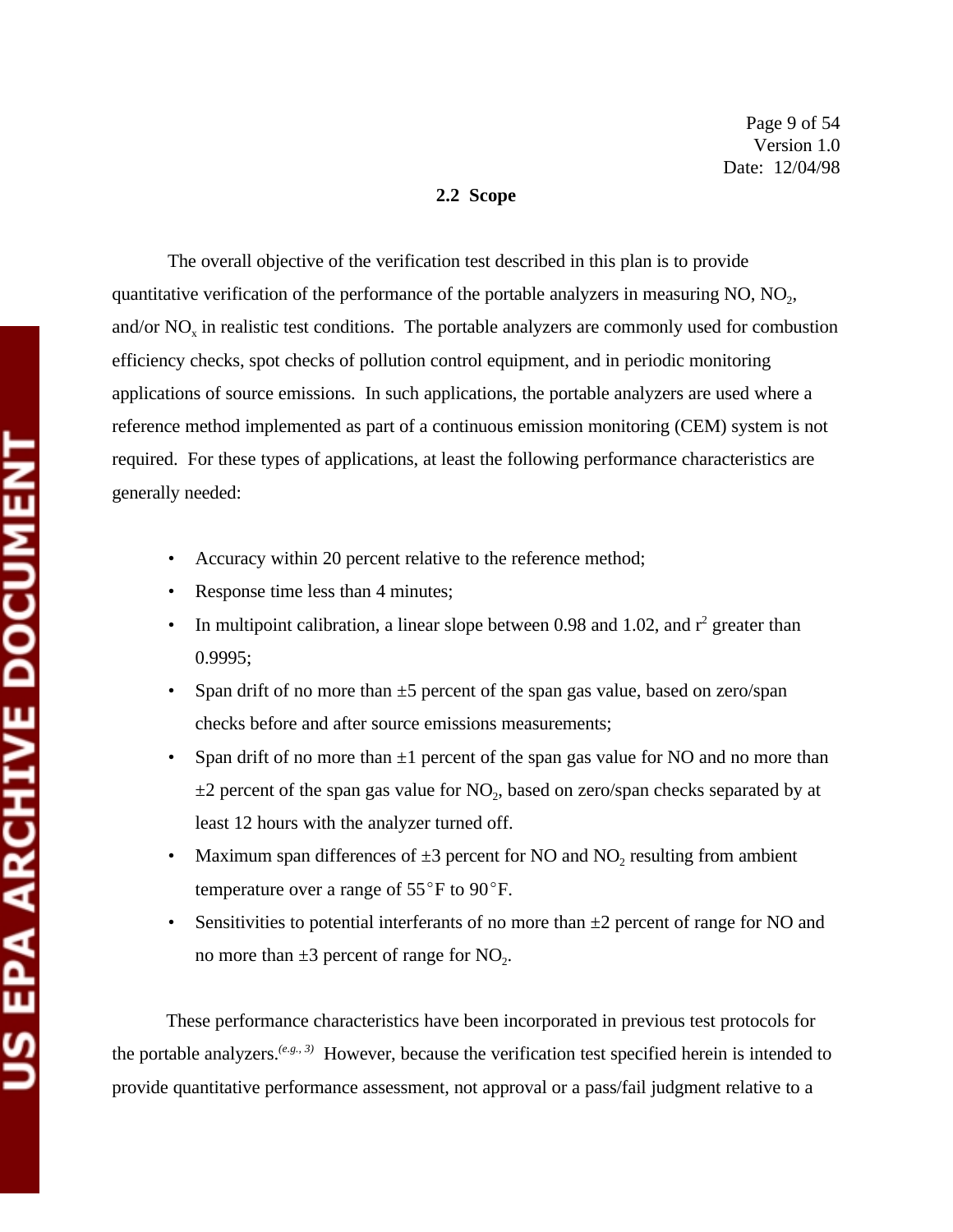Page 10 of 54 Version 1.0 Date: 12/04/98

criterion, these performance characteristics are not incorporated as criteria in this test/QA plan. They are shown above merely to provide the reader with background on the degree of performance that should be expected from the portable  $NO/NO<sub>2</sub>$  analyzers.

It is beyond the scope of this verification test to simulate the exposure history and aging processes that may occur over the entire useful life of a portable  $NO/NO<sub>x</sub>$  analyzer. For example, it has been established that electrochemical NO analyzers may exhibit drift that depends upon their past history of use and the current ambient temperature. Furthermore, electrochemical analyzers in general use interference rejection materials that may deteriorate with age. These long-term changes in EC analyzers cannot be simulated in this verification test, however appropriate quality assurance/quality control guidelines to account for such effects in use have been published in EPA's Conditional Test Methods (CTM) -022 and -030.<sup>(4,5)</sup> Application of those guidelines is recommended to assure continued operation of EC analyzers at the levels of performance established in this verification test.

#### **2.3 Technology Descriptions**

The technologies to be verified under this plan are as follows:

- $\bullet$  Model 350 electrochemical NO and NO<sub>2</sub> analyzer, Testo Inc., Flanders, N.J. This analyzer has measuring ranges of  $0-3,000$  ppm for NO and  $0-500$  ppm for NO.
- $\bullet$  ENERAC 3000SEM electrochemical NO and NO<sub>2</sub> analyzer, Energy Efficiency Systems, Inc., Westbury, N.Y. This analyzer has measuring ranges of 0-1,000 ppm for NO and 0-500 ppm for  $NO<sub>2</sub>$ , with a "Dual-Range" option to extend the NO range to 0-4,000 ppm.
- $\bullet$  A-Plus electrochemical NO and NO<sub>2</sub> analyzer, ECOM America, Ltd., Norcross, Ga. This analyzer has measuring ranges of  $0-4,000$  ppm for NO and  $0-500$  ppm for NO<sub>2</sub>.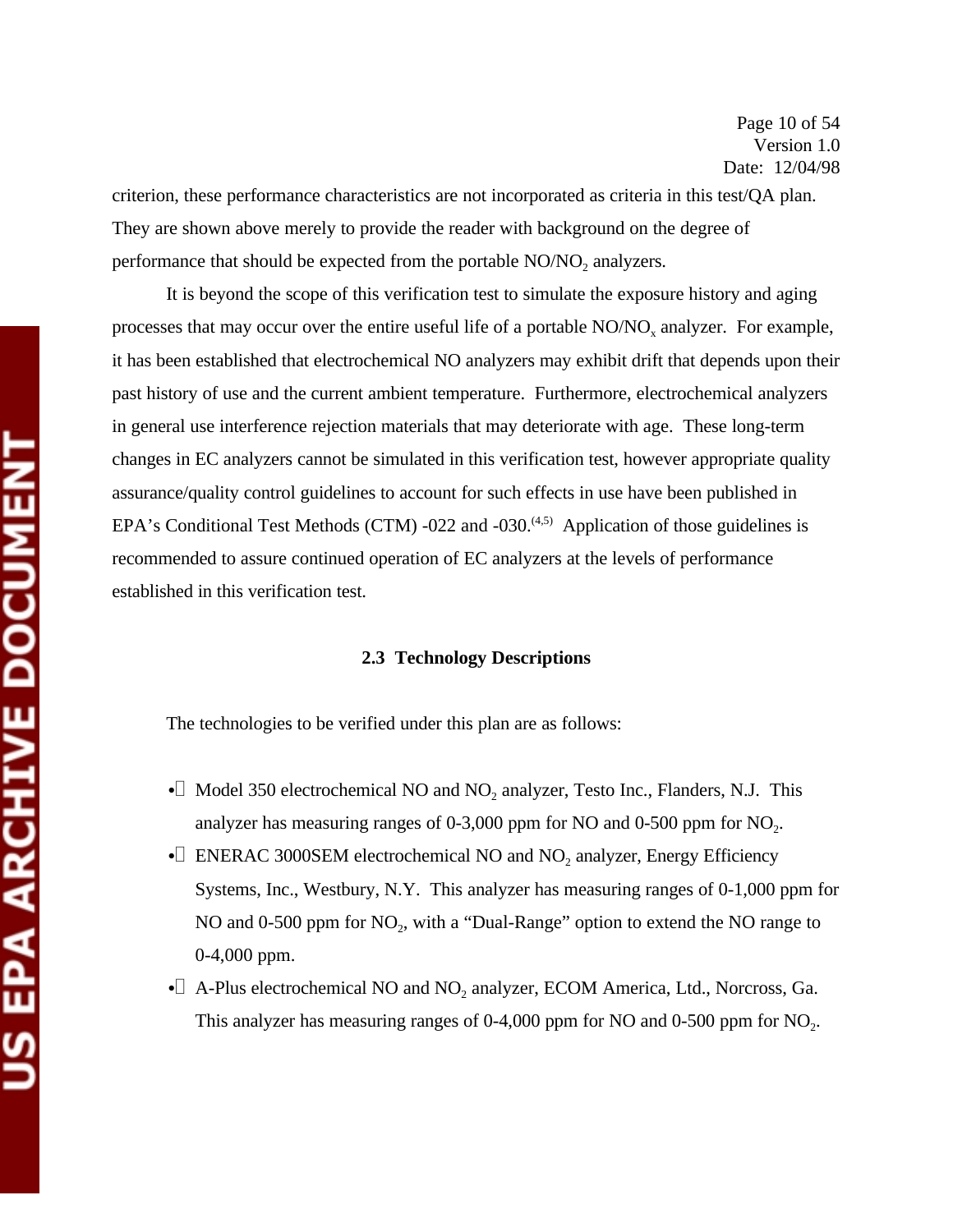- • $\Box$  COMBUCHECK electrochemical NO or NO<sub>2</sub> analyzer, TSI, Inc., St. Paul, Minn. This analyzer has one electrochemical sensor, and thus measures one gas at a time. Standard measuring ranges are  $0-2,000$  ppm for NO and  $0-100$  ppm for NO<sub>2</sub>.
- $\bullet$  Model PG-250 portable gas analyzer, Horiba Instruments, Inc., Irvine, Calif. This analyzer uses the chemiluminescence method to obtain measurement of total NOx, with no distinction of NO or  $NO<sub>2</sub>$  concentrations. Seven measuring ranges are selectable: 0-25, 0-50, 0-100, 0-250, 0-500, 0-1000, and 0-2500 ppm.

#### **2.4 Additional Measurements**

As Table 1 shows, some of the analyzers tested according to this test/QA plan provide measurements of CO, oxygen,  $SO_2$ , and other parameters in addition to measurements of NO,  $NO<sub>2</sub>$ , and/or  $NO<sub>x</sub>$ . In the verification test these additional data may be reported, as a means of characterizing the sample matrix. However, they are not required, and will not be evaluated as part of the verification process.

|                                     | <b>Vendor</b>                   |                                            |                  |                           |            |  |
|-------------------------------------|---------------------------------|--------------------------------------------|------------------|---------------------------|------------|--|
| <b>Measured</b><br><b>Parameter</b> | <b>Testo</b>                    | <b>Energy Efficiency</b><br><b>Systems</b> | <b>ECOM</b>      | Horiba                    | <b>TSI</b> |  |
| O <sub>2</sub>                      | $\boldsymbol{\nu}^{\text{(a)}}$ | $\boldsymbol{v}$                           | $\boldsymbol{v}$ | $\boldsymbol{v}$          | (b)        |  |
| CO                                  | $\boldsymbol{v}$                | $\boldsymbol{v}$                           | $\mathbf{v}$     | $\boldsymbol{v}$          |            |  |
| SO <sub>2</sub>                     | $\boldsymbol{v}$                | $\boldsymbol{v}$                           | $\mathbf{v}$     | $\boldsymbol{v}$          |            |  |
| <b>Stack</b><br>Temperature         | $\sqrt{2}$                      | $\boldsymbol{v}$                           | $\mathbf{v}$     |                           |            |  |
| <b>Stack Pressure</b>               | $\boldsymbol{v}$                |                                            | $\boldsymbol{v}$ |                           |            |  |
| CO <sub>2</sub>                     | $+$ <sup>(c)</sup>              | $^{+}$                                     | $+$              | $\boldsymbol{\mathsf{v}}$ |            |  |

| Table 1. Additional Measurements Provided by the Analyzers to be Verified |  |  |  |
|---------------------------------------------------------------------------|--|--|--|
|                                                                           |  |  |  |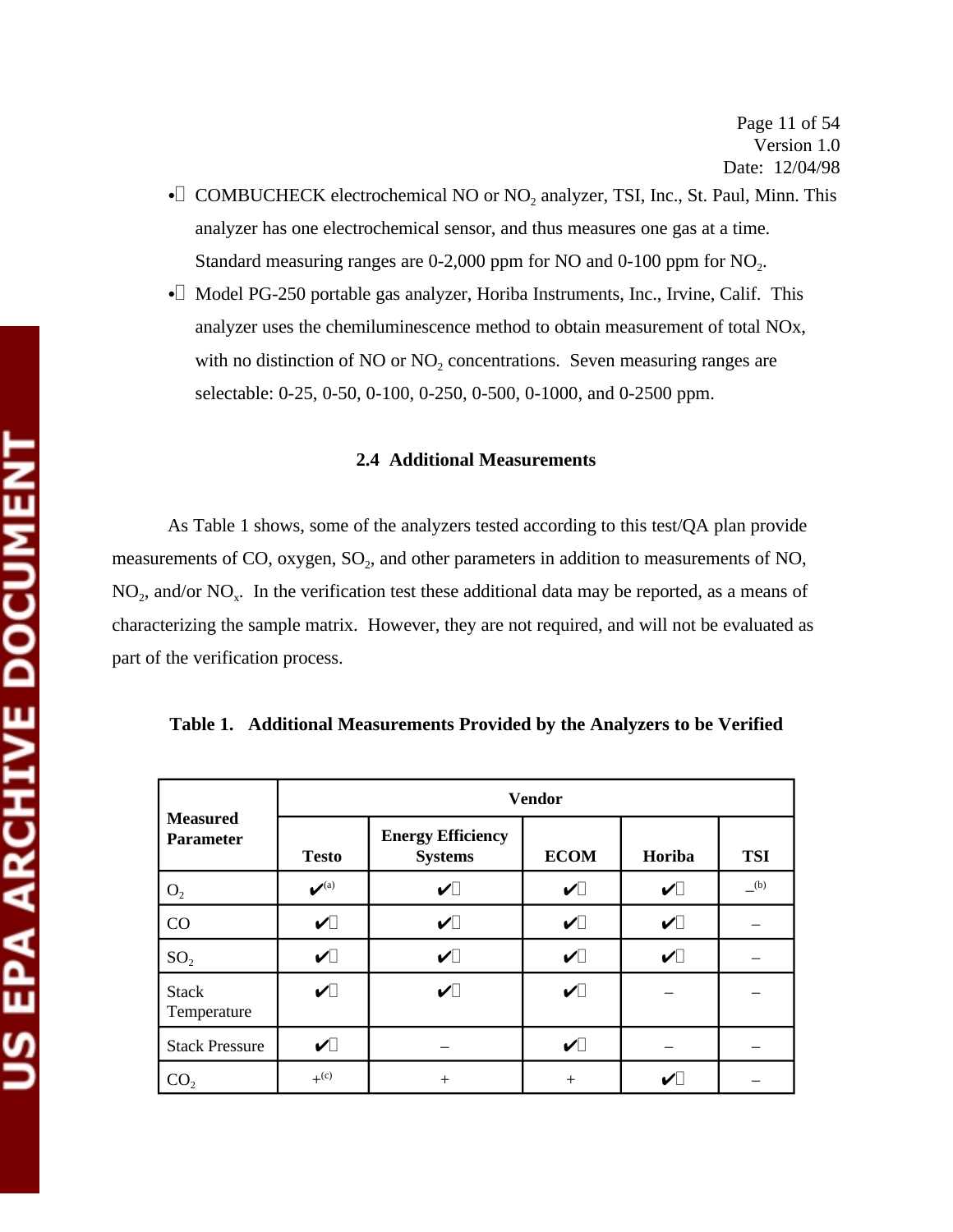- (a) The indicated analyzer measures this parameter.
- (b) The indicated analyzer does not measure this parameter.
- (c) The indicated analyzer can determine this parameter by calculation rather than by direct measurement.

# **3.0 DEFINITIONS**

**Accuracy -** The degree of agreement of an analyzer's response with that of the reference method, determined in simultaneous sampling of emissions from realistic combustion sources.

**Ambient Temperature Effect** - The dependence of an analyzer's response on the temperature of the environment in which it is operating. A potential cause of span and zero drift.

**Analyzer -** The total equipment required for the determination of NO/NO<sub>2</sub>/NO<sub>3</sub> concentration, whether by electrochemical or chemiluminescence means. The analyzer may consist of the following major subsystems:

- 1. **Sample Conditioning Inlet.** That portion of the analyzer used for one or more of the following: sample acquisition, sample transport, sample conditioning, or protection of the analyzer from the effects of the stack effluent, particulate matter, or condensed moisture. Components may include filters, heated lines, a sampling probe, external interference gas scrubbers, and a moisture removal system.
- 2. **External Interference Gas Scrubber.** A device located external to an electrochemical cell, and used to remove or neutralize compounds likely to interfere with the selective operation of the cell.
- 3. **Electrochemical Cell.** That portion of an EC-based analyzer that senses the gas to be measured and generates an output proportional to its concentration. Any cell that uses diffusion-limited oxidation and reduction reactions to produce an electrical potential between a sensing electrode and counter electrode.
- 4. **Moisture Removal System.** Any device used to reduce the concentration of moisture from the sample stream for the purpose of protecting the analyzer from the damaging effects of condensation and corrosion, and/or for the purpose of minimizing errors in readings caused by scrubbing of soluble gases. Such systems may function by cooling the sample gas, or by drying it through permeation or other means.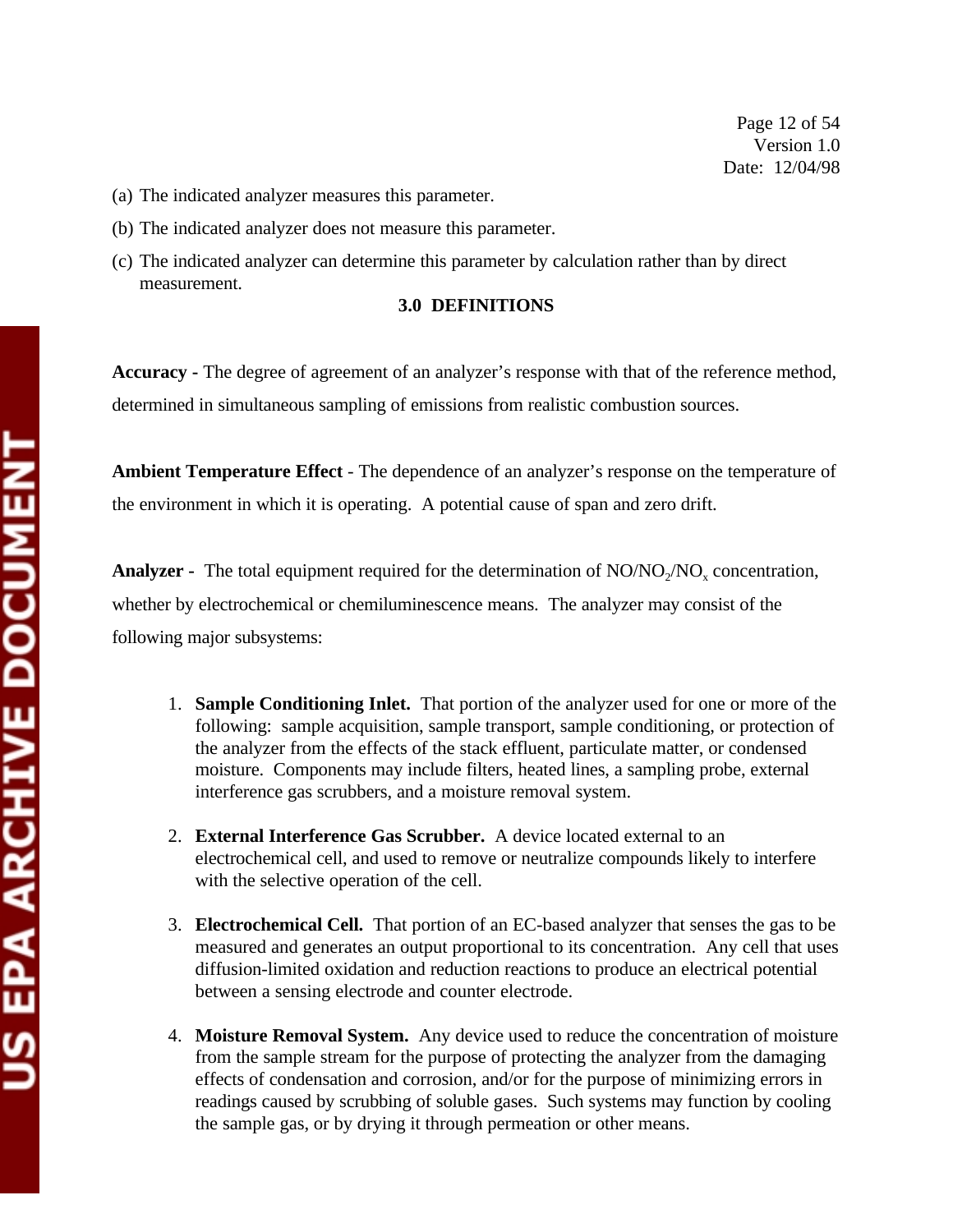5. **Data Recorder**. A strip chart recorder, computer, display, or digital recorder for recording measurement data from the analyzer output. The digital data display may be used when taking manual measurements.

**Data Completeness -** The ratio of the amount of NO, NO<sub>2</sub>, and/or NO<sub>x</sub> data obtained from an analyzer to the maximum amount of data that could be obtained in a test.

**Detection Limit -** The true analyte concentration at which the average analyzer response equals three times the standard deviation of the noise level when sampling zero gas.

**Dilution System -** An instrument or apparatus equipped with mass flow controllers, capable of flow control to  $\pm 1$  percent accuracy, and used for dilution of span or interference gases to concentrations suitable for testing of analyzers.

**Inter-Unit Repeatability -** The extent to which two identical analyzers from a single vendor, tested simultaneously, provide data that agree. The statistical definition of agreement may vary depending on the test under consideration.

**Interferences -** Response of the analyzer to a constituent of the sample gas other than the target analytes (NO,  $NO_2$ ,  $NO_x$ ).

**Interrupted Sampling -** A test in which an analyzer is turned off for at least 12 hours, and its performance is checked both before and after the interruption. This test assesses how well the analyzer maintains its performance in the face of being turned on and off.

**Linearity -** The linear proportional relationship expected between analyte concentration and analyzer response over the full measuring range of the analyzer.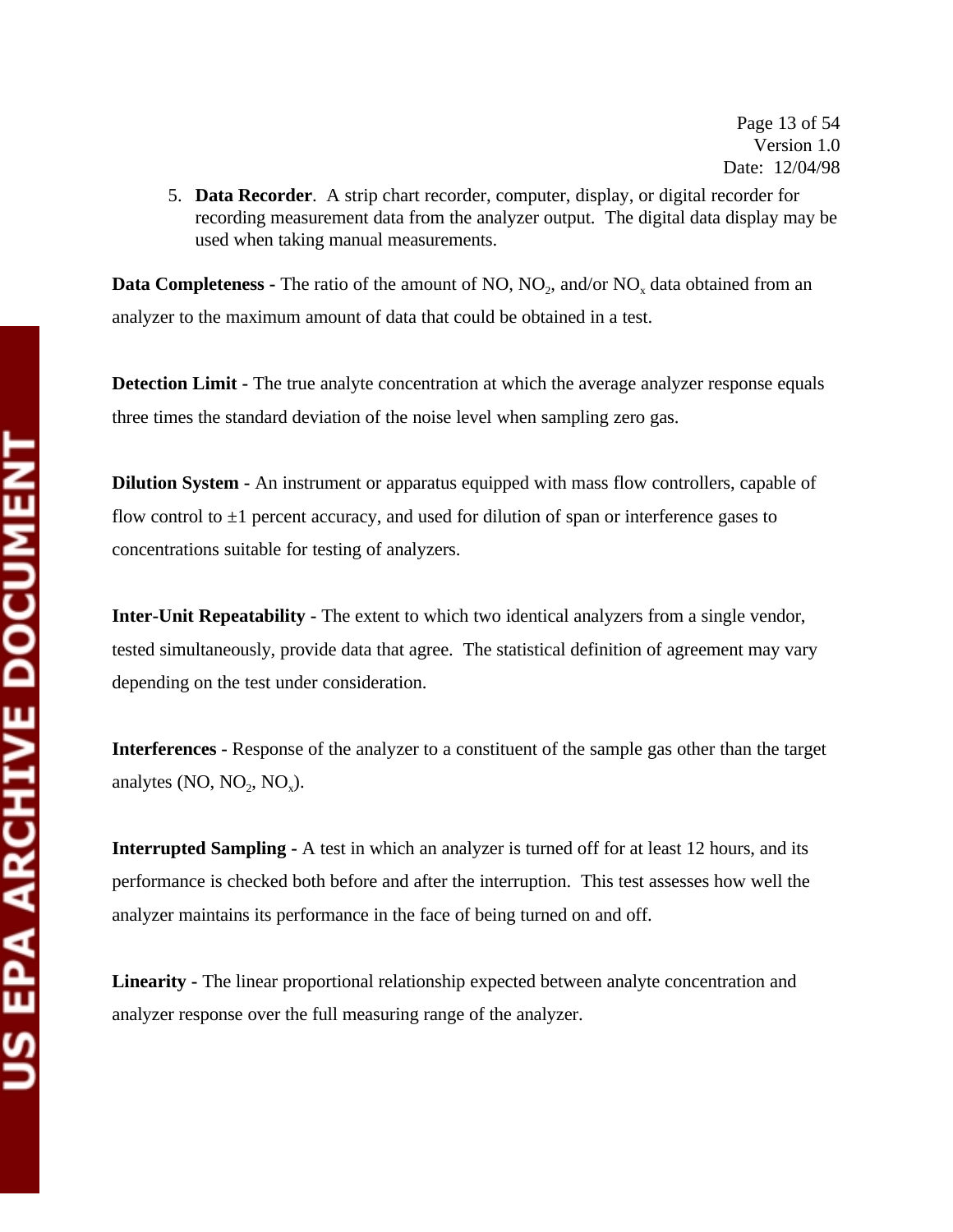**Measurement Stability -** The uniformity of an analyzer's response over time, assessed relative to that of the reference method, during sampling of steady state emissions from a combustion source. Stability over time periods of one hour or more is of interest.

**Measuring Range -** The range of concentrations over which each analyzer is designed to operate. Several measuring ranges may be used in testing of any given analyzer, as long as suitable zero and span checks are performed on the measuring ranges used.

**Refresh Cycle** - A period of sampling of fresh ambient air, required to maintain correct operation of an EC analyzer by replenishing oxygen and moisture in the EC cell. **Response Time** - The amount of time required for the measurement system to display 95 percent of a step change in gas concentration on the data recorder.

**Sample Flow Rate -** The flow rate of the analyzer's internal sample pump under conditions of zero head pressure. Since the response of the EC cells can drift with changes in flow rate, the flow rate stability will be checked.

**Span Calibration -** Adjustment of the analyzer's response to match the standard concentration provided during a span check.

**Span Check -** Observing the response of the analyzer to a gas containing a standard concentration of at least 90 percent of the upper limit of the analyzer's measuring range.

**Span Drift -** The extent to which an analyzer's reading on a span gas changes over time.

**Span Gas -** A known concentration of a gas in an appropriate diluent gas, e.g., NO in oxygenfree nitrogen. EPA protocol gases are used are used as span gases in this verification test.

**Zero Calibration -** Adjustment of an analyzer's response to zero based upon sampling of high purity gas during a zero check.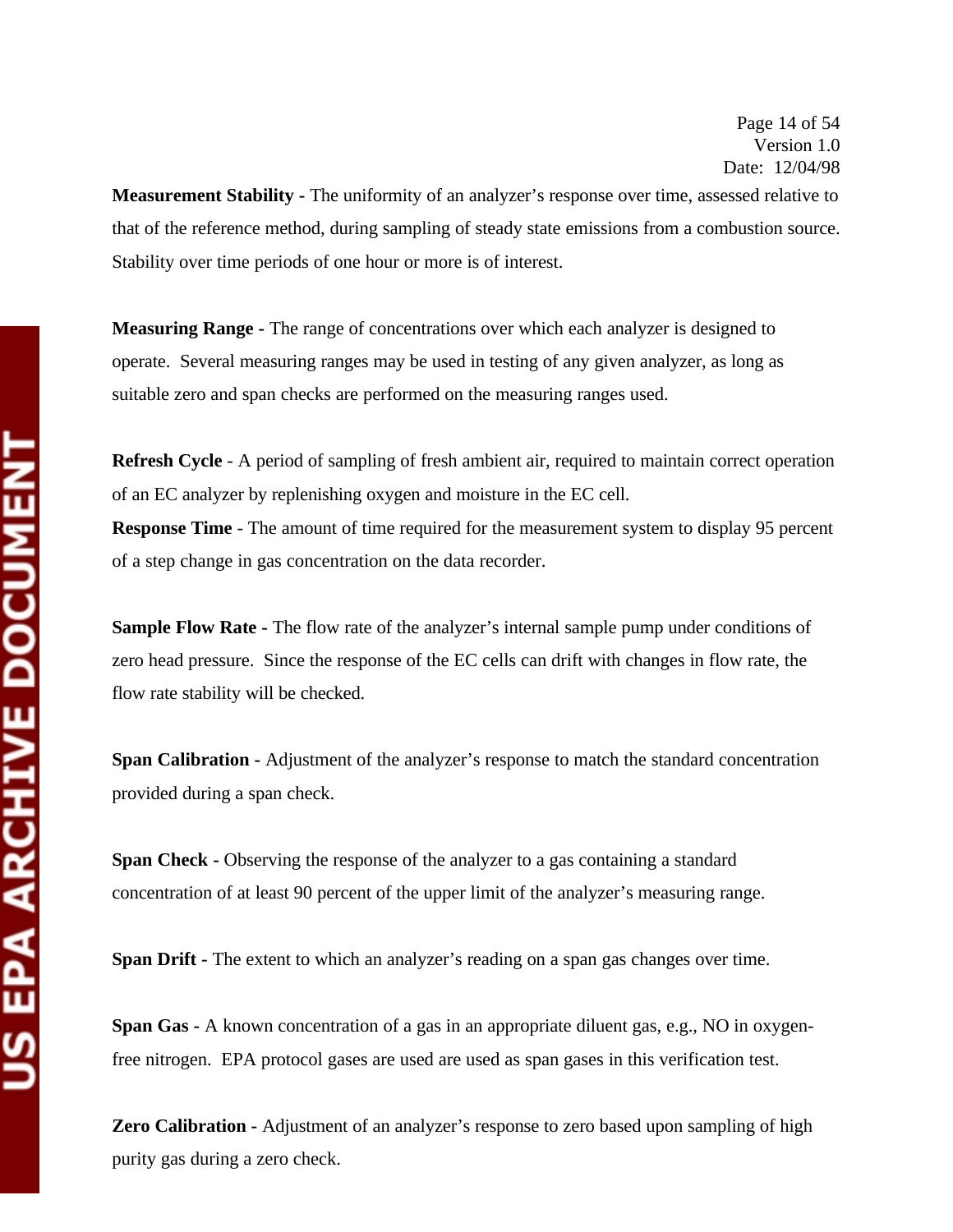**Zero Check -** Observing the response of the analyzer to gas containing no target analytes. High purity nitrogen or air are used as the zero gas.

**Zero Drift** - The extent to which an analyzer's reading on zero gas changes over time.

# **4.0 SITE DESCRIPTION**

#### **4.1 General Site Description**

Verification testing under this test/QA plan will be conducted at Battelle Columbus Operations, 505 King Avenue, Columbus, Ohio. Testing will be conducted both in a laboratory setting and with well-characterized  $NO<sub>x</sub>$  emission sources.

## **4.2 Site Operation**

Laboratory and source testing will be directed and conducted by Battelle staff, using equipment and test facilities on hand. Commercial technologies will be operated by vendor staff during testing. Participation in the verification test will be subject to the stipulations of the Vendor Agreement between Battelle and the vendors.

#### **4.3 NO<sub>x</sub> Emission Sources**

The commercial technologies will be verified in part by sampling the emissions from four diverse combustion sources, selected to provide  $NO<sub>x</sub>$  levels in the following three ranges:

> Low: total  $NO<sub>x</sub>$  less than 20 ppm, Medium: total  $NO_x$  between about 50 and 500 ppm, High: total  $NO<sub>x</sub>$  greater than 2,000 ppm.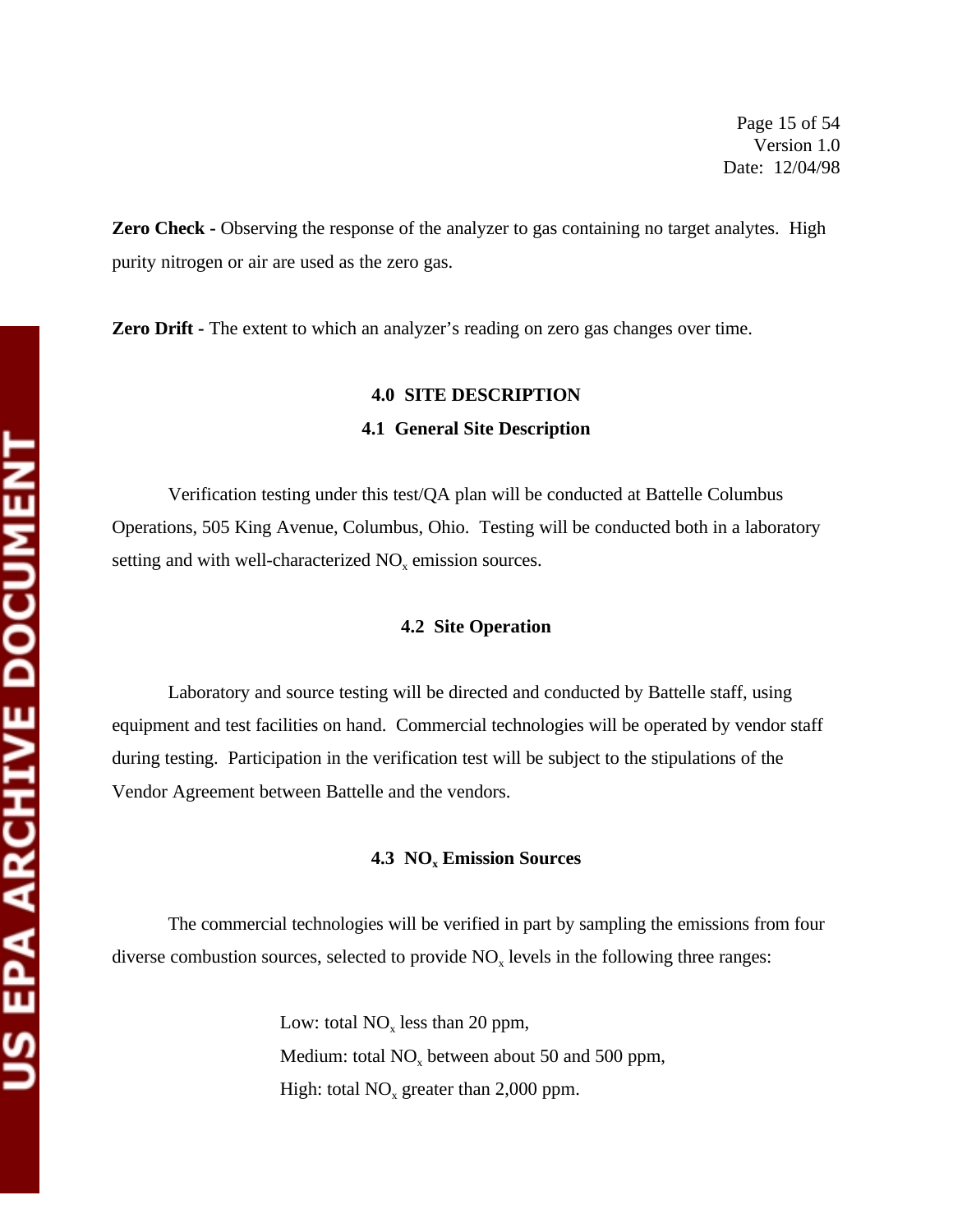Page 16 of 54 Version 1.0 Date: 12/04/98

Sources characterized in previous Battelle studies will be used to provide these  $NO<sub>x</sub>$  levels, as described in the following sections. Vendors may choose not to test their analyzers on sources or over  $NO<sub>x</sub>$  concentration ranges that are not appropriate to their analyzers. Verification results will be reported only for those source tests actually conducted. All of the portable analyzers listed in Section 2.4 will be tested in all three NO<sub>v</sub> ranges, with the exception of the TSI CombuCheck, which will be tested only in the low and medium ranges.

#### **4.3.1 Low**  $NO_x$  **Sources**

For production of  $NO<sub>x</sub>$  emissions in the Low concentration range, two sources will be used. These sources were chosen both to provide the requisite  $NO<sub>x</sub>$  levels and to represent the variety of gas combustion sources to which the portable analyzers might be applied.

The low-NO<sub>x</sub> source will be a commercial residential natural gas fired rangetop burner, which has a firing rate of 10,000 Btu per hour (10 KBtu/hr). This appliance generates both NO and  $NO<sub>2</sub>$  emissions in the single-digit ppm range (1 to 9 ppm after dilution), with a  $NO<sub>2</sub>/NO<sub>2</sub>$ fraction of about 50%. The database on the particular appliance to be used in this test was generated in an international study in which 15 different laboratories measured its emissions.*(6)*   $NO<sub>x</sub>$  emissions from this source are diluted prior to measurement using a quartz collection dome designed according to the Z21.1 specifications of the American National Standards Institute (ANSI). This cooktop is very well characterized in terms of  $NO<sub>x</sub>$  emissions, and in fact has been used as a transfer standard in evaluating NO<sub>y</sub> measurement capabilities at different laboratories, including those of the Consumer Product Safety Commission.

A commercial residential natural gas fired water heater, which has a firing rate of 40,000 Btu/hr, will also be used as a Low-to-Medium  $NO<sub>x</sub>$  source. This appliance generates both NO and  $NO<sub>2</sub>$  emissions in the double-digit ppm range (10 to 80 ppm after dilution), with a  $NO<sub>2</sub>/NO<sub>x</sub>$ fraction of about 25%. The database on the particular appliance to be used in this test was generated in a national study in which 6 different laboratories measured its emissions.  $NO<sub>x</sub>$ emissions from this source are diluted prior to measurement using a standardized draft hood, which is integral to the appliance.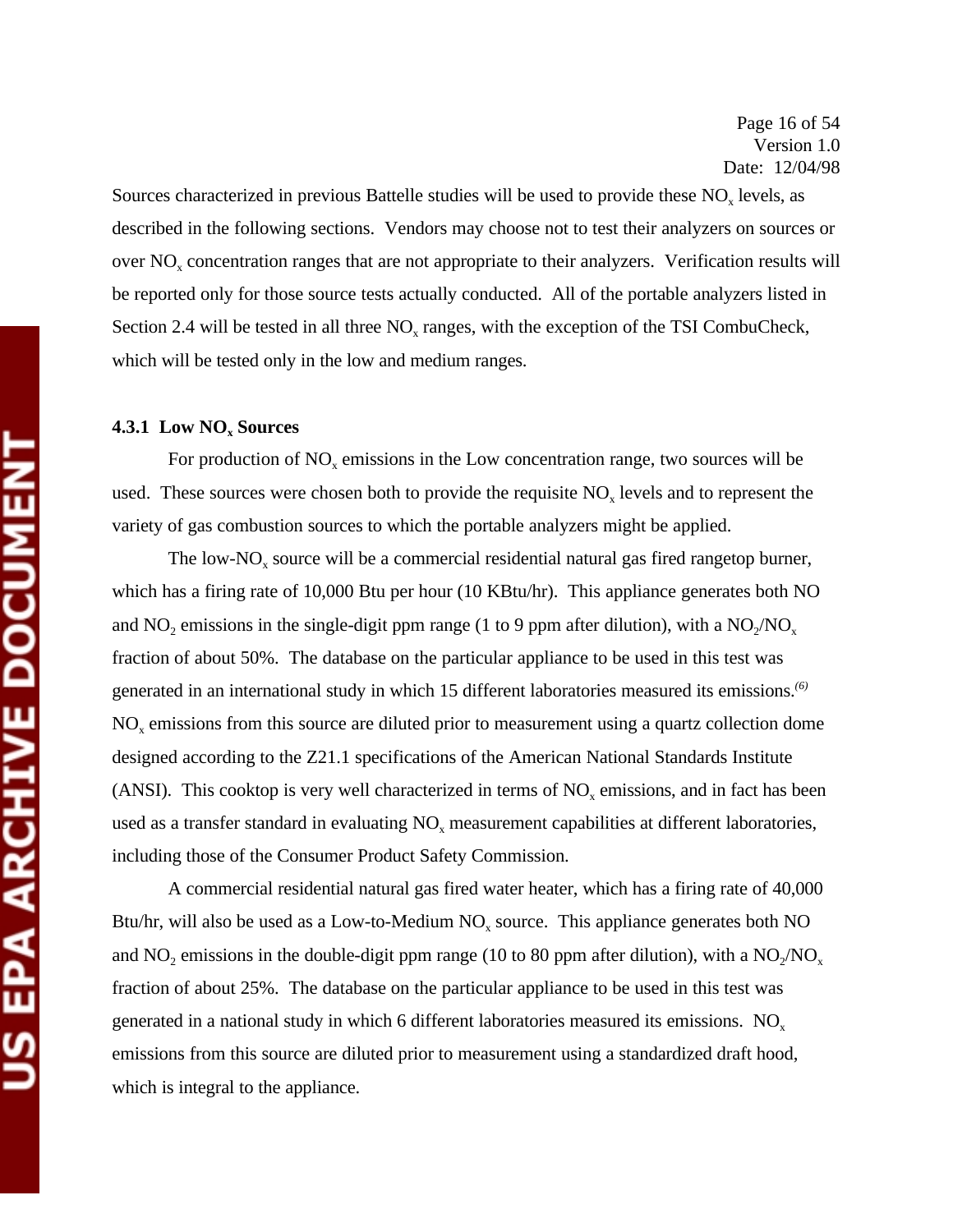# **4.3.2 Medium NO<sub>x</sub> Source**

A portable diesel-powered electrical generator will be used as the medium  $NO<sub>x</sub>$  source. This generator is of a type used as a portable power supply at military aviation facilities. The generator is equipped with a dynamic load unit so that engine load, and consequently NO<sub>x</sub> emissions, may be varied over a wide range. The Model A/M32A-86D-B65 (86D-B) generator to be used as a Medium  $NO_x$  source produces from about 100 to nearly 1,000 ppm  $NO_x$ , depending on load. NO<sub>2</sub> comprises from 10 to 20 percent of the NO<sub> $<sub>x</sub>$ </sub>. This generator will be</sub> operated at different load conditions to span the Medium range of  $NO<sub>x</sub>$  concentrations. The diesel fuel used in operating this generator will be from a commercial supplier and will contain sulfur. A batch of fuel sufficient for all tests will be obtained, so that fuel composition will be constant during testing.

#### **4.3.3 High**  $NO_x$  **Source**

A second diesel-powered generator will be used as the High NO<sub>v</sub> source. This generator is identical to that used as the Medium  $NO<sub>x</sub>$  source, but has a different fuel injector (DF65) and injector timing (retarded), which result in different emission characteristics. This Model 86D-DF generator produces from about 600 to about 2,300 ppm  $NO<sub>x</sub>$ , depending on load, with 10 to 30 percent as  $NO<sub>2</sub>$ . This generator will be operated at several different load conditions to span the High range of  $NO<sub>x</sub>$  concentrations. This generator will use the same diesel fuel described in Section 4.3.2.

#### **4.4 Operation of Sources**

All combustion sources used will be operated according to the manufacturer's or regulatory instructions, and with proper attention to safety requirements. Some specific factors associated with the different sources are noted below.

#### **4.4.1 Water Heater**

Installation of the water heater, the gas supply pressure and water temperature, and inlet and outlet piping configurations, shall all be in accordance with the manufacturer's instructions.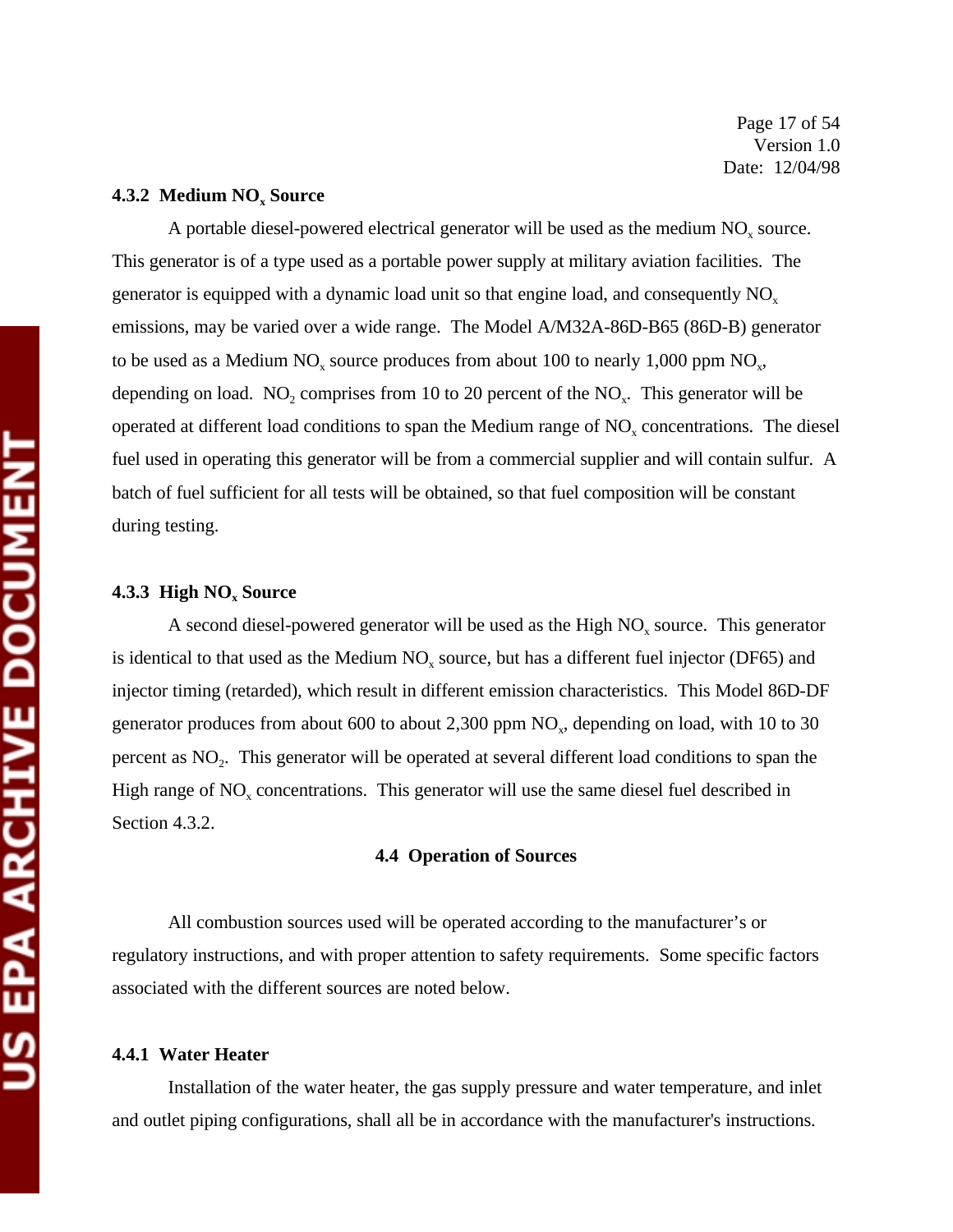Page 18 of 54 Version 1.0 Date: 12/04/98

An appropriately rated pressure and temperature relief valve is installed at a port specified by the manufacturer. All energy conservation accessories which are supplied with the water heater shall be operated during testing. The gas usage of the water heater over the test interval shall be measured in cubic feet with a dry gas meter or other flow monitoring device accurate to within 1 percent. The dry gas meter reading shall be corrected for gas pressure and temperature. Flow valves shall be installed to control the flow of inlet and outlet water at a rate such that the burners operate continuously for the duration of testing. This will amount to a continuous draw of about 3.2 gallons of water per minute.

The water heater will be operated with the integral standardized draft hood in place. The sample location shall be a minimum of 8 duct diameters downstream of flow disturbances (valves, reducers, elbows, etc.), and a minimum of 2 duct diameters upstream of the closest flow disturbance (including end of duct or pipe open to atmosphere). Sampling of the exhaust stream shall take place at the center point of the flue vent.

The water heater shall be tested within  $\pm 2\%$  of the manufacturer's specified hourly Btu input rate. The device will be operated until steady-state conditions are attained. Generally, steady-state is defined by one or more of the following conditions over a 15-minute interval:

- Temperature changes in the center position of the exhaust of not more than  $+10^{\circ}$ F;
- NO<sub>x</sub> changes at the center of the exhaust duct of not more than  $\pm$  5 percent relative to the mean over the 15 minute interval as determined using the EPA reference method (see Section 5.2);
- O<sub>2</sub> changes at the center of the exhaust duct of not more than  $\pm$  0.50 percent absolute  $(± 5000 ppm)$  from the mean sampled over the 15 minute interval.

#### **4.4.2 Rangetop Burner**

The rangetop burner will be operated at the conditions at which its  $NO<sub>x</sub>$  emissions are well characterized, i.e., at the conditions used in the international multi-laboratory comparison study.*(6)*  The burner will be operated with the ANSI quartz collection dome and the standard load in place.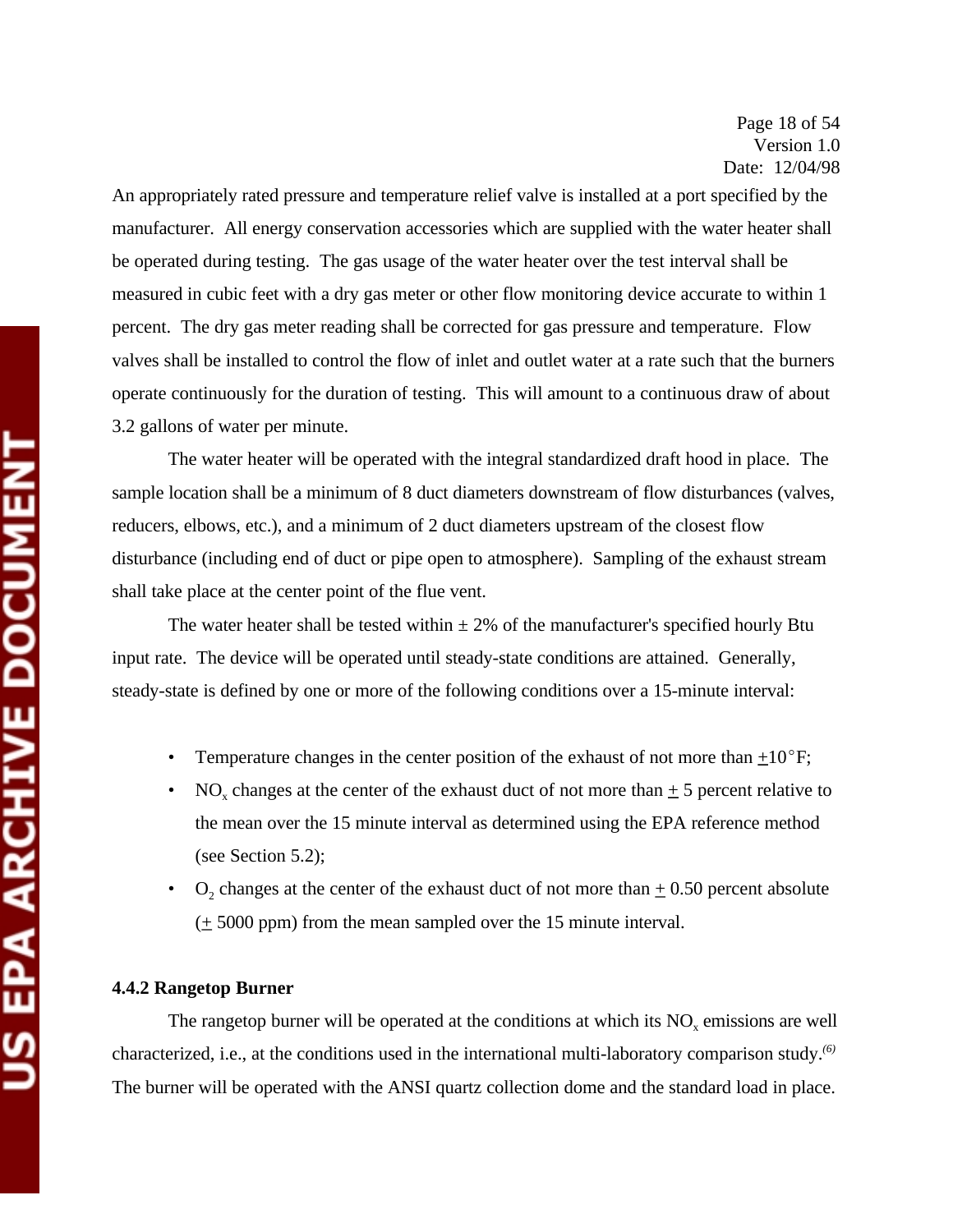Requirements for measuring the gas usage, sampling the exhaust flow, and operating at steadystate conditions are equivalent to those for the water heater.

#### **4.4.3 Diesel Generators**

The diesel generators shall be set up and operated in accordance with the manufacturer's instructions. The exhaust from the generator will be vertically discharged through a stack with a minimum length of 10 diameters downstream of a flow disturbance (valves, reducers, elbows, etc.). The sample location will be a minimum of 8 duct diameters downstream of any flow disturbance, and a minimum of 2 duct diameters upstream of the closest flow disturbance (including end of duct or pipe open to atmosphere). Sampling of the exhaust streams will take place at the center point of the flue vent. These flue-gas sampling requirements will be satisfied by using the same exhaust stack used in previous interlaboratory emissions testing, which was constructed according to EPA Method 5 specifications. The air/ fuel mixture shall be checked and adjusted to the correct operation criteria established by the manufacturer of the generator. The device will be operated until steady-state conditions are attained, as described in Section 4.4.1, before data collection for verification takes place.

#### **5.0 EXPERIMENTAL DESIGN**

#### **5.1 General Description of Verification Test**

The verification test will consist of laboratory and combustion source experiments. In all experimental activities, two identical units of each portable analyzer will be operated side-by-side, and the performance of each will be quantified individually, i.e., data from the two units will not be pooled. EPA Method 7E will be the reference method of nitrogen oxides determination. EPA Protocol 1 Gases will be used as the calibration standards for both NO and NO<sub>2</sub>. Each analyzer will be verified on its measurements of as many of the following parameters as are applicable: NO,  $NO<sub>2</sub>$ , and  $NO<sub>x</sub>$ . Each analyzer will be verified independently of any other analyzers participating in this verification test. That is, no intercomparison or ranking of the analyzers will be made at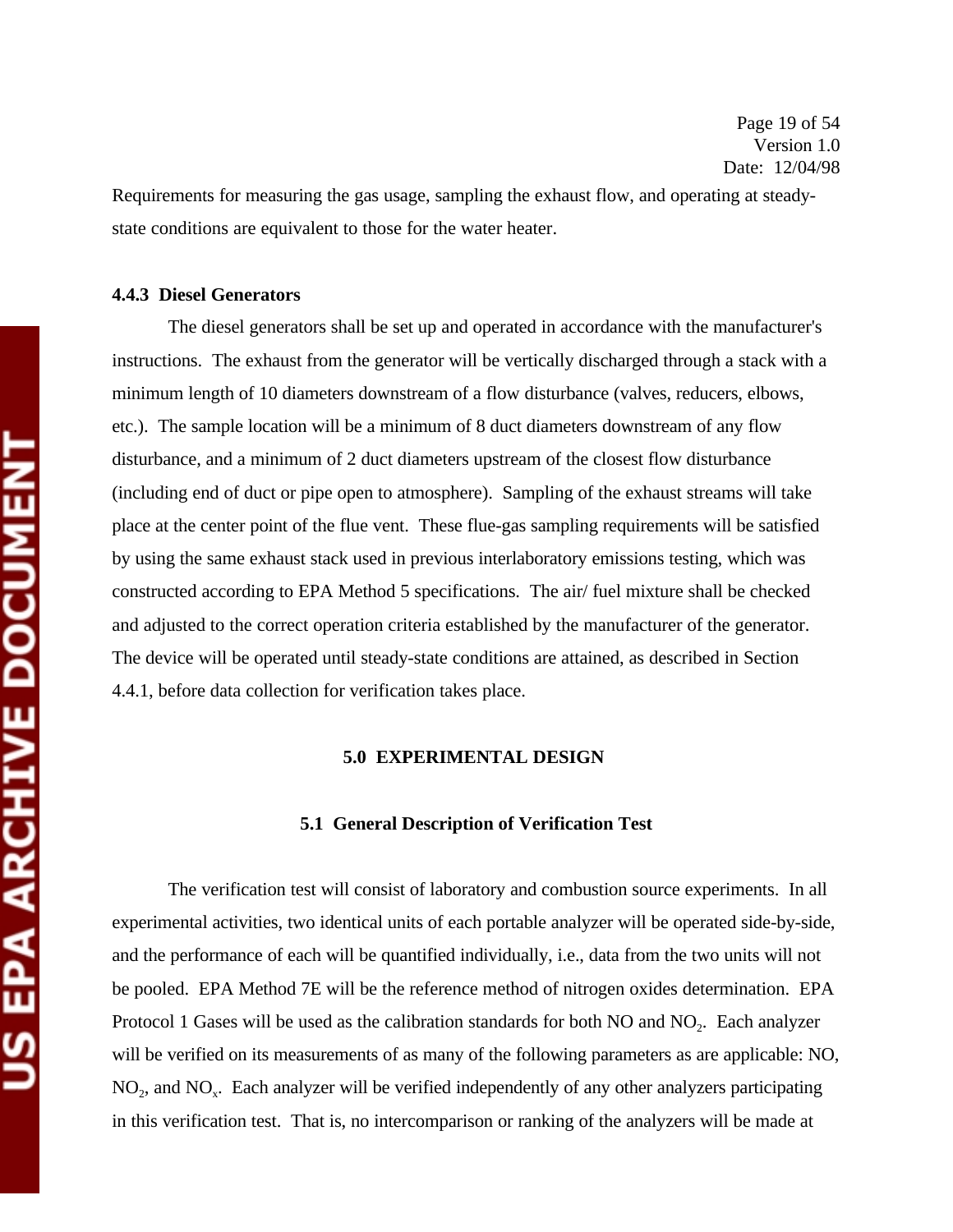any time during the verification test. Data from the several different analyzers tested will be segregated in the data acquisition and analysis processes. The performance of each analyzer will be quantified on the basis of statistical procedures stated in Section 9 of this plan, and the respective verification results will be documented in a verification report that is reviewed in draft form by the analyzer vendor.

#### **5.2 Identity of Reference Method**

The reference method used in this verification test must be EPA Method 7E, "Determination of Nitrogen Oxides Emissions from Stationary Sources (Instrumental Analyzer Procedure)". This method is set forth in 40 CFR Part 60, Appendix A. With this method, NO in sample gas extracted from a stack is detected by chemiluminescence resulting from its reaction with ozone, produced in excess within the analyzer. A heated catalytic converter reduces  $NO<sub>2</sub>$  to NO for detection. While NO is detected directly,  $NO<sub>2</sub>$  is inferred by the difference between the NO reading and the  $NO<sub>x</sub> (= NO + NO<sub>2</sub>)$  reading obtained with the catalyst. The EPA Approved Alternative Method for checking the catalytic converter efficiency (i.e., using an  $NO<sub>2</sub>$  Protocol Gas) will be employed. $(7)$ 

#### **5.3 Laboratory Tests**

Initial tests will be performed in a laboratory setting, i.e., without the use of a combustion source. The standard of comparison in the laboratory tests will be the EPA Protocol Gas standards. The laboratory tests to be performed, the objective of each test, and the number of measurements to be made in each test are summarized in Table 2. Procedures for performing these tests are specified in Section 7. Statistical comparisons to be made with the data are specified in Section 9.

## **5.4 Combustion Source Tests**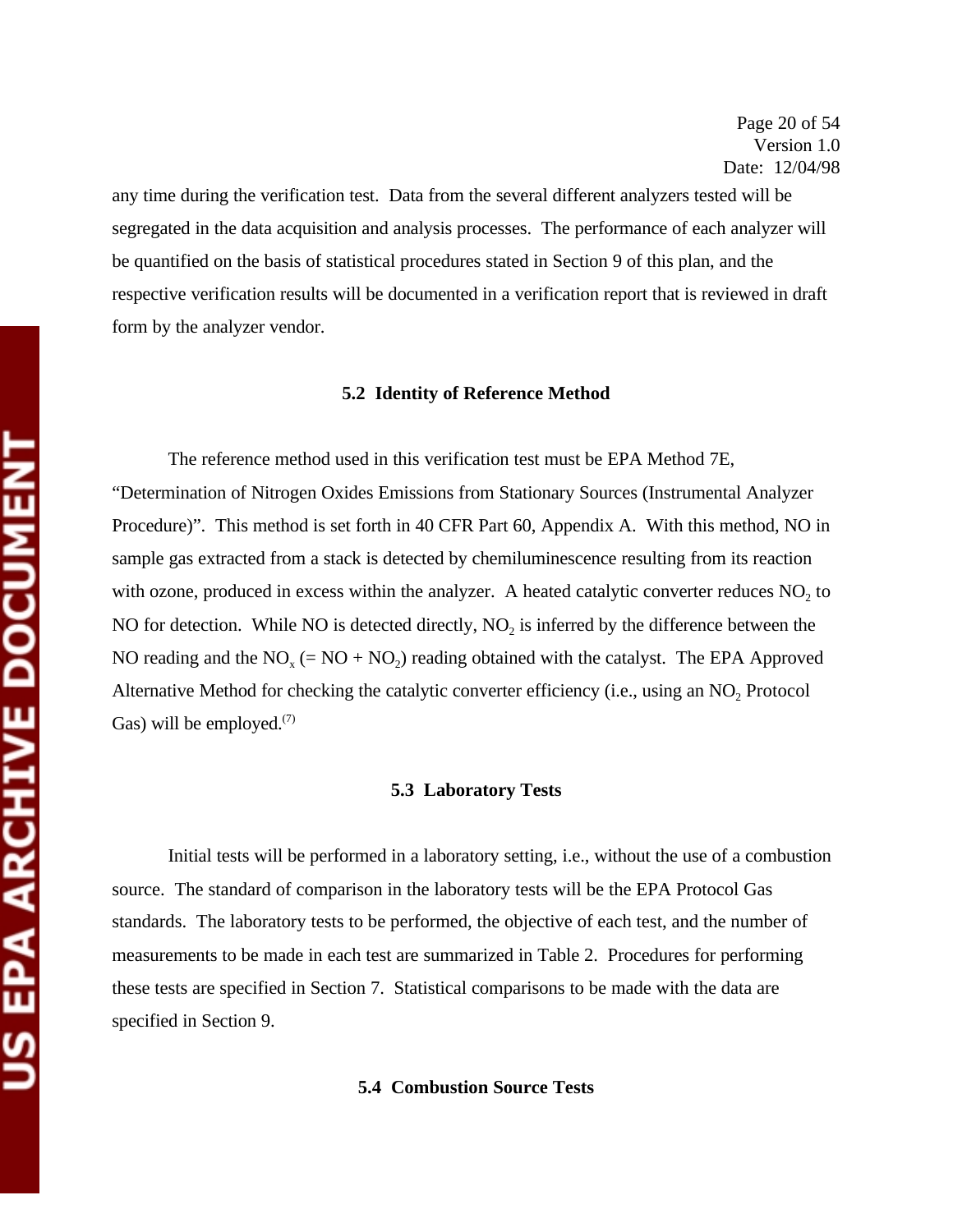The tests listed in Table 3 will be performed using various combustion sources. The standard of comparison in the combustion tests will be the EPA Method 7E, and in some cases EPA Protocol Gases. Detailed procedures for conducting these tests are provided in Section 7. Statistical comparisons to be made with the data are specified in Section 9.

| <b>Laboratory Test</b>       | Objective                                                                   | <b>Total Number of</b><br>Measurements <sup>(a)</sup> to be<br><b>Used in Verification</b> |
|------------------------------|-----------------------------------------------------------------------------|--------------------------------------------------------------------------------------------|
| Linearity                    | Determine linearity of response over the<br>full measuring range            | 21                                                                                         |
| <b>Detection Limit</b>       | Determine lowest concentration<br>measurable above background signal        | 9                                                                                          |
| <b>Response Time</b>         | Determine speed of response to a step<br>change                             | 30 (estimated)                                                                             |
| <b>Interferences</b>         | Determine analyzer response to species<br>other than NO and NO <sub>2</sub> | 6                                                                                          |
| <b>Ambient Temperature</b>   | Determine effect of ambient temperature<br>on analyzer zero and span        | 12                                                                                         |
| <b>Interrupted Sampling</b>  | Determine effect on response of full<br>analyzer shutdown                   | $\overline{A}$                                                                             |
| <b>Flow Rate Sensitivity</b> | Determine stability of analyzer sample<br>flow, and effect on response      | 9                                                                                          |

# **Table 2. Summary of Laboratory Tests**

(a) Number of separate measurements to be made in the indicated test for each analyzer, for each analyte (NO,  $NO_2$ , or  $NO_x$ ).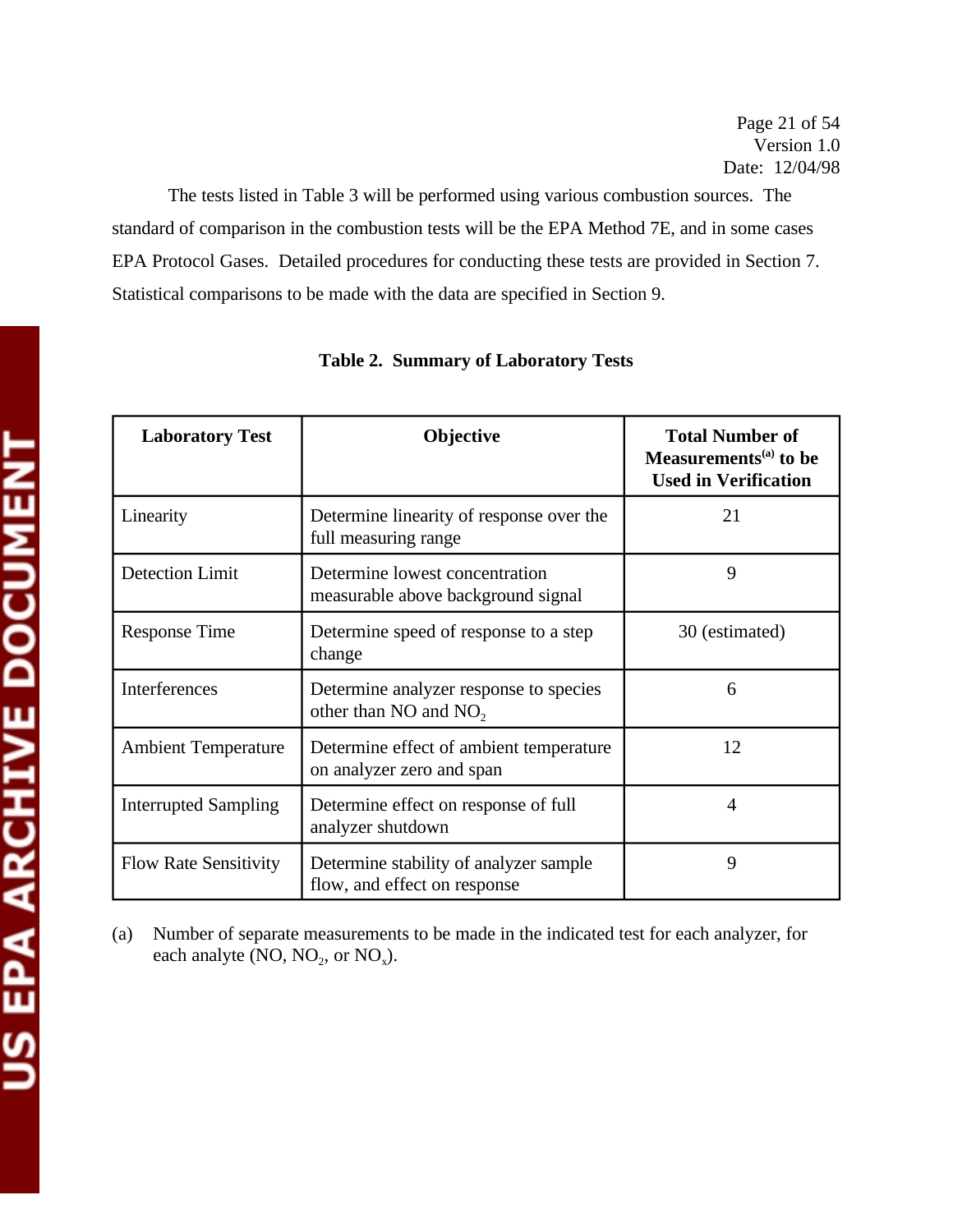Page 22 of 54 Version 1.0 Date: 12/04/98

| <b>Combustion</b><br><b>Source Test</b> | Objective                                                                                                  | Comparison<br><b>Based On</b> | <b>Total Number of</b><br>Measurements <sup>(a)</sup><br>to be Used in<br><b>Verification</b> |
|-----------------------------------------|------------------------------------------------------------------------------------------------------------|-------------------------------|-----------------------------------------------------------------------------------------------|
| Accuracy                                | Determine degree of agreement<br>with EPA Reference Method                                                 | Reference Method              | 72                                                                                            |
| Zero/Span Drift                         | Determine change in zero gas<br>and span gas response due to<br>exposure to combustion source<br>emissions | <b>Gas Standards</b>          | 16 <sup>b</sup>                                                                               |
| Measurement<br>Stability                | Determine the analyzer's ability<br>to sample combustion source<br>emissions for an extended time          | Reference Method              | $60^\circ$                                                                                    |

# **Table 3. Summary of Combustion Source Tests**

- (a) Number of separate measurements to be made in the indicated test for each analyzer, for each analyte (NO,  $NO_2$ , or  $NO_x$ ).
- (b) Augmented with 8 additional measurements from the Linearity and Ambient Measurement tests (See Section 7.9).
- (c) Data collected once per minute for one hour of measurement.

#### **5.5 Additional Performance Factors**

The following factors will be verified using data from both the laboratory and combustion source tests. In addition, other operational features not yet identified may become evident during the tests, and will be evaluated.

#### **5.5.1 Inter-Unit Repeatability**

No additional test activities will be required to assess the inter-unit repeatability of the analyzers. This test will be based on pair-wise comparisons of the simultaneous  $NO$ ,  $NO<sub>2</sub>$ , and/or  $NO<sub>x</sub>$  data obtained from the two analyzers of each type. Repeatability will be assessed based on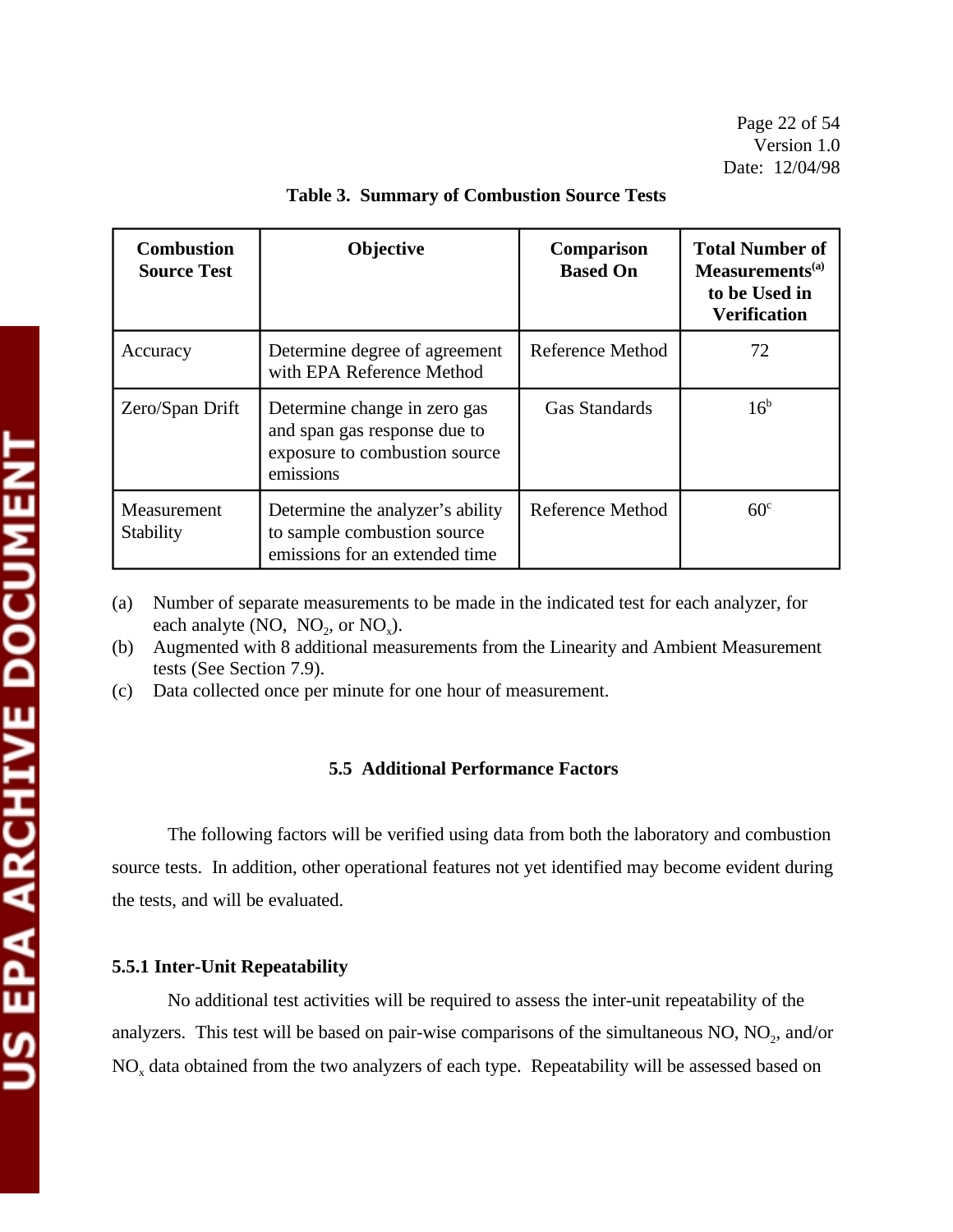data from all laboratory and combustion source tests. Repeatability in each type of test will be assessed separately.

#### **5.5.2 Data Completeness**

No additional test activities will be required to determine the data completeness achieved by the analyzers. Data completeness will be assessed based on the NO,  $NO_2$ , and/or  $NO_x$  data recovered from each analyzer relative to the maximum amount of data that could have been recovered.

#### **5.5.3 Cost**

Analyzer cost will be assessed in terms of the full purchase cost of the analyzer as used in this verification test, i.e., including all accessories and sampling components. Cost information will be provided by the vendors.

## **5.6 Test Schedule**

Verification testing will be conducted by performing the tests described above in a fixed sequence. The analyzers provided by each vendor will undergo that full test sequence, in such a way that no two vendors are at the same point in the sequence at any one time. To accomplish this, vendors will begin the test sequence on different days. To avoid bias in testing of the first analyzers through the sequence, Battelle's personnel will first conduct the entire test sequence using an analyzer already on hand at Battelle. Testing will then continue with the analyzers named in Section 2.4.

The sequence of testing activities is expected to take up to 3½ days to complete. An example schedule of those test days is shown in Table 4. The first two days are devoted to laboratory testing, and the last two to source emissions testing. One vendor will start the test sequence every two days, and testing will take place seven days a week until all analyzers have been verified. For example, vendors will start the test sequence on Monday, Wednesday, and Friday, respectively, and complete the sequence on Thursday, Saturday, and Monday,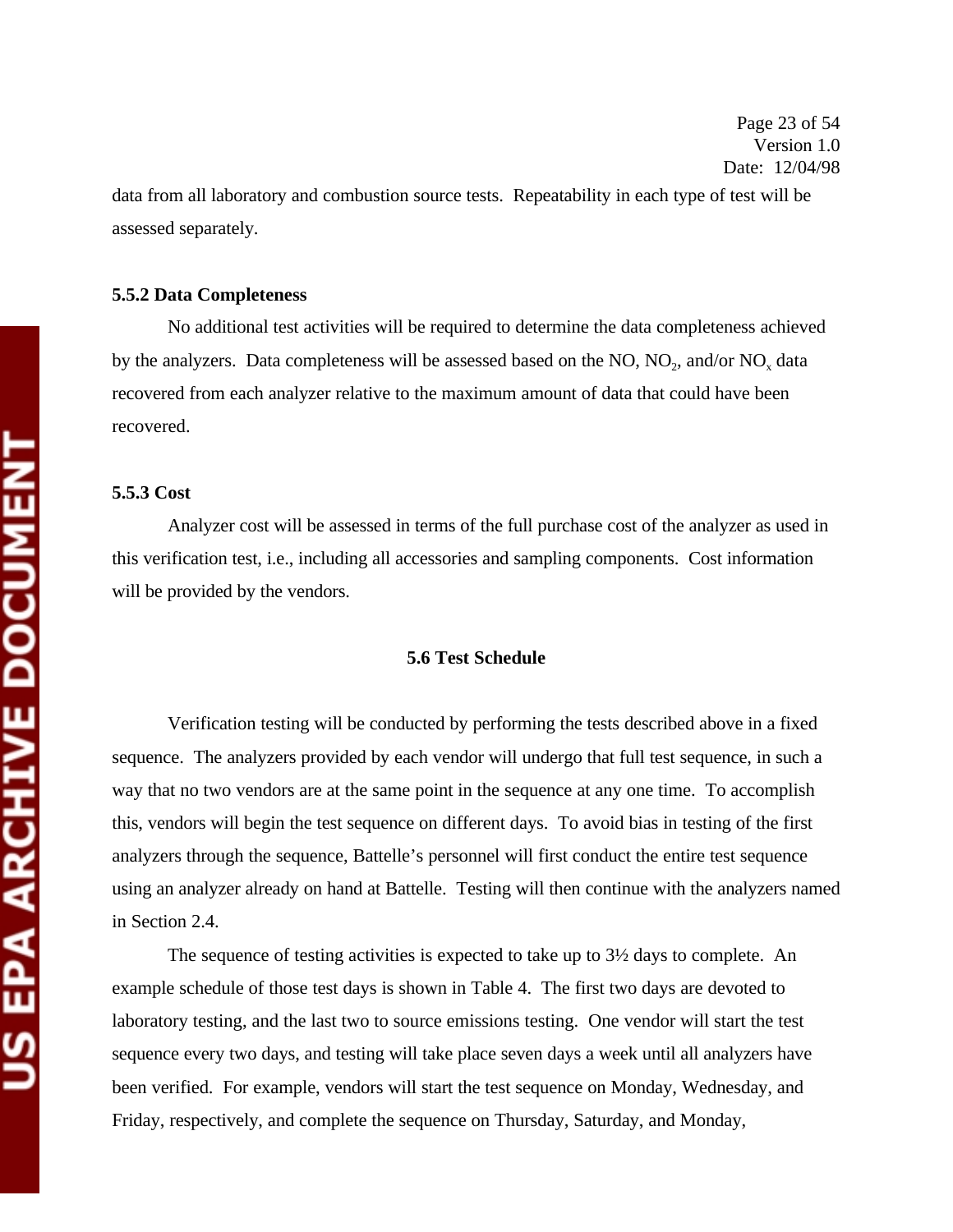respectively. Table 5 illustrates the schedule of a hypothetical test week. Testing of each vendor's analyzers will take place on successive days, without interruption of the test sequence. Testing of five vendors' analyzers in this way will require 12 test days (Monday of one week through Friday of the next.

| <b>Test Day</b>                 | <b>Approximate Time Period</b> | <b>Testing Activity</b>                                                                                                        |
|---------------------------------|--------------------------------|--------------------------------------------------------------------------------------------------------------------------------|
| One                             | $08:00 - 12:00$                | Vendor checks and prepares analyzers for testing.                                                                              |
|                                 | $13:00 - 17:00$                | Linearity test, including detection limit and response<br>time determinations.                                                 |
|                                 | 17:00 - Overnight              | Start of Interrupted Sampling Test.                                                                                            |
| Two<br>$08:00 - 08:30$          |                                | End of Interrupted Sampling Test.                                                                                              |
|                                 | $08:30 - 10:00$                | Interference Test.                                                                                                             |
|                                 | $10:00 - 13:00$                | Flow Rate Test.                                                                                                                |
|                                 | $13:00 - 17:00$                | <b>Ambient Temperature Test.</b>                                                                                               |
| <b>Three</b><br>$08:00 - 10:00$ |                                | Relative Accuracy Test with water heater, including<br>Zero/Span Drift Test.                                                   |
|                                 | $10:00 - 12:00$                | Relative Accuracy Test with gas cooktop, including<br>Zero/Span Drift Test.                                                    |
|                                 | $12:00 - 17:00$                | Relative Accuracy Test with first diesel generator,<br>including Zero/Span Drift test, and Long Term<br><b>Stability Test.</b> |
| <b>Four</b>                     | $08:00 - 12:00$                | Relative Accuracy Test with second diesel<br>generator, including Zero/Span Drift Test.                                        |

|  |  |  | Table 4. Schedule of Verification Testing Activities |
|--|--|--|------------------------------------------------------|
|--|--|--|------------------------------------------------------|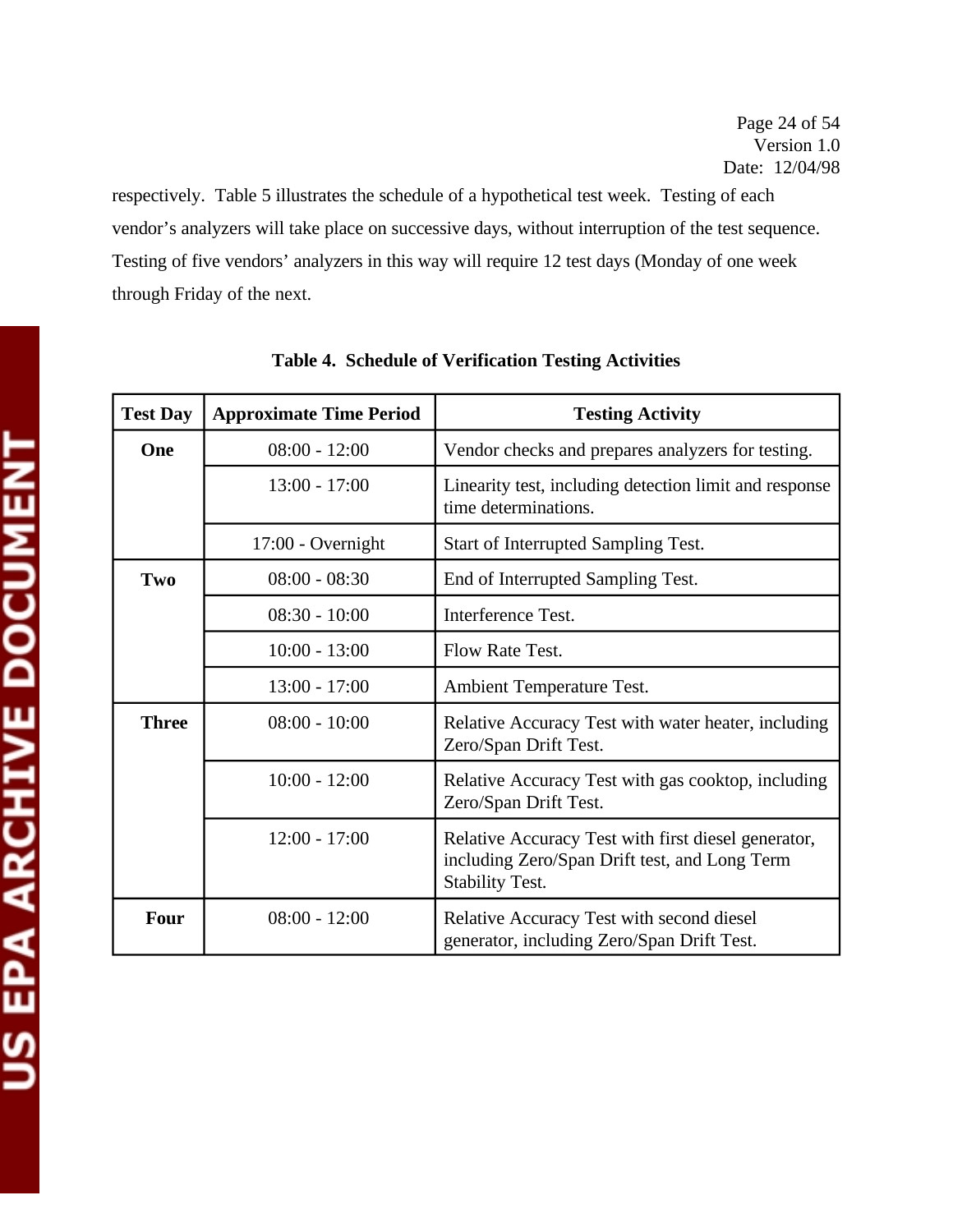| <b>Test Day</b>                | Vendor (e.g.)                       | <b>Activities (per Table 4)</b> |  |
|--------------------------------|-------------------------------------|---------------------------------|--|
| <b>Monday</b>                  | Testo                               | Day One activities              |  |
| <b>Tuesday</b>                 | Testo                               | Day Two activities              |  |
| Wednesday                      | Testo                               | Day Three activities            |  |
|                                | <b>ECOM</b>                         | Day One activities              |  |
| <b>Thursday</b>                | Testo<br>Day Four activities        |                                 |  |
|                                | <b>ECOM</b>                         | Day Two activities              |  |
| Friday                         | <b>ECOM</b><br>Day Three activities |                                 |  |
|                                | Horiba                              | Day One activities              |  |
| <b>ECOM</b><br><b>Saturday</b> |                                     | Day Four activities             |  |
|                                | Horiba                              | Day Two activities              |  |
|                                | Etc.                                | Etc.                            |  |

**Table 5. Example Schedule of Testing Activities for Vendors** 

#### **6.0 MATERIALS AND EQUIPMENT**

#### **6.1 Gases**

#### **6.1.1 EPA Protocol Gases**

The span gases used for testing and calibration of NO and  $NO<sub>2</sub>$  shall be EPA Protocol 1 Gases<sup>(8)</sup>, obtained from a commercial supplier. These gases will be accompanied by a certificate of analysis that includes the uncertainty of the analytical procedures used to confirm the span gas concentration. Span gases will be obtained in concentrations that match the highest measuring ranges of any analyzer to be tested, i.e., 4,000 ppm for NO and 500 ppm for  $NO<sub>2</sub>$ .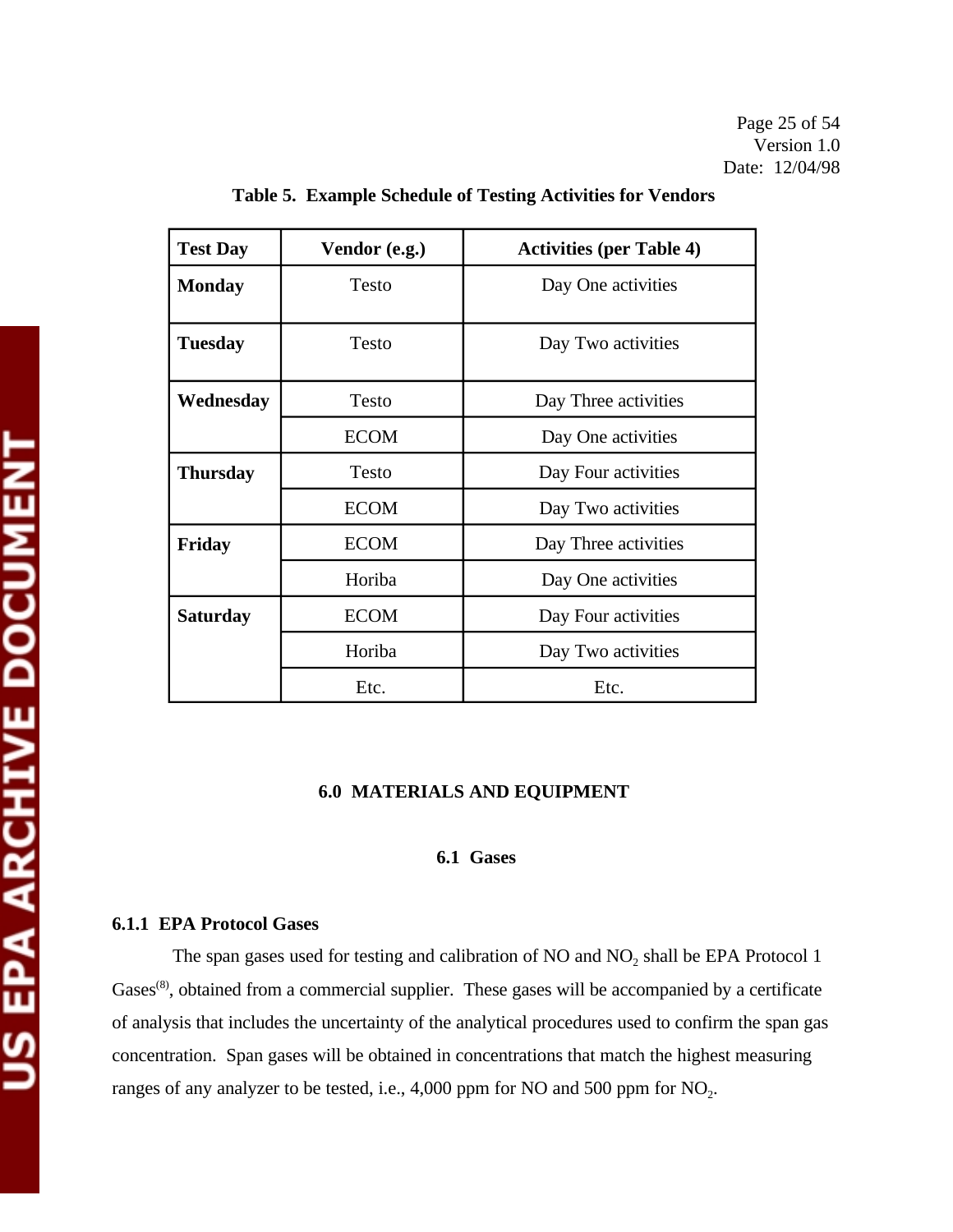## **6.1.2 Interference Gases**

Compressed gas standards for use in testing interference effects will be obtained from a commercial supplier. These gases must be gravimetrically prepared, and must be certified standards with a blend accuracy (relative to the nominal target concentration) within  $\pm 10\%$ , and an analytical accuracy (confirmation of actual concentration) within  $\pm 2\%$ . Each interference gas must be accompanied by a certificate indicating the analytical results and the uncertainty of the analytical procedures used to confirm the concentration. Each interference gas will contain a single interferant in a matrix of high purity air or nitrogen. The interference gas concentrations will be: CO, 500 ppm;  $CO_2$ , 5 percent;  $SO_2$ , 500 ppm; NH<sub>3</sub>, 500 ppm; and hydrocarbons, approximately 500 ppm methane, 100 ppm  $C_2$  compounds, and 50 ppm total  $C_3$  and  $C_4$ compounds. The NO and  $NO<sub>2</sub>$  Protocol Gases will be used for interference testing of those species.

# **6.1.3 High Purity Nitrogen/Air**

The high purity gases used for zeroing of the reference method and the commercial analyzers, and for dilution of EPA Protocol gases and interference gases, must be as follows:

- $\bullet$  Acid Rain CEM Zero Nitrogen, or equivalent, i.e., nitrogen having the following purity specifications:  $NO_x$ , total hydrocarbons, and  $SO_2$  each < 0.1 ppm, CO and  $O_2$ each <  $0.5$  ppm,  $CO<sub>2</sub>$  < 1 ppm, and water < 5 ppm.
- $\bullet$  Acid Rain CEM Zero Air, or equivalent, i.e., air having the following purity specifications: NO<sub>x</sub>, total hydrocarbons, and SO<sub>2</sub> each < 0.1 ppm, CO < 0.5 ppm, CO<sub>2</sub>  $<$  1 ppm, and water  $<$  5 ppm.

A certificate of gas composition will be obtained from the supplier confirming the quality of the gas.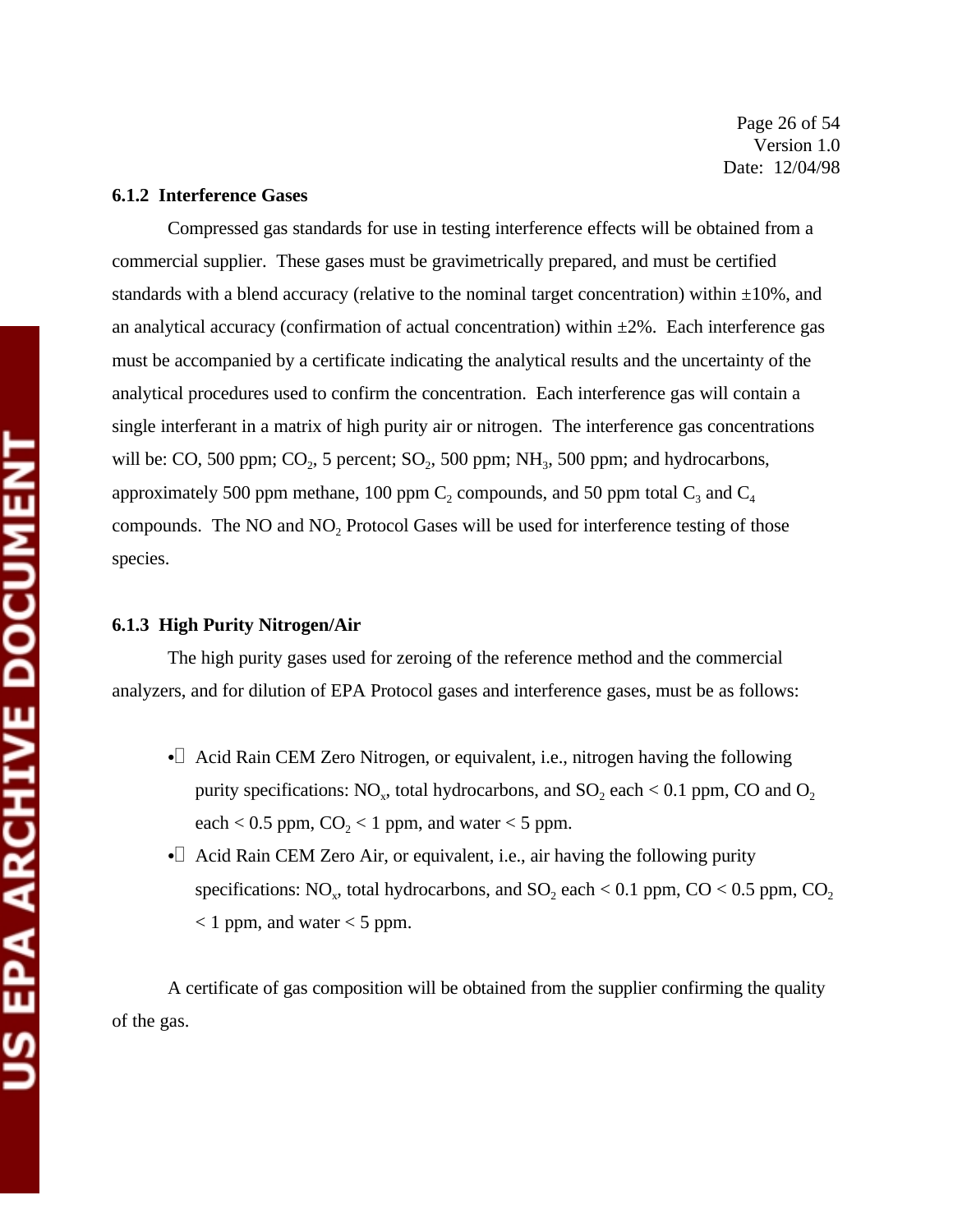# Page 27 of 54 Version 1.0 Date: 12/04/98

#### **6.2 Reference Instrument**

NO and  $NO<sub>x</sub>$  reference measurements will be performed according to EPA Method 7E using identical Beckman Model 955 chemiluminescent monitors. These instruments have fullscale measuring ranges of 10, 25, 100, 250, 1000, 2500, and 10,000 parts-per-million (ppm), and use stainless steel catalytic converters operated at  $1,250^{\circ}$ F.

## **6.3 Dilution System**

 The dilution system used for preparation of calibration gas mixtures must have mass flow control capabilities for both dilution gas and span gas flows. The dilution system may be commercially produced or assembled from separate commercial components. It must be capable of accepting a flow of compressed gas standard and diluting it with high purity nitrogen or air; dilution factors ranging from about 4:5 to about 1/100 are required.

#### **6.4 Temperature Sensors**

The sensor used to monitor temperature in the exhaust stack or duct during experiments on combustion source emissions must be a thermocouple equipped with a digital readout device. The thermometers used for measurement of room or chamber air temperature may be of the mercury-in-glass, thermocouple, or other types, as long as they provide an accuracy within  $\pm 1^{\circ}F$ as determined through calibration.

#### **6.5 Oxygen Sensor**

The sensor used to determine the oxygen content of exhaust gases during tests on combustion source emissions must be of a commercial design, and have an accuracy of  $\pm 0.2$  percent oxygen as determined through calibration.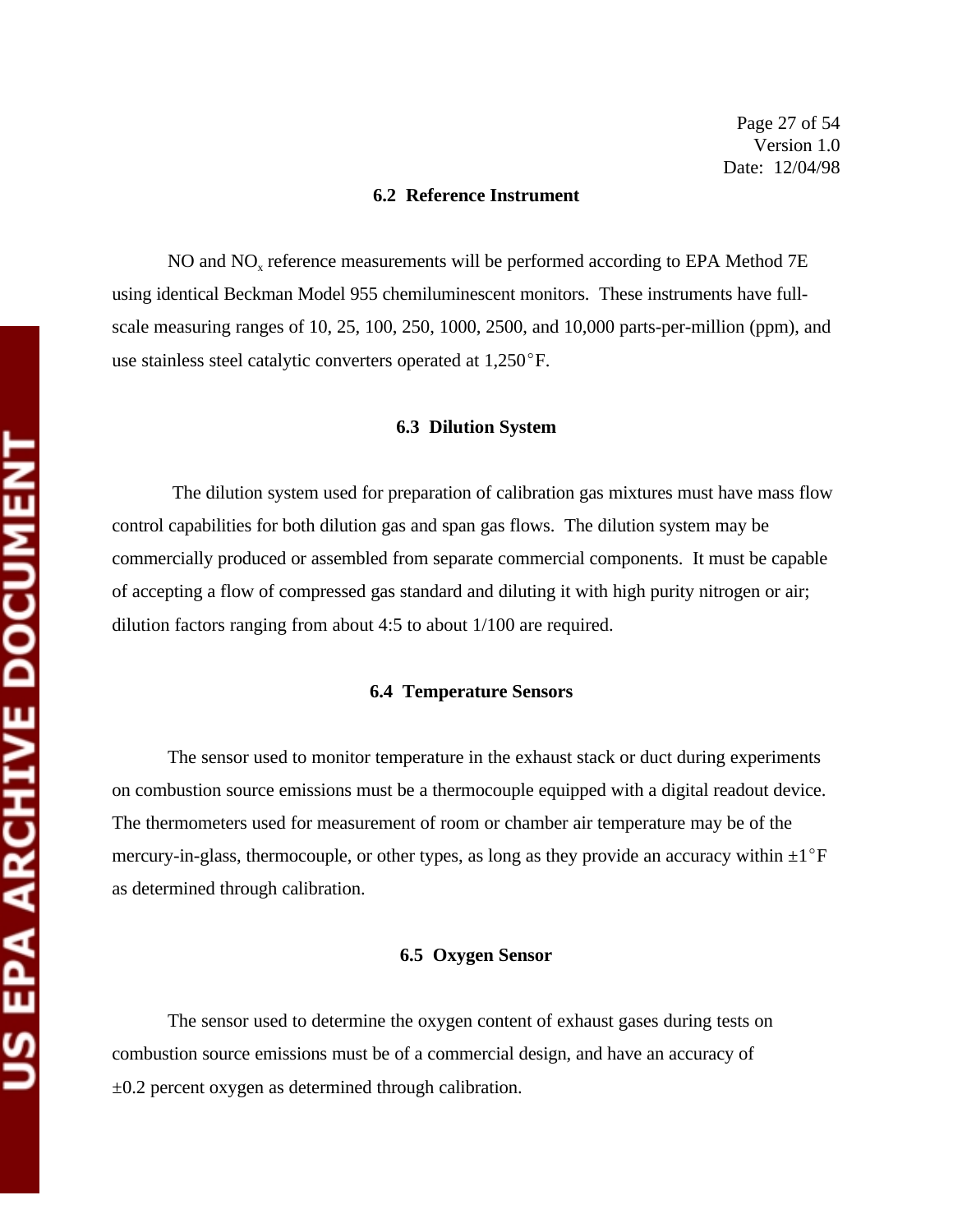#### **6.6 Gas Flow Meters**

The natural gas flow to the gas burner and water heater must be monitored during use with a dry gas meter and associated readout device. Dry gas meter readings shall be corrected for temperature and pressure.

Rotameters, automated bubble flow meters, or other devices capable of indicating the analyzer flow rate within  $\pm 5$  percent shall be used in tests of the flow rate stability of the analyzers (Section 7.7). Certification of flow rate precision should be obtained from the supplier.

#### **7.0 TEST PROCEDURES**

In this section the specific procedures to be used in the verification test are specified. Each vendor's analyzers (i.e., two identical units) will be subjected to this test procedure. However, only one vendor's analyzers will be subjected to any single test at any time, i.e., the different analyzers will follow one another sequentially through the series of tests. The schedule and sequence of testing is specified in Section 5.6 above. As noted previously, this verification test cannot address analyzer behavior that occurs after an extended exposure history, because of changes in the analyzer itself due to long term use.

In some of the verification test procedures, a relatively small number of data points will be obtained to evaluate performance. For example, response time will be determined based on a single trial, and zero/span drift, temperature and flow effects, etc., will be verified based on a few comparisons of average values determined over short time periods. The quantity of data obtained in this verification test exceeds that obtained in comparable test procedures,  $(e.g., 3)$  however, in some cases the data obtained will be sufficient to determine the average value, but not the precision of the verification result. Tests for which that is the case are identified appropriately in Section 9.

One aim of this verification test is to assess the real-world variability of the analyzers being tested. To that end, measurements which may appear to be outliers from comparable data will be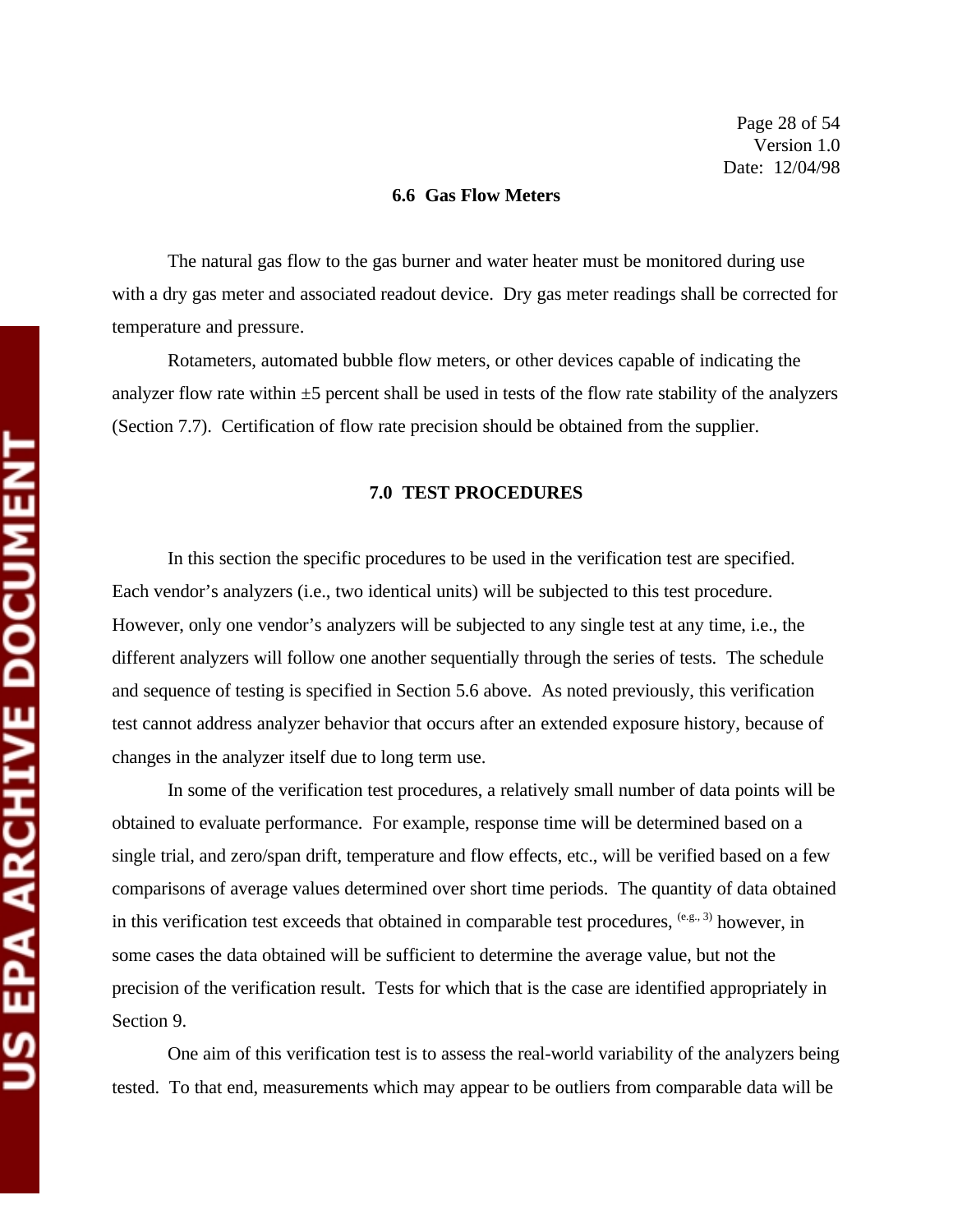retained in the data set unless an assignable cause for the outlier can be identified. If an assignable cause can be identified, all or part of the test procedure will be repeated, if feasible.

**Note: Electrochemical analyzers undergoing testing may require refresh cycles of ambient air sampling to maintain proper operation. This requirement may be particularly important in sampling of high purity gases, as in the laboratory tests outlined below. The operators of such analyzers may perform refresh cycles at any time during the test procedures; however, no part of any test procedure will be replaced or eliminated by performance of a refresh cycle.** 

#### **7.1 Linearity**

Linearity of the analyzers will be verified in the laboratory by establishing multi-point calibration curves. Separate curves will be established for NO and  $NO<sub>2</sub>$  on each analyzer. Calibration points will be run at zero concentration, and at  $NO$  or  $NO<sub>2</sub>$  concentrations approximating 10, 20, 40, 70, and 100 percent of the analyzer's measuring range (see Section 2.4 for ranges of each analyzer). The zero point will be sampled six times, and other calibration points three times, for a total of 21 calibration points each for NO and  $NO<sub>2</sub>$ .

General procedures for the Linearity Test are:

- 1. Set up the gas dilution system to provide calibration gases by dilution of an EPA Protocol 1 gas standard for each gas of interest (NO and  $NO<sub>2</sub>$ ).
- 2. Perform dilutions with high purity nitrogen when testing with NO, and with high purity air when testing with  $NO<sub>2</sub>$ .
- 3. Determine the response curve for NO, and then for  $NO<sub>2</sub>$  on a single vendor's analyzers. The two analyzers from each vendor will be tested simultaneously but independently, i.e., no averaging of results from the two analyzers will be done.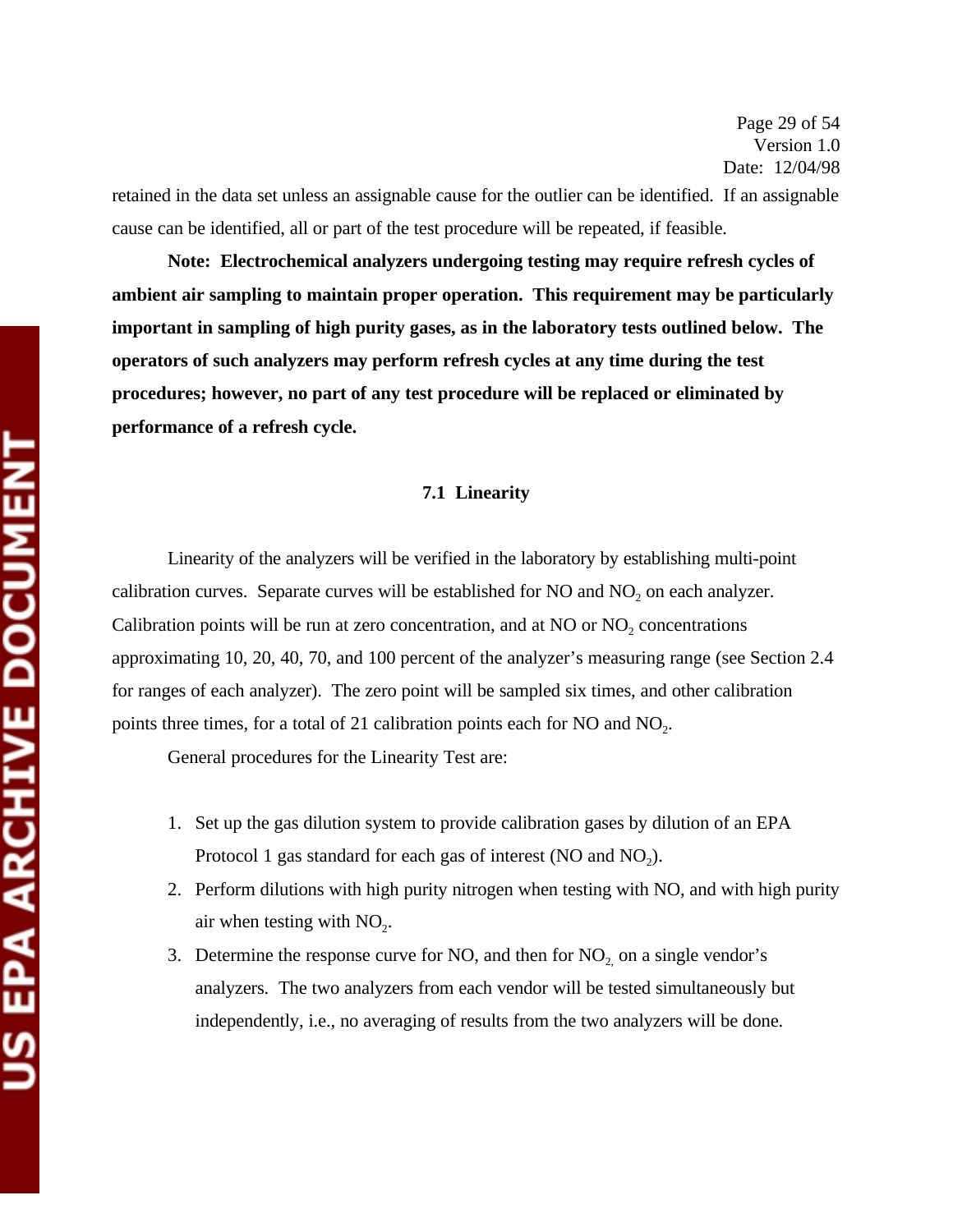#### Specific test procedures are:

- 1. Perform a zero and span calibration for both  $NO$  and  $NO<sub>2</sub>$  on the analyzers to be tested. Make no further adjustments to the zero or span settings of the analyzers once the Linearity Test has begun.
- 2. Provide a sample flow of the pure diluent gas to the analyzers, and record the readings.
- 3 Provide a flow of a span gas concentration approximately equal to the upper limit of the measuring range of the analyzers, and record the readings.
- 4. Using the gas dilution system to change the gas concentration as appropriate, determine the response to additional concentration points at zero, 10, 20, 40, 70, and 100 percent of the measuring range. After every three points, provide pure dilution gas and record the analyzers' readings again.
- 5. The order of obtaining the concentration points in steps 2 to 4 shall be as follows: Zero, 100%, 10%, 40%, zero, 70%, 20%, 10%, zero, 20%, 40%, 70%, zero, 100%, 70%, 40%, zero, 20%, 10%, 100%, zero.
- 6. At each concentration point, record all responses of the analyzers (i.e., NO, NO $_{2}$ , and/or  $NO_x$ ).
- 7. In the course of the Linearity Test, conduct the Response Time Test as described in Section 7.3.
- 8. Upon completion of the points specified in step 5 above, perform a final zero and span check for both NO and  $NO<sub>2</sub>$ .
- 9. Turn off all power to the analyzers, in preparation for the Interrupted Sampling Test (Section 7.6).

# **7.2 Detection Limit**

The detection limit of each analyzer will be verified based on the data obtained at zero concentration (six data points) and at the lowest calibration point (three data points) in the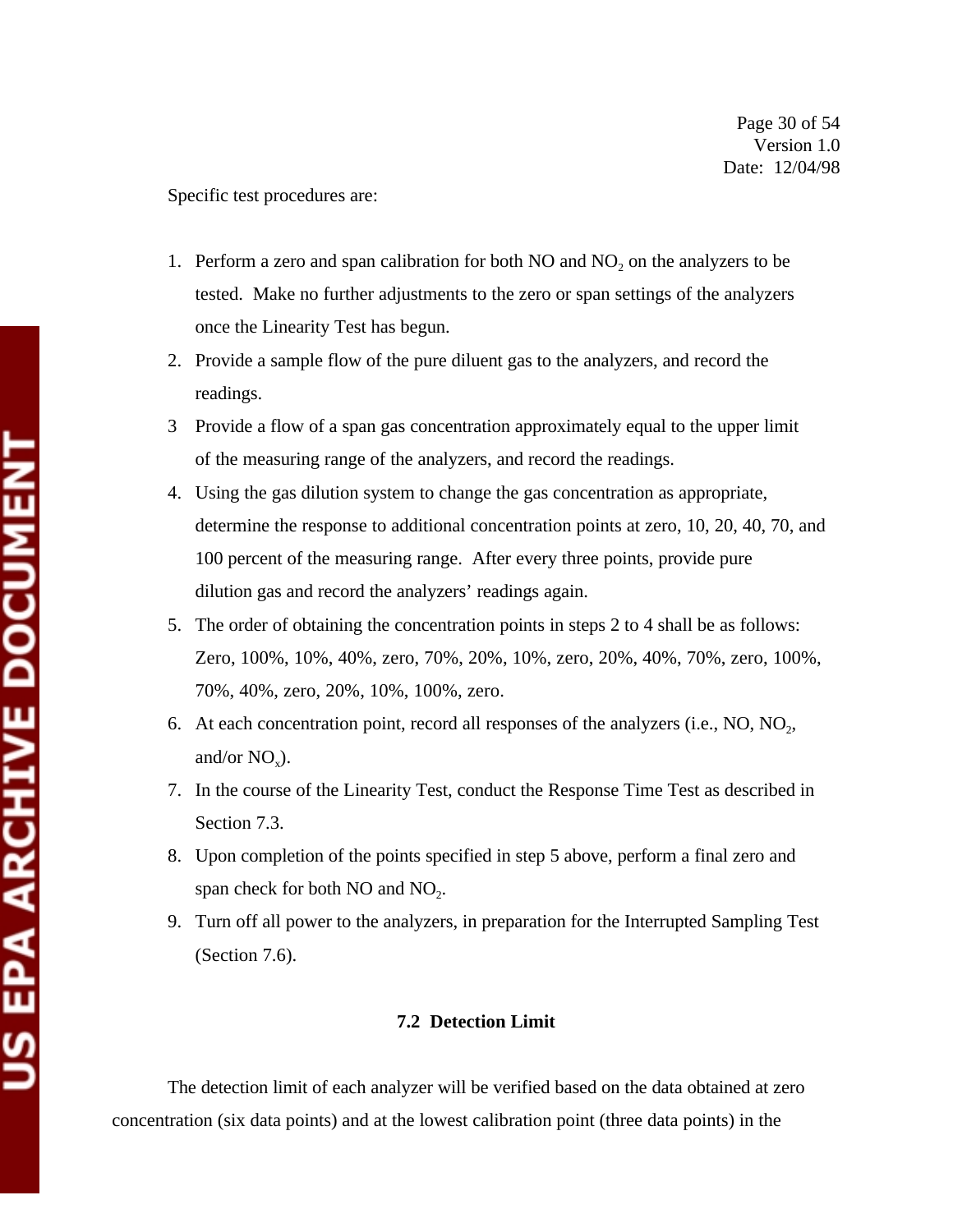Linearity Test (Section 7.1). No additional experimental activities will be conducted. Detection limits will be determined separately for NO,  $NO_2$ , and/or  $NO_x$ , as described in Section 9.2.2.

#### **7.3 Response Time**

The response time of the analyzers will be established in the laboratory by monitoring the response of the analyzers during the performance of the Linearity Test (Section 7.1). The following procedures will be followed:

- 1. Determine the analyzer's response at the zero level using pure diluent gas.
- 2. Switch to a calibration gas that is approximately 70 percent of the analyzer's measurement range.
- 3. Record the analyzer's response at 10-second intervals until a stable response to the calibration gas is achieved.
- 4. Determine and record the elapsed time required for the analyzer to reach 95 percent of its final stable response after switching from diluent gas to the calibration gas.
- 5. Perform this test for both NO and  $NO<sub>2</sub>$  on all analyzers, as part of the Linearity Test.

# **7.4 Interferences**

The effect of interferences will be established by supplying the analyzers with test gases containing potential interferants, at known concentrations, and monitoring the analyzers' response. The interferant compounds to be tested, the test concentrations, and the target analytes to be evaluated for possible interference are specified in Table 6. Cross-sensitivity of electrochemical analyzers to NO and  $NO<sub>2</sub>$  will be assessed by means of the Linearity Test data, rather than by additional interference testing. Interference testing will include a test of response to  $SO<sub>2</sub>$  and NO present at the same time; this test particularly targets the electrochemical NO sensors, which can be affected by the reaction of  $SO_2$  with  $NO_2$  (formed as a product of the sensor's oxidation of NO in the detection process).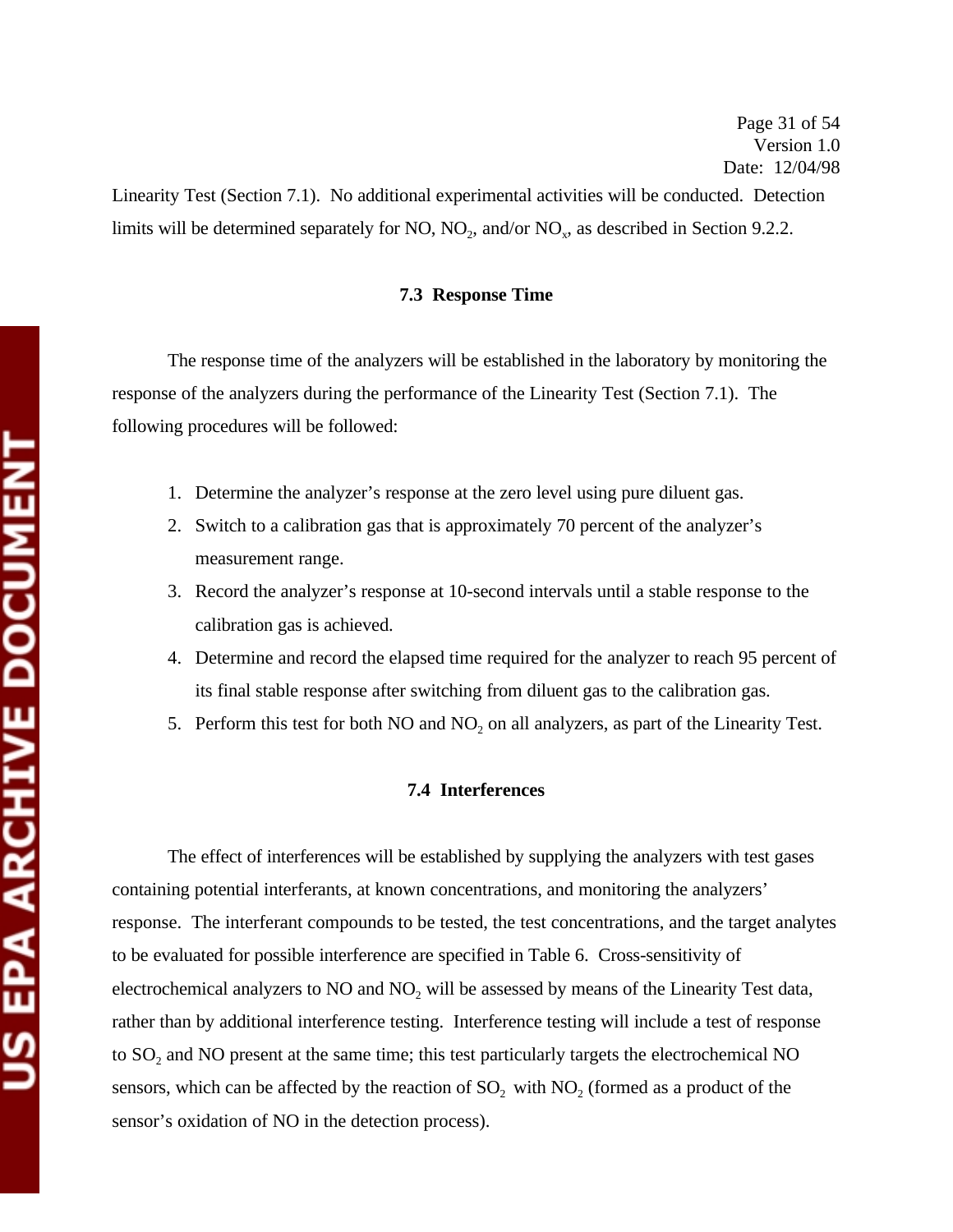| <b>Interferant</b>                    | <b>Interferant</b><br><b>Concentration</b>                                             | <b>Target Analyte</b>                 |
|---------------------------------------|----------------------------------------------------------------------------------------|---------------------------------------|
| CO                                    | $500$ ppm                                                                              | NO, NO <sub>2</sub> , NO <sub>x</sub> |
| CO <sub>2</sub>                       | 5%                                                                                     | NO, NO <sub>2</sub> , NO <sub>x</sub> |
| SO <sub>2</sub>                       | $500$ ppm                                                                              | NO, NO <sub>2</sub> , NO <sub>x</sub> |
| NH <sub>3</sub>                       | $500$ ppm                                                                              | NO, NO <sub>2</sub> , NO <sub>x</sub> |
| Hydrocarbon<br>Mixture <sup>(a)</sup> | ~ 500 ppm $C_1$ , ~ 100 ppm $C_2$ ,<br>$\sim$ 50 ppm C <sub>3</sub> and C <sub>4</sub> | NO, NO <sub>2</sub> , NO <sub>x</sub> |
| $SO2$ and NO                          | 250 ppm each                                                                           | NO, NO <sub>2</sub> , NO <sub>x</sub> |

# **Table 6. Summary of Interference Tests to be Performed**

(a)  $C_1$  = methane,  $C_2$  = ethane + ethylene, etc.

The stepwise procedure for conducting the Interference Test is as follows:

- 1. Zero the analyzer with high purity diluent gas (air or nitrogen), and record the reading.
- 2. Supply a potential interferant gas to the analyzer, diluted if necessary to the concentrations shown in Table 6.
- 3. Allow the analyzers to stabilize in sampling of the interferant gas, and record the responses to all the pertinent target analytes (NO,  $NO_2$ , and/or  $NO_x$ ).
- 4. Repeat steps 1 to 3 for the entire set of potential interferants.

The results of this test will be up to 18 total measurements of interference response in NO,  $NO<sub>2</sub>$ , and  $NO<sub>x</sub>$  measurements for each analyzer (less if the analyzer does not measure all three target analytes). Each measurement of interference response consists of the difference in readings between zero air and air containing the interferant gas.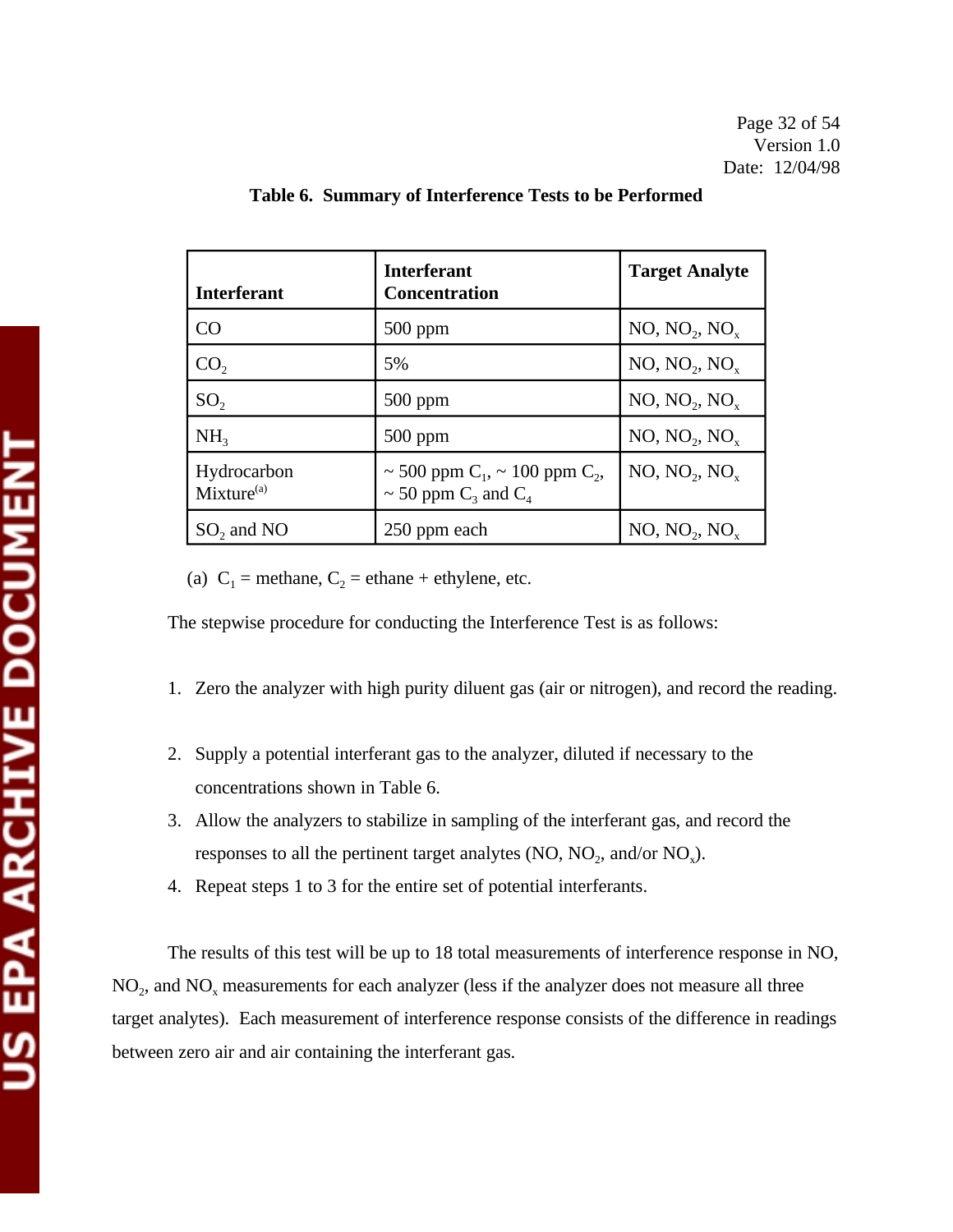# **7.5 Ambient Temperature**

The effect of ambient temperature on analyzer operation will be evaluated by comparing the response of the analyzer in the laboratory at room temperature, to that in test chambers at both reduced and elevated temperatures. Procedures for this test are as follows:

- 1. Record the room temperature and actual chamber temperatures during any data collection period.
- 2. Perform a zero check, a single point span check with NO and then with  $NO<sub>2</sub>$ , and another zero check on both analyzers in the laboratory at room temperature. Record the zero and span gas readings. Make no adjustments to the analyzers' zero or span settings after this point.
- 3. Place both analyzers together in a  $1.4 \text{ m}^3$  laboratory test chamber, that is cooled to  $45^{\circ}F (\pm 5^{\circ}F)$ .
- 4. Allow one hour in the cool chamber for temperature equilibration. Record the chamber temperature, perform a zero check, a span check, and another zero check, and record the readings.
- 5. Remove the analyzers from the cooled chamber and place them together in an adjacent identical chamber heated to  $105^{\circ}F (\pm 5^{\circ}F)$ .
- 6. Allow one hour in the heated chamber for temperature equilibration. Record the chamber temperature, perform a zero check, a span check, and another zero check, and record the readings.
- 7. Remove the analyzers from the heated chamber and allow them to cool to room temperature. Perform a zero check, a span check, and another zero check, and record the readings.

The results of the Ambient Temperature Test will be 12 total data points (2 zero and 1 span at each stable temperature condition) for NO, and an equal number for  $NO<sub>2</sub>$ , for each analyzer.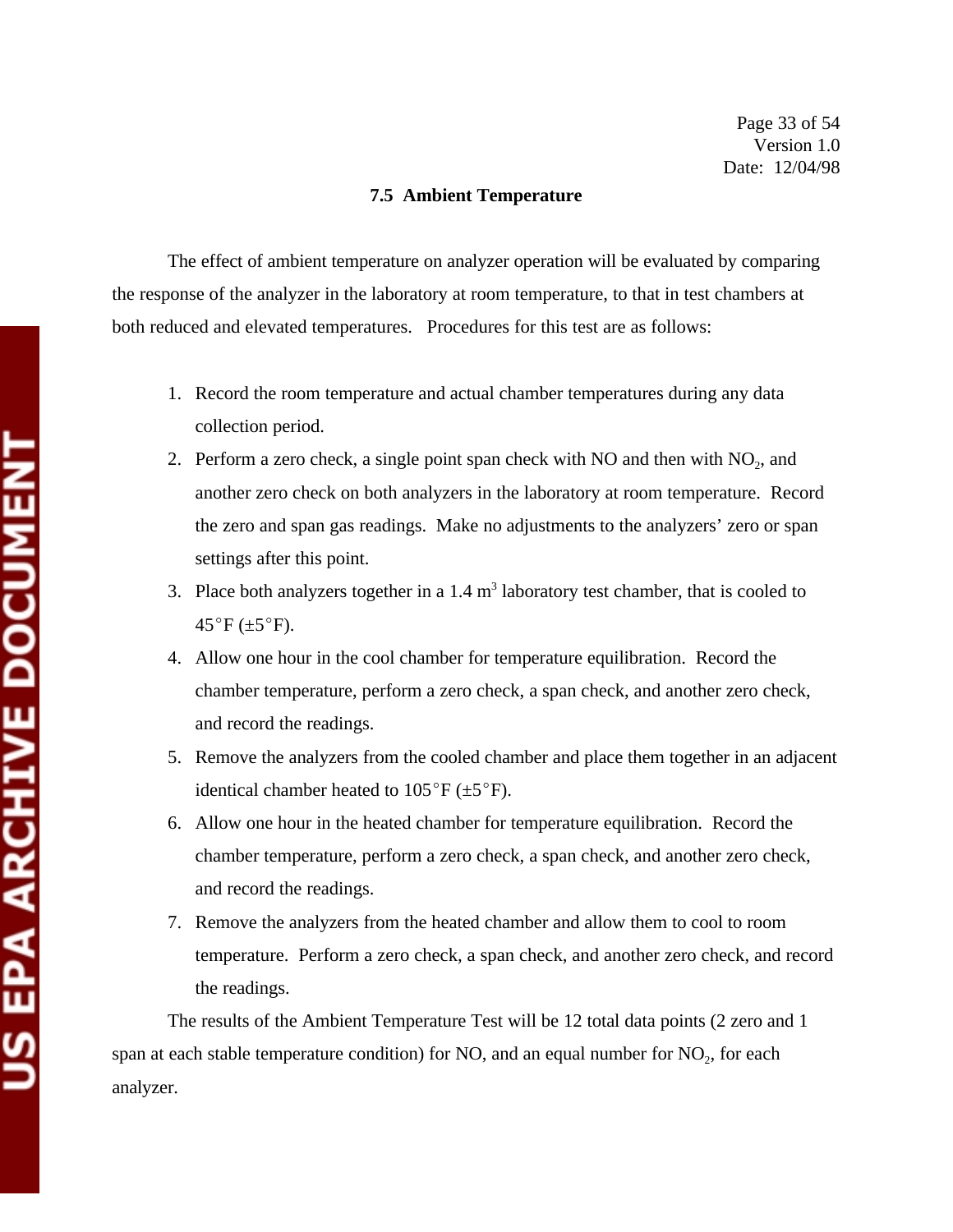## **7.6 Interrupted Sampling**

The effect of interrupted sampling on the analyzers will be assessed in the laboratory by turning the analyzers off at the end of the first test day, e.g., after the Linearity Test (Section 7.1). The results of a zero and span check conducted at the end of that day will be compared to results of a similar check when the analyzers are powered up after a shutdown. Specific procedures for this test are:

- 1. Upon completion of the first test day, shut off all power to the analyzer.
- 2. After at least 12 hours, restore power to the analyzer. Make no adjustments of any kind to the analyzers.
- 3. Once the analyzer is stabilized (as indicated by internal diagnostics or operator observations), perform a zero and span check for both  $NO$  and  $NO<sub>2</sub>$ , using the same span concentrations used before the shutdown.
- 4. Record the readings and compare them to those obtained before the shutdown period. The readings consist of four data points (zero/span before shutdown and zero/span after shutdown) for NO, and an equal number for  $NO<sub>2</sub>$ , for each analyzer.

#### **7.7 Flow Rate Sensitivity**

The Flow Rate Sensitivity Test will evaluate the ability of an analyzer to maintain a constant sample flow rate in the face of small positive or negative static pressure in the sample duct (relative to atmospheric pressure), and to maintain constant response to  $NO$  and  $NO<sub>2</sub>$  under such conditions. This sensitivity will be tested in the laboratory by sampling from a flow of calibration gas, and monitoring the dependence of the analyzer's response and sample flow rate on the pressure of the calibration gas. The stepwise procedure is as follows: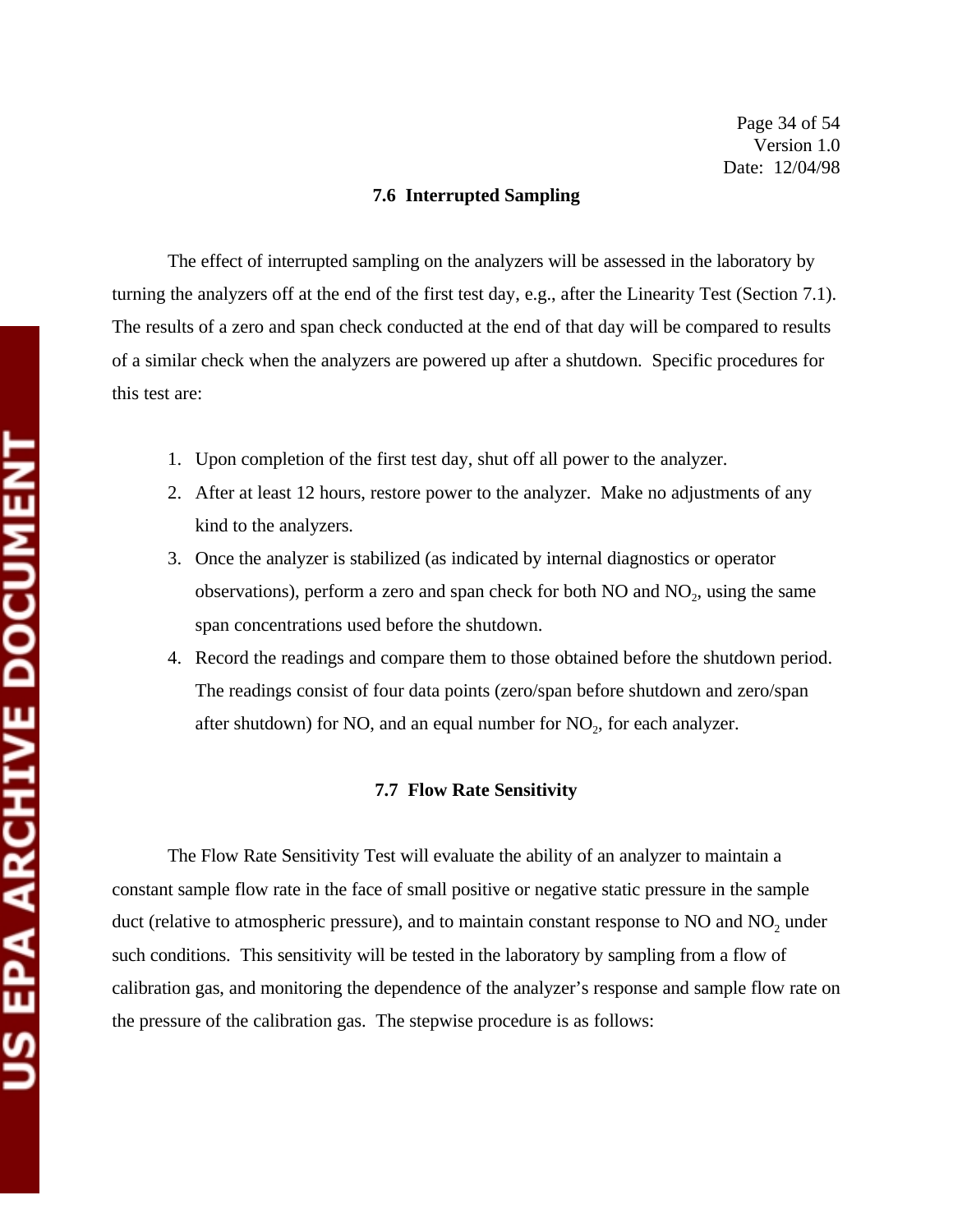- 1. Prepare a sampling manifold capable of providing sample flow to the analyzers at pressures (relative to the ambient atmosphere) ranging between +10 and -10 inches of water.
- 2. Insert a flow measuring device (automated bubble flowmeter, rotameter or other nonrestrictive type) in the sample inlet flow to each analyzer.
- 3. Supply the manifold with zero gas at a pressure equal to that of the ambient atmosphere. Measure the analyzer's inlet flow rate while sampling from the manifold.
- 4. Remove the flowmeter from the inlet line of the analyzer, reconnect the analyzer to the manifold, and record the analyzer's response to the zero gas.
- 5. Supply the manifold with NO at a concentration approximately equal to 60 percent of the analyzer's measuring range. Record the analyzer's response.
- 6. Again supply the manifold with zero gas and record the analyzer's response.
- 7. Repeat steps 2 to 5 with zero and span gas at a pressure of +10 inches of water, relative to the ambient atmosphere, and again at a pressure of -10 inches of water, relative to the ambient atmosphere.
- 8. Repeat steps 2 to 6 with  $NO<sub>2</sub>$  instead of NO.

The results of this test are nine total data points (2 zero and 1 span at each pressure) for NO, and an equal number for  $NO<sub>2</sub>$ , for each analyzer.

# **7.8 Accuracy**

Accuracy relative to EPA Method 7E will be verified by simultaneously monitoring the emissions from a series of combustion sources with the reference method and with two units of the analyzer being tested. Data will be taken during steady state operation of the source; diesel generators will provide several distinct steady state emission conditions depending on the load placed on the generator. Specific procedures to verify accuracy are: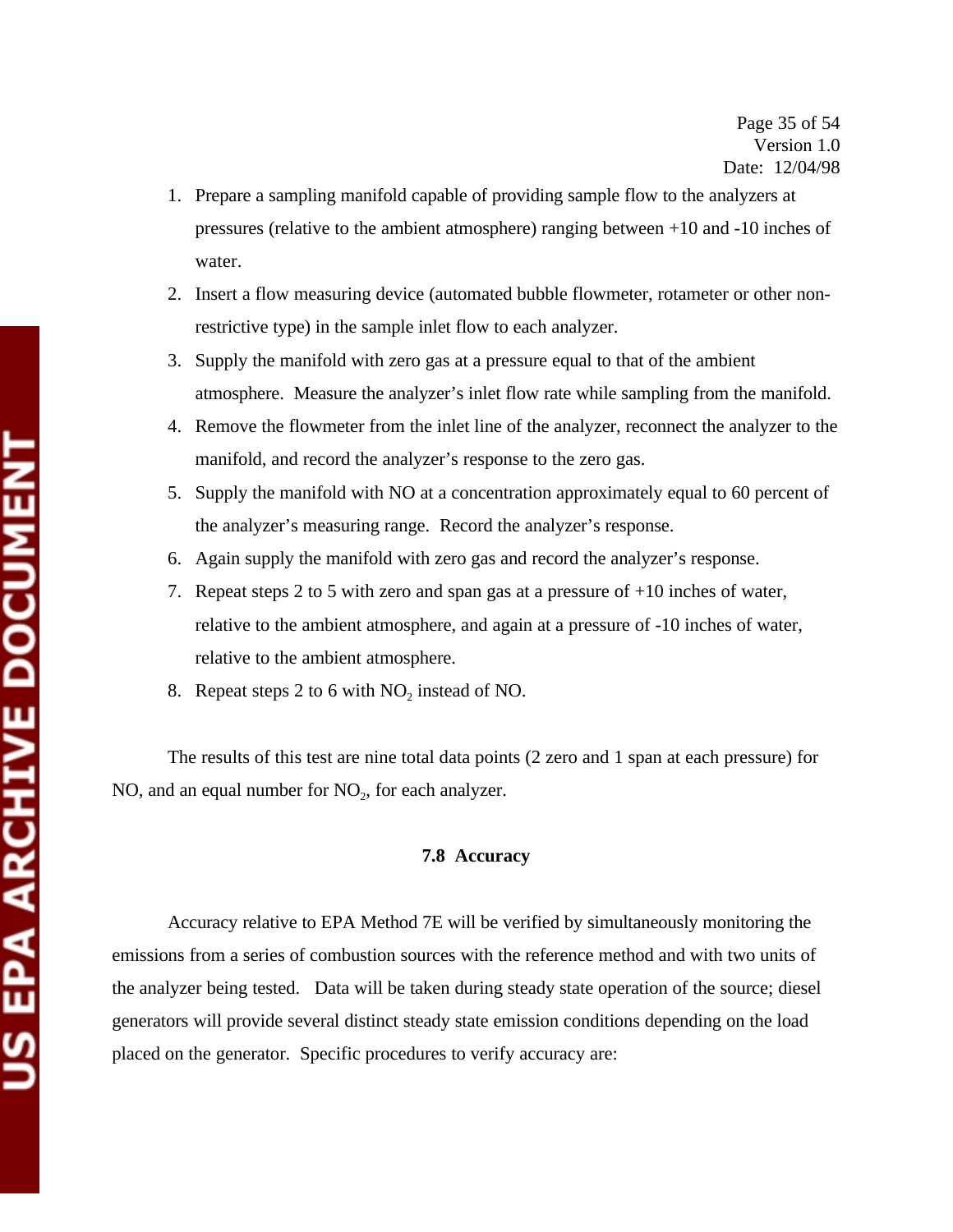- 1. Perform a zero and span check on each analyzer being tested, and on the reference method. Do not recalibrate or adjust the analyzers in the remainder of the test (the sample conditioning system may be cleaned or changed if necessary, as long as the change is noted in the verification report).
- 2. Place sampling probes for the analyzers and reference method at the cross-sectional midpoint of the source exhaust stack.
- 3. Once the readings have stabilized, record the NO,  $NO<sub>2</sub>$ , and/or  $NO<sub>x</sub>$  readings of the commercial and reference analyzers.
- 4. Switch the probes to sample ambient air until stable readings are obtained.
- 5. Return the sample probes to the stack and repeat steps 2 to 4 until a total of nine source sampling intervals have been conducted, separated by periods of ambient air sampling.
- 6. Repeat the procedure above on all sources. With the diesel generators, repeat at three separate load conditions with each generator. The resulting number of measurements to be made is listed in Table 7.
- 7. For one load condition with one diesel generator, conduct an extended sampling interval in place of one of the nine sampling periods (see Table 7). See Section 7.10 regarding the performance of this procedure.
- 8. Perform a zero and span check on each analyzer after completing all sampling from each source, before proceeding to sampling from the next source. Use the same span gas concentration as in the zero and span check performed before source sampling.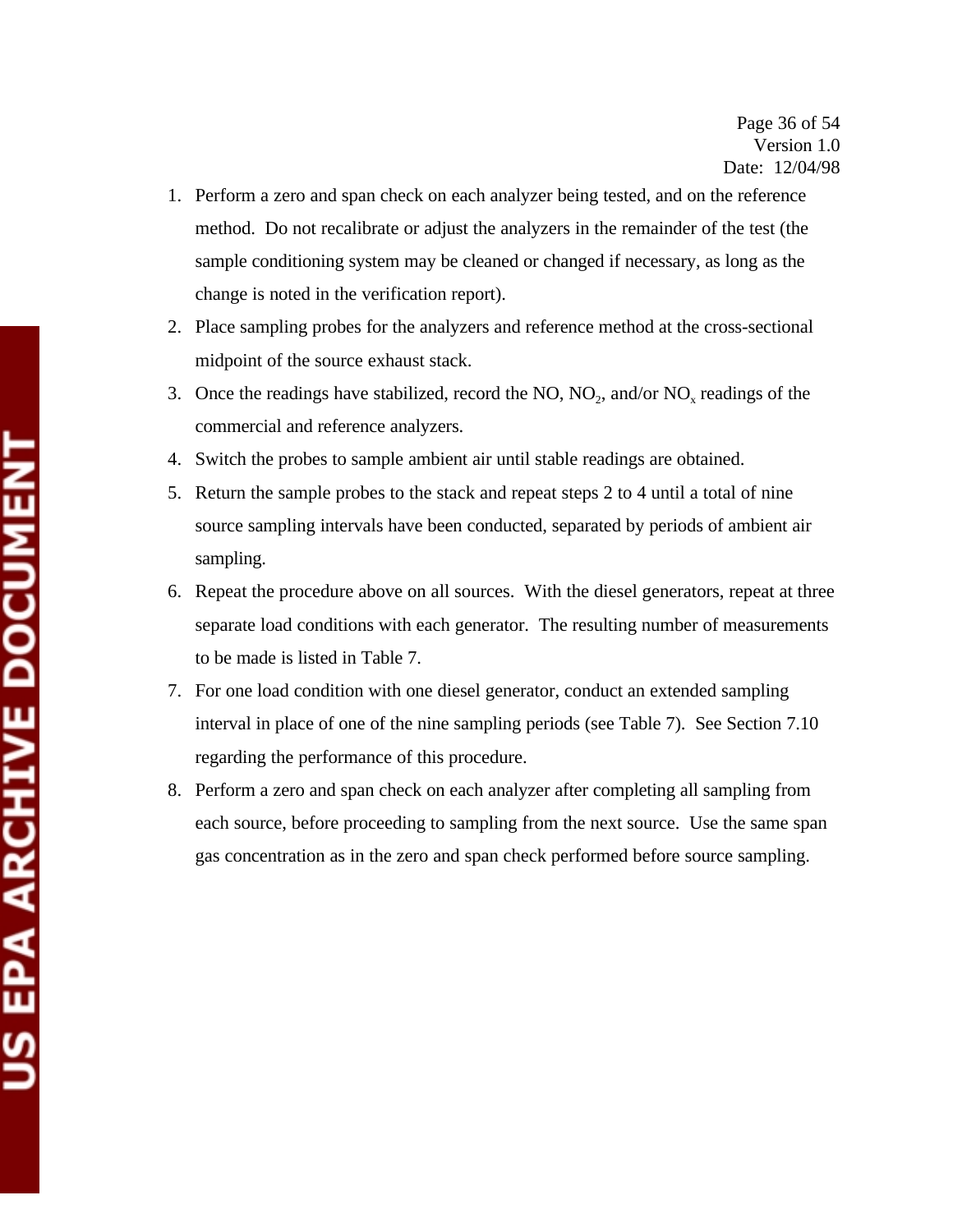| <b>Combustion Source</b>         | Number of<br><b>Source</b><br><b>Operating</b><br><b>Conditions</b> | Number of<br><b>Sampling Periods per</b><br><b>Source Operating</b><br><b>Condition</b> | <b>Total Number of</b><br><b>Measurements to be</b><br><b>Collected for Each</b><br>Analyzer <sup>(a)</sup> |
|----------------------------------|---------------------------------------------------------------------|-----------------------------------------------------------------------------------------|-------------------------------------------------------------------------------------------------------------|
| Water heater                     |                                                                     | 9                                                                                       |                                                                                                             |
| Cooktop                          |                                                                     | 9                                                                                       | 9                                                                                                           |
| Model 86D-B diesel<br>generator  | 3                                                                   | $\mathbf{Q}^{\mathsf{b}}$                                                               | 27                                                                                                          |
| Model 86D-DF diesel<br>generator | 3                                                                   | 9                                                                                       | 27                                                                                                          |

## **Table 7. Summary of Data to be Collected in the Combustion Source Tests**

(a) Number of separate measurements of source emissions to be made for each target analyte, i.e., NO, NO<sub>2</sub>, and/or  $NO_x$ .

(b) At one condition, an extended sampling period will replace one measurement period (see Section 7.10).

#### **7.9 Zero/Span Drift**

Zero drift and span drift will be evaluated using data generated in the Linearity and Ambient Temperature Tests in the laboratory, and the Accuracy Test on combustion sources. Another assessment of zero and span drift comes from the Interrupted Sampling Test. No additional experimental activities are necessary. In the combustion source tests, a zero and span check will be performed for both  $NO$  and  $NO<sub>2</sub>$  on each analyzer before sampling of the emissions from each source, and then again after the source emissions measurements are completed (steps 1 and 8 of the Accuracy Test, Section 7.8). The zero and span drift are determined as the difference in response on zero and span gases in these two checks. This comparison will be made for each analyzer, for both NO and NO<sub>2</sub>, for both zero and span response, using data from all four combustion source tests (i.e., 8 zero and 8 span points for NO, and an equal number for  $NO<sub>2</sub>$ ). In the laboratory, zero and span values determined at the start and end of the Linearity and Ambient Temperature Tests will be similarly compared, producing 4 more zero and 4 more span points for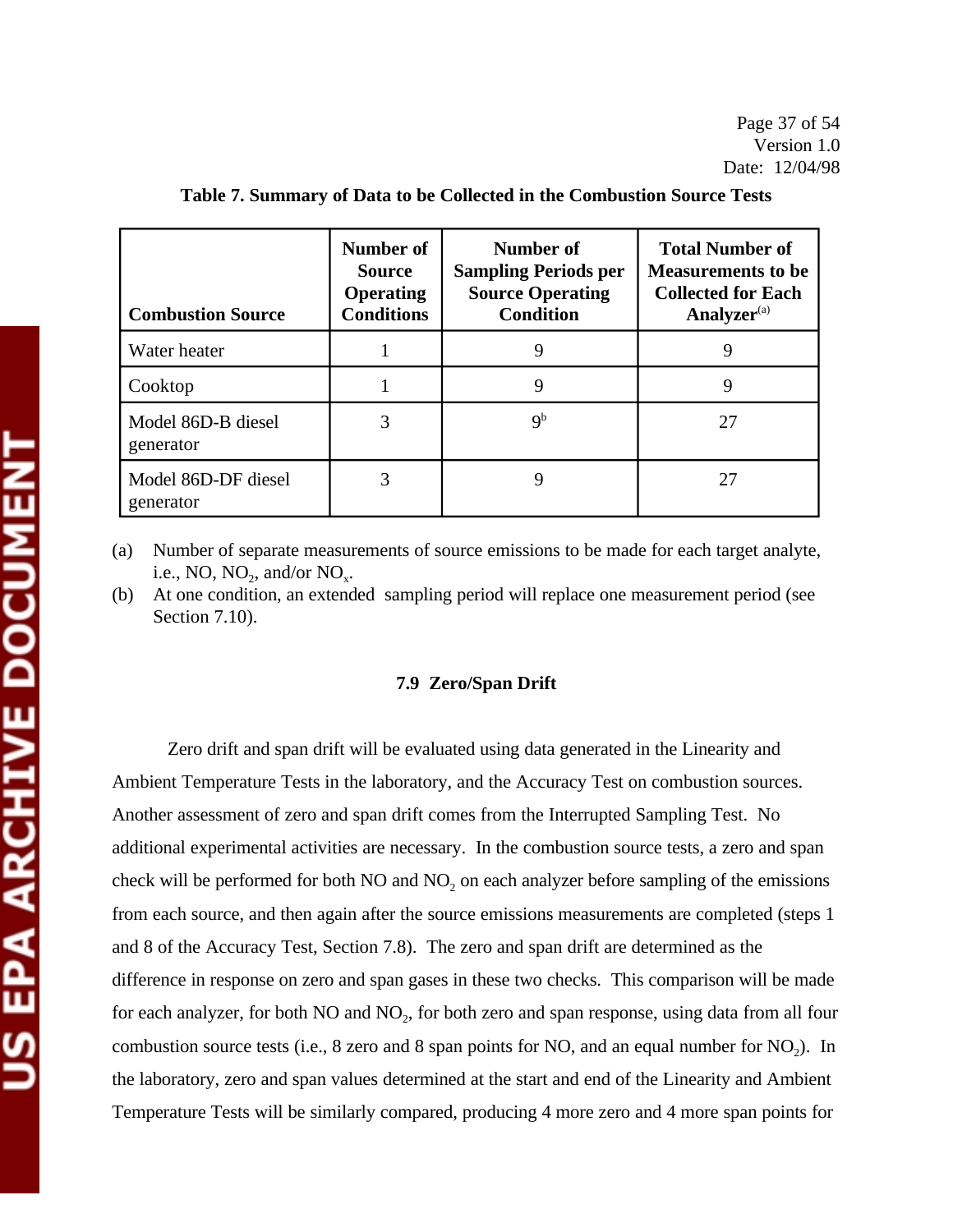each species. The Interrupted Sampling Test provides a distinct and independent measure of analyzer drift (Section 7.6).

#### **7.10 Measurement Stability**

Stability in source sampling will also be evaluated in conjunction with the Accuracy Test (Section 7.8). At one load condition during sampling of the Model 86D-DF diesel generator, each analyzer will sample the emissions for a full hour continuously. A total of 60 minutes of data will be collected as a continuous one-hour period. Data will be collected at one minute intervals from both the reference monitor and the commercial analyzers. Stability will be assessed based on the uniformity over time of the analyzers' response, with any instability of source output normalized by means of the reference method data. The load condition used will be one that produces  $NO<sub>x</sub>$  concentrations between about 40 and 60 percent of the analyzers' measuring range.

# **8.0 QUALITY ASSURANCE/QUALITY CONTROL**

#### **8.1 Instrument Calibration and Frequency**

#### **8.1.1 Dry Gas Meter**

The dry gas meter must have been calibrated against a volumetric standard by Battelle's Instrument Laboratory within the six months preceding the verification test. In addition, at least once during this verification test the meter calibration must be checked against a reference meter according to the procedure described in Section 4.1 of Method 2A, 40 CFR Part 60 Appendix A.

#### **8.1.2 Temperature Sensor/Thermometers**

The thermocouple sensor used to determine source emission temperatures, and the thermometers used to measure room or chamber temperatures, must have been calibrated against a certified temperature measurement standard by Battelle's Instrument Laboratory within the six months preceding the verification test. At least once during this verification test each source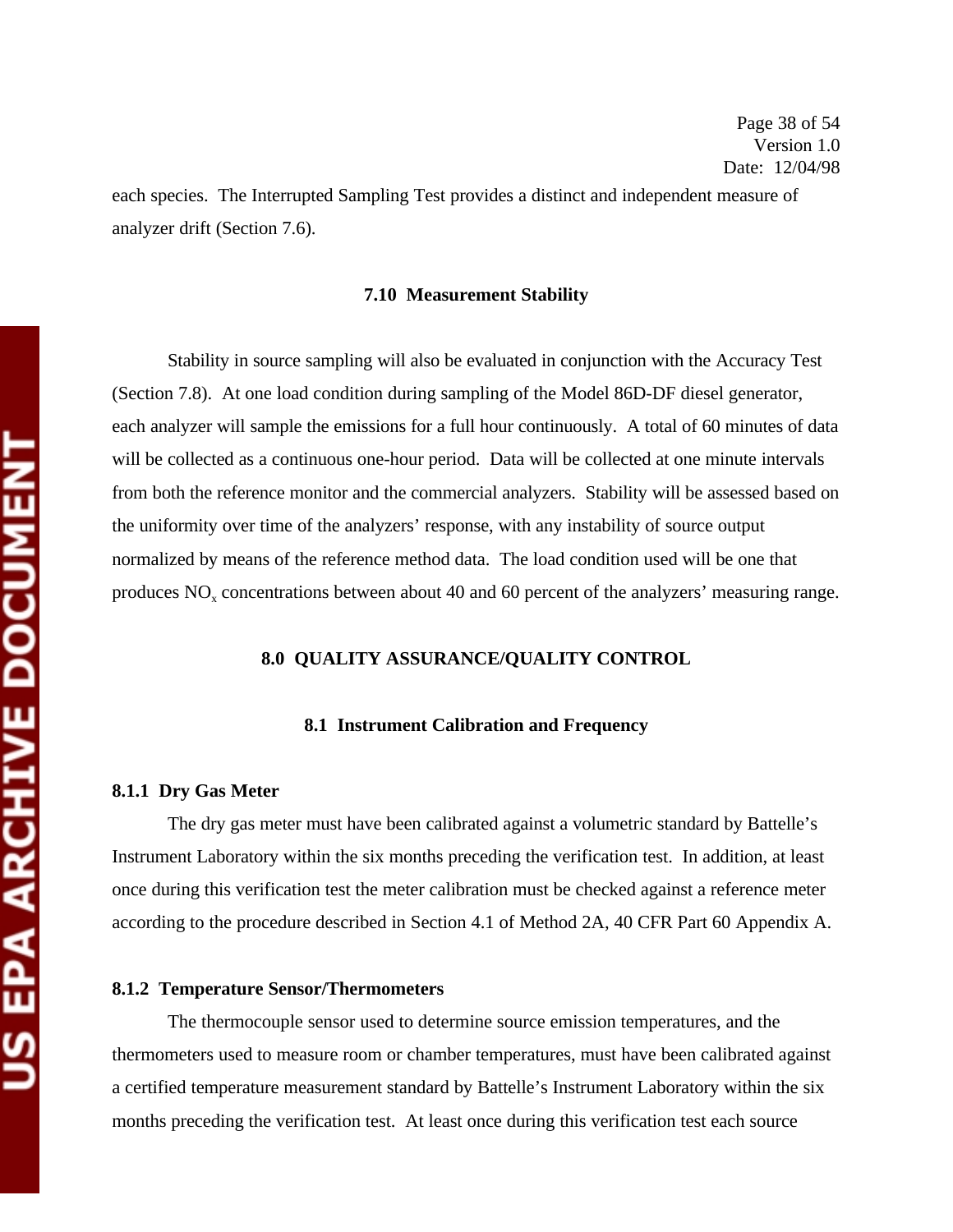temperature measurement device must also be checked for accuracy as specified in Section 4.2 of Method 2A, 40 CFR Part 60 Appendix A, i.e., by comparison to an American Society for Testing and Materials (ASTM) mercury-in-glass reference thermometer. That comparison must be done at ambient temperature; agreement within 2 percent in absolute temperature is required.

#### **8.1.3 Oxygen Monitor**

The oxygen monitor must have been calibrated by Battelle's Instrument Laboratory within the six months preceding the verification test. Its calibration must also be checked at least once on every test day by sampling of ambient air (i.e., oxygen content of 20.9 percent). Furthermore, during operation on one combustion source (to be selected during verification testing) the accuracy of the oxygen monitor will be assessed as prescribed in Section 4.4 of EPA Method 3 (40 CFR Part 60 Appendix A), i.e., by comparison to an Orsat or Fyrite oxygen analysis.

## **8.1.4 EPA Method 7E Monitors**

The chemiluminescent monitors to be used for Method 7E reference measurements will be subjected to a 4-point calibration with NO prior to the start of verification testing, on each measurement range to be used for verification. One of the calibration points will be zero gas; the other three calibration points shall be prepared by dilution of EPA Protocol Gas to approximately 30, 60, and 100 percent of the full scale measuring range. Each calibration point shall be prepared in triplicate. A corresponding 4-point calibration will also be done with  $NO<sub>2</sub>$  on each range to be used. This calibration will be pursuant to EPA  $ALT-013$ .<sup>(5)</sup> The calibration error requirement shall be consistent with that in Section 4.1 of Method 6C, 40 CFR Part 60 Appendix A, i.e. the average response at each calibration point shall differ from that predicted by the linear regression to all the data points by less than 2 percent of the instrument's measuring range. On each day of verification testing, both monitors will undergo a zero and span check in the morning before the start of testing, and again in the afternoon after all testing is completed for the day.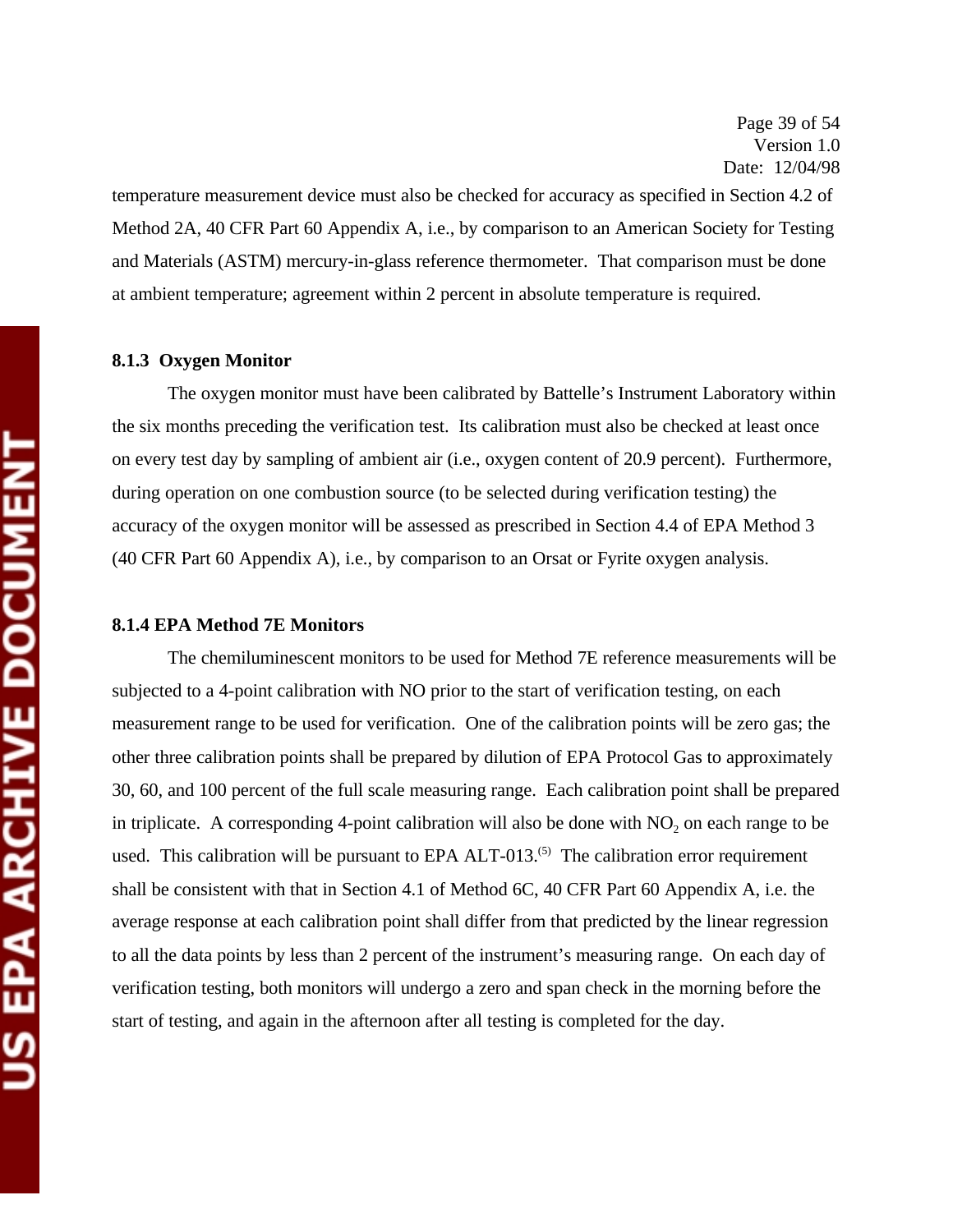## **8.1.5 Gas Dilution System**

Flow measurement or control devices in the dilution system shall be calibrated prior to the start of the verification test by means of a manual or automated soap bubble flow meter. Corrections will be applied to the bubble meter data for temperature and water content.

#### **8.2 Assessments and Audits**

#### **8.2.1 Technical Systems Audits**

Battelle's QA/QC Reviewer, Ms. Susan Abbgy, will perform a technical systems audit once during the performance of this verification test. The purpose of this technical systems audit is to ensure that the verification test is being performed in accordance with this test/QA plan and that all QA/QC procedures are being implemented. In this audit, Ms. Abbgy will review the calibration sources and reference method used, compare actual test procedures to those specified in this plan, and review data acquisition and handling procedures.

# **8.2.2 Performance Evaluation Audit**

A performance evaluation audit will be conducted to assess the quality of the measurements made in this verification test. This audit addresses only those measurements made by Battelle in conducting the verification test, i.e., the analyzers being verified and the vendors operating these analyzers are not the subject of the performance evaluation audit. This audit will be performed by analyzing a standard or comparing to a reference that is independent of standards used during the testing. This audit will be performed once during the verification procedure. The audit procedures, which are listed in Table 8, will be performed by the technical staff responsible for the measurements being audited. Battelle's QA/QC Reviewer will be present during the performance evaluation audit to immediately assess audit results.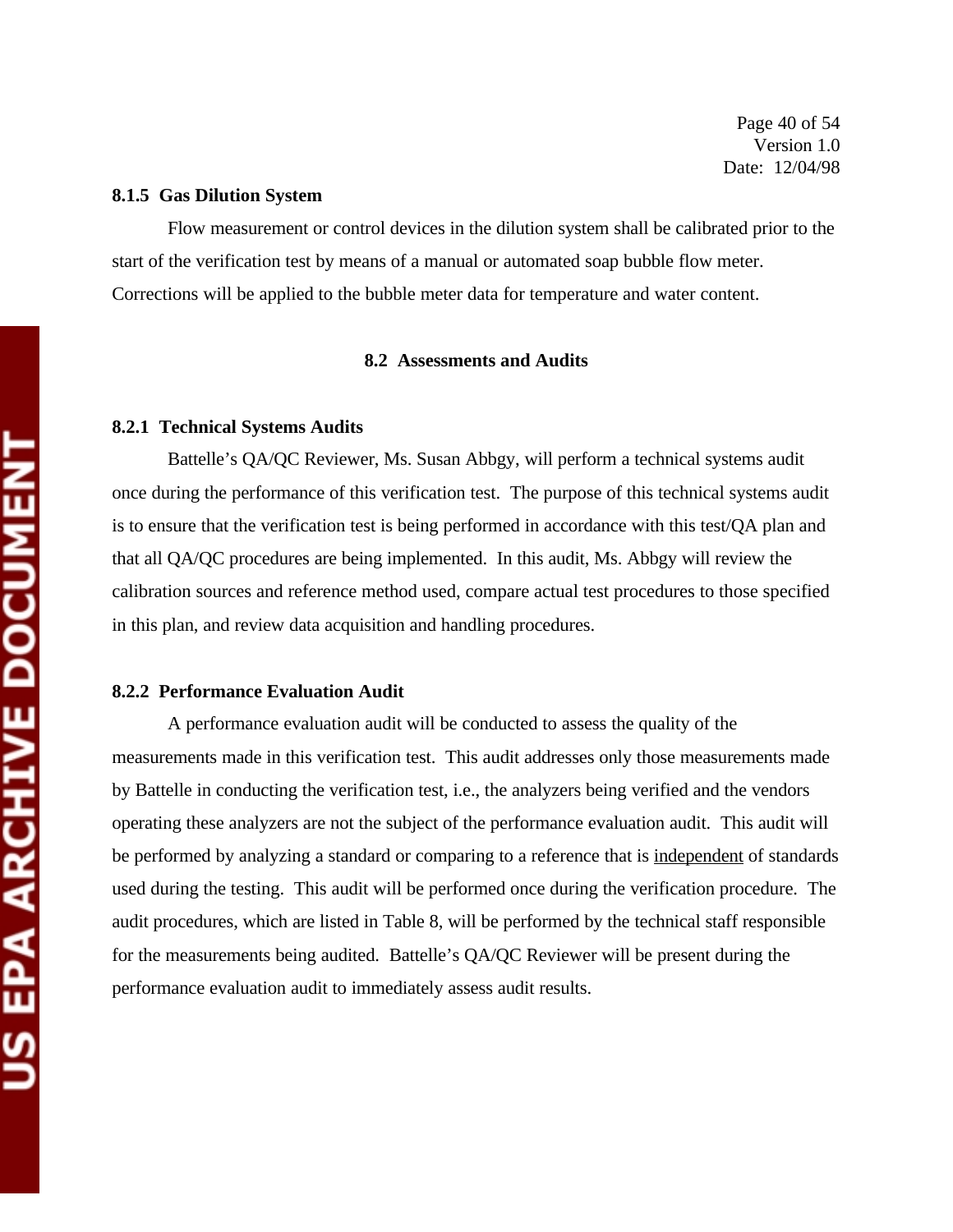**Measurement to be Audited | Audit Procedure** Reference method for Analyze independent NO and nitrogen oxides  $(NO, NO_x)$  |  $NO_2$  standards (i.e., obtained from a different vendor) Temperature Compare to independent temperature measurement Oxygen Concentration Compare to independent oxygen measurement Gas Flow Rate Compare to independent flow measurement

Table 8. Summary of Performance Audit Procedures<sup>(a)</sup>

 (a) Each audit procedure will be performed once during the verification test.

#### **8.2.3 Data Quality Audits**

Battelle's QA/QC Reviewer will audit at least 10 percent of the verification data acquired in the verification test. The QA/QC Reviewer will trace the data from initial acquisition, through reduction and statistical comparisons, and to final reporting. All calculations performed on the data undergoing audit will be checked.

#### **8.3 Assessment Reports**

Each assessment and audit will be documented in accordance with Section 2.9.7 of the  $QMP$  for the AMS pilot.<sup>(1)</sup> Assessment reports will include the following:

- $\bullet$  Identification of any adverse findings or potential problems
- $\bullet$  Space for response to adverse findings or potential problems
- $\bullet$  Possible recommendations for resolving problems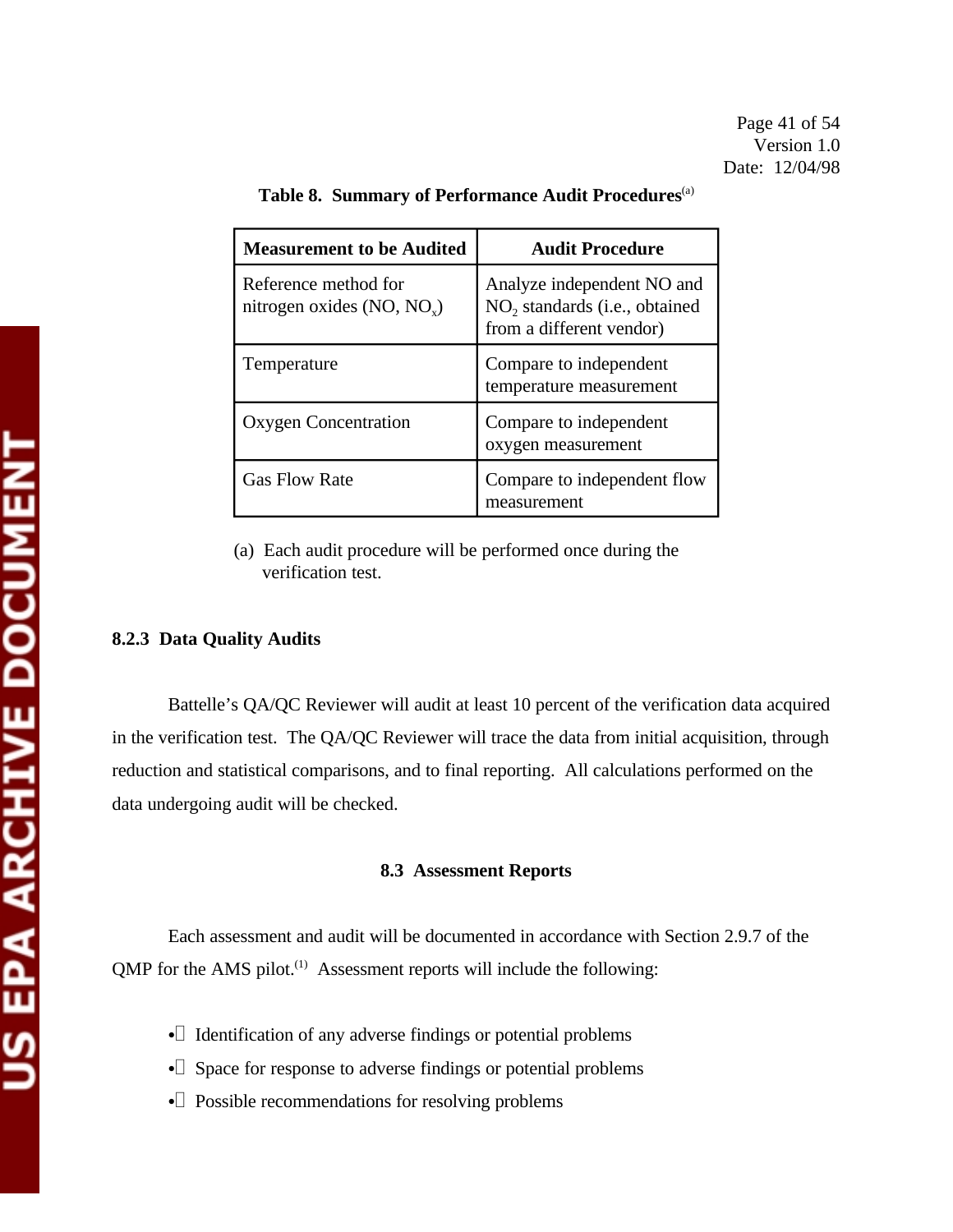- $\bullet$  Citation of any noteworthy practices that may be of use to others
- Confirmation that solutions have been implemented and are effective.

#### **8.4 Corrective Action**

The QA/QC Reviewer during the course of any assessment or audit will identify to the technical staff performing experimental activities any immediate corrective action that should be taken. If serious quality problems exist, the QA/QC Reviewer is authorized to stop work. Once the assessment report has been prepared, the Verification Testing Leader will ensure that a response is provided for each adverse finding or potential problem, and will implement any necessary followup corrective action. The QA/QC Reviewer will ensure that followup corrective action has been taken.

#### **9.0 DATA ANALYSIS AND REPORTING**

#### **9.1 Data Acquisition**

Data acquisition in this verification test includes recording of the response data from the analyzers undergoing testing, recording of data from the reference method analyzers, and recording of operational data such as combustion source conditions, test temperatures, calibration information, the times of test activities, etc.

Data acquisition for the commercial analyzers undergoing verification is primarily performed by the vendors themselves during the laboratory tests. Each analyzer must have some form of data acquisition device, such as a digital display whose readings can be recorded manually, a printout of analyzer response, or an electronic data recorder that stores individual analyzer readings. In all laboratory tests the vendor will be responsible for reporting the response of the analyzer to the sample matrices provided. In most laboratory tests, the analyzer response to be reported will be in the form of an average or stable reading. However, in the Response Time test the response will be reported as individual readings obtained at 10-second intervals.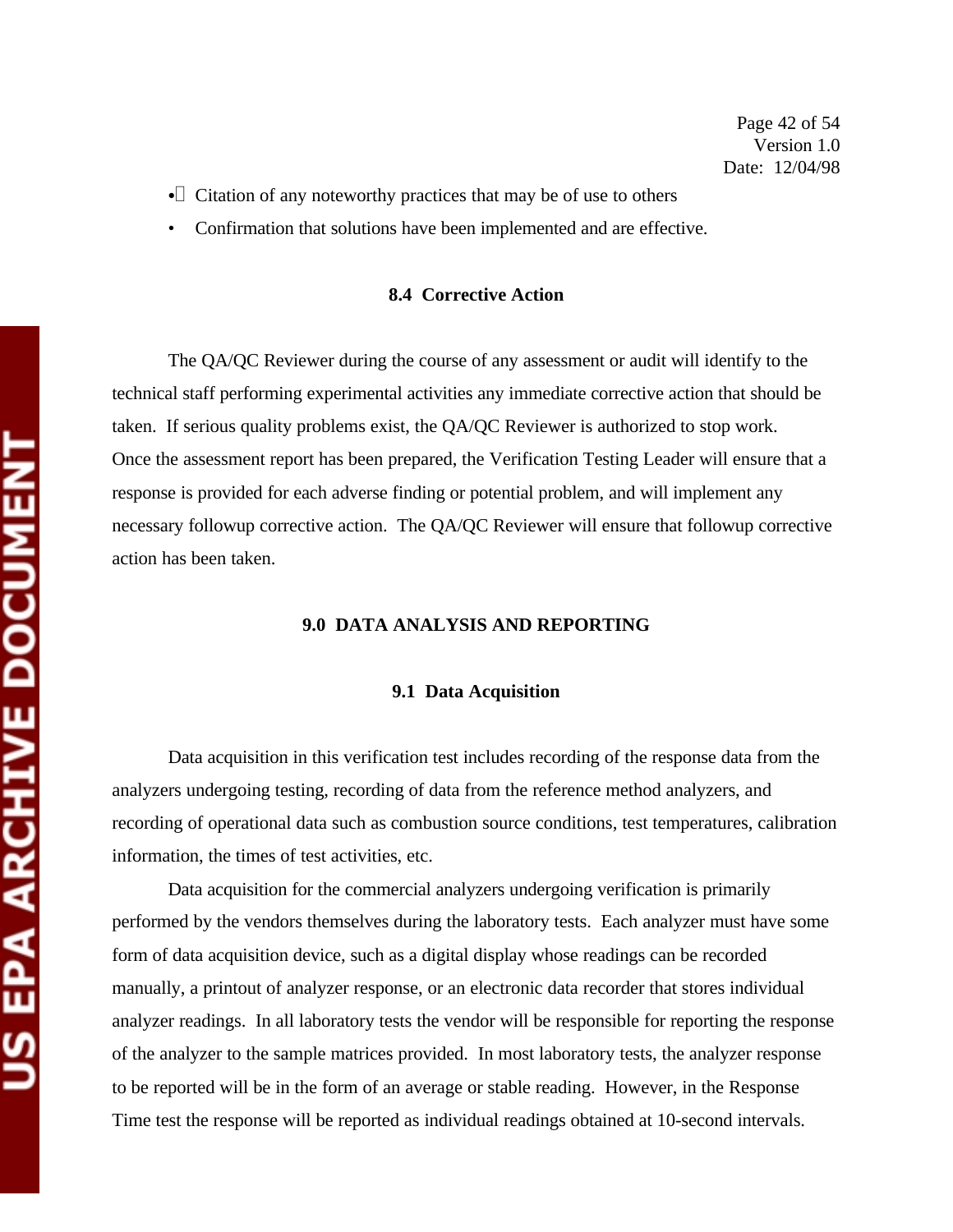Page 43 of 54 Version 1.0 Date: 12/04/98

In general, data acquisition for the commercial analyzers and reference monitors must be simultaneous during the combustion source tests in order to properly compare the two methods. For all commercial analyzers that can produce an analog or digital electronic output, a data acquisition system provided by Battelle will be used to record both the commercial analyzer and reference monitor responses during these tests. Data acquisition for the Zero/Span Drift Test will be based on average or stable responses, similar to that for most of the laboratory tests, as noted above. For analyzers that provide only visual or printed output, data will be recorded manually and simultaneously for both the analyzers being tested and the reference monitor. Forms for this purpose will be provided as needed by Battelle.

Other data will be recorded in laboratory record books maintained by each Battelle staff member involved in the testing. These records will be reviewed on a daily basis to identify and resolve any inconsistencies.

In all cases, strict confidentiality of data from each vendor's analyzers, and strict separation of data from different analyzers, will be maintained. This will be accomplished in part by the separation in time between conducting each test on different analyzers. More importantly, separate files (including manual records, printouts, and/or electronic data files) will be kept for each analyzer. At no time during verification testing will Battelle staff engage in any comparison or discussion of test data or of different analyzers.

Table 9 summarizes the types of data to be recorded; how, how often, and by whom the recording is made; and the disposition or subsequent processing of the data. The general approach is to record all test information immediately and in a consistent format throughout all tests. Data recorded by the vendors is to be turned over to Battelle staff immediately upon completion of the test procedure. Test records will then be converted to Excel spreadsheet files by the same Battelle staff who conducted the verification tests. Identical file formats will be used for the data from all analyzers tested, to assure uniformity of data treatment. Separate data files will be kept for each of the two identical analyzers provided by each vendor, to assure separation of data and facilitate intercomparisons of the two units. This process of data recording and compiling will be overseen by the Verification Testing Leader.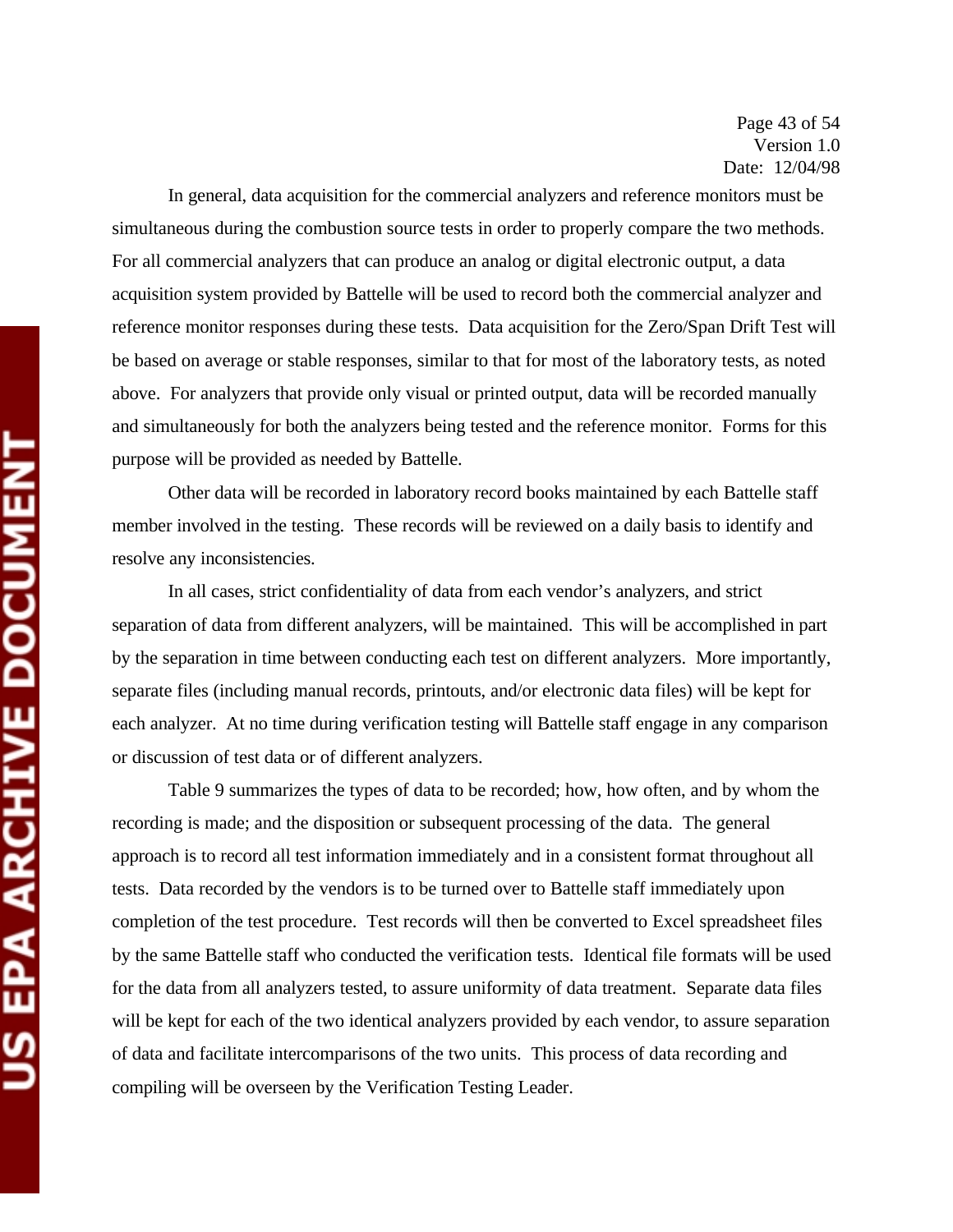# **Table 9. Summary of Data Recording Process for the Verification Test**

| Data to be Recorded                                                                                                  | <b>Responsible Party</b> | <b>Where Recorded</b>                                       | <b>How Often Recorded</b>                                                     | <b>Disposition of Data</b> <sup>(a)</sup>                                                     |
|----------------------------------------------------------------------------------------------------------------------|--------------------------|-------------------------------------------------------------|-------------------------------------------------------------------------------|-----------------------------------------------------------------------------------------------|
| Dates, times of test events                                                                                          | <b>Battelle</b>          | Laboratory record books                                     | Start/end of test, and at each<br>change of a test parameter.                 | Used to check test results;<br>manually incorporated in<br>data spreadsheets as<br>necessary. |
| Test parameters (temperature,<br>pressure, analyte/interferant<br>identities and concentrations,<br>gas flows, etc.) | <b>Battelle</b>          | Laboratory record books                                     | When set or changed, or as<br>needed to document<br>stability.                | Used to check test results,<br>manually incorporated in<br>data spreadsheets as<br>necessary. |
| Portable analyzer readings<br>- digital display                                                                      | Vendor                   | Data sheets provided by<br>Battelle.                        | As specified intervals during<br>each test.                                   | Manually entered into<br>spreadsheets                                                         |
| printout                                                                                                             | Vendor                   | Original to Battelle, copy to<br>vendor.                    | At specified intervals during<br>each test.                                   | Manually entered into<br>spreadsheets                                                         |
| electronic output                                                                                                    | Vendor/Battelle          | Data acquisition system (data<br>logger, PC, laptop, etc.). | Continuously at specified<br>acquisition rate throughout<br>each test.        | Electronically transferred to<br>spreadsheets                                                 |
| Reference monitor readings                                                                                           | <b>Battelle</b>          | Data sheets, or data acquisition<br>system, as appropriate. | At specified intervals, or<br>continuously at specified<br>rate in each test. | Transferred to spreadsheets                                                                   |

(a) All activities subsequent to data recording are carried out by Battelle.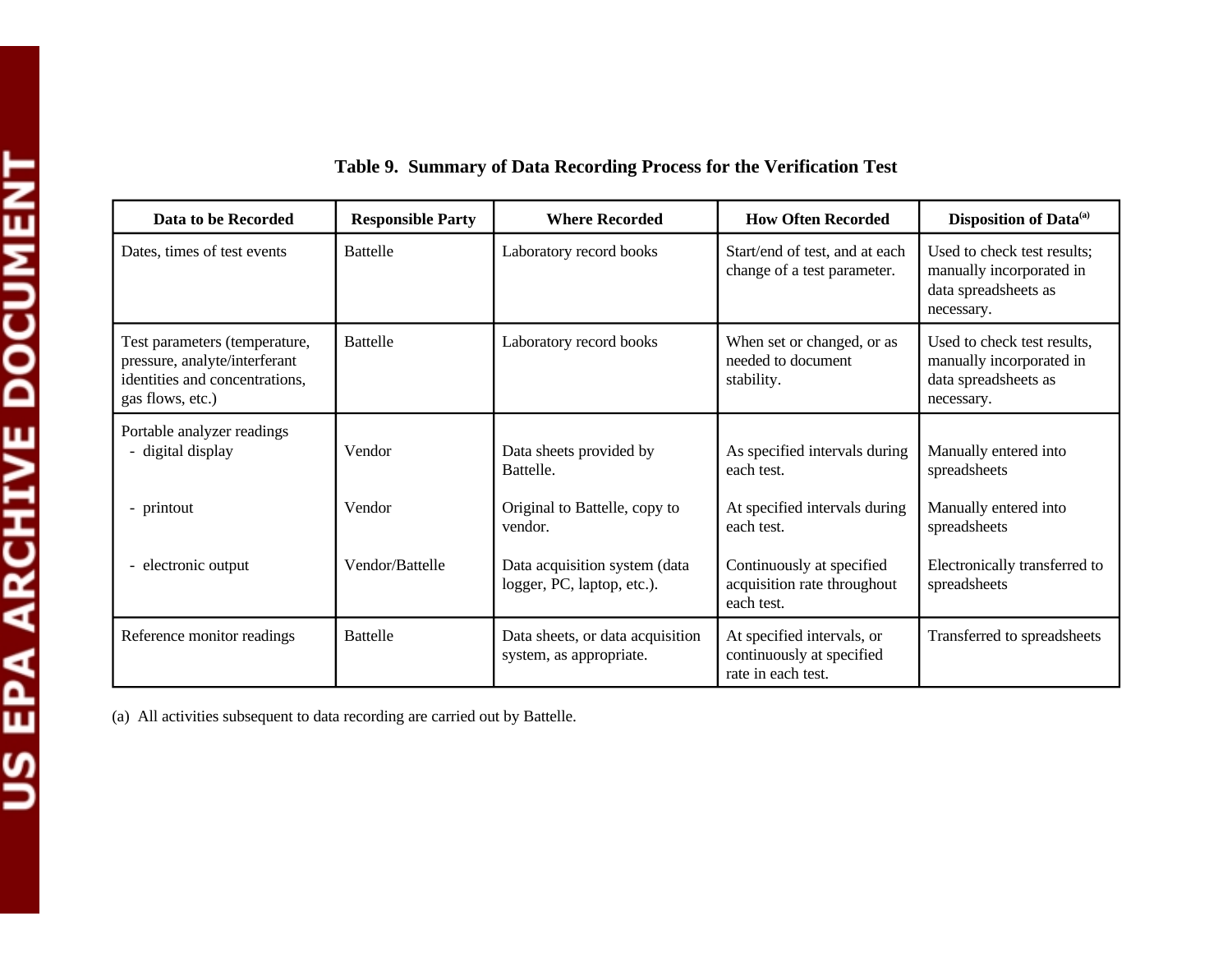#### **9.2 Statistical Calculations**

The analyzer performance characteristics are quantified on the basis of statistical comparisons of the test data. This process begins with conversion of the spreadsheet files that result from the data acquisition process (Section 9.1) into data files suitable for evaluation with SAS statistical software. The following are the statistical procedures used to make those comparisons.

#### **9.2.1 Linearity**

Linearity will be assessed by linear regression with the calibration concentration as independent variable and the analyzer response as dependent variable. Separate calibration will be carried out for each unit. The calibration model is

$$
Y_c = \Box h(c) + \Box error_c \tag{1}
$$

where  $Y_c$  is the analyzer's response to a challenge concentration *c*,  $h(c)$  is a linear calibration curve, and the error term is assumed to be normally distributed. If the variability is not constant throughout the range of concentrations then weighting in the linear regression is appropriate. It is often the case that the variability increases proportionally with the true concentration. The variability  $(\sigma)$  of the measured concentration values (c) may be modeled by the following relationship:

$$
\sigma_c^2 = \alpha \Box + \Box kc \Box^{\beta \Box} \tag{2}
$$

where  $a$ ,  $k$  and  $\beta$  are constants to be estimated from the data. After determining the relationship between the mean and variability, appropriate weighting will be determined such as

$$
weight = \Box w_c = \Box \frac{1}{\sigma_c^2}
$$
 (3)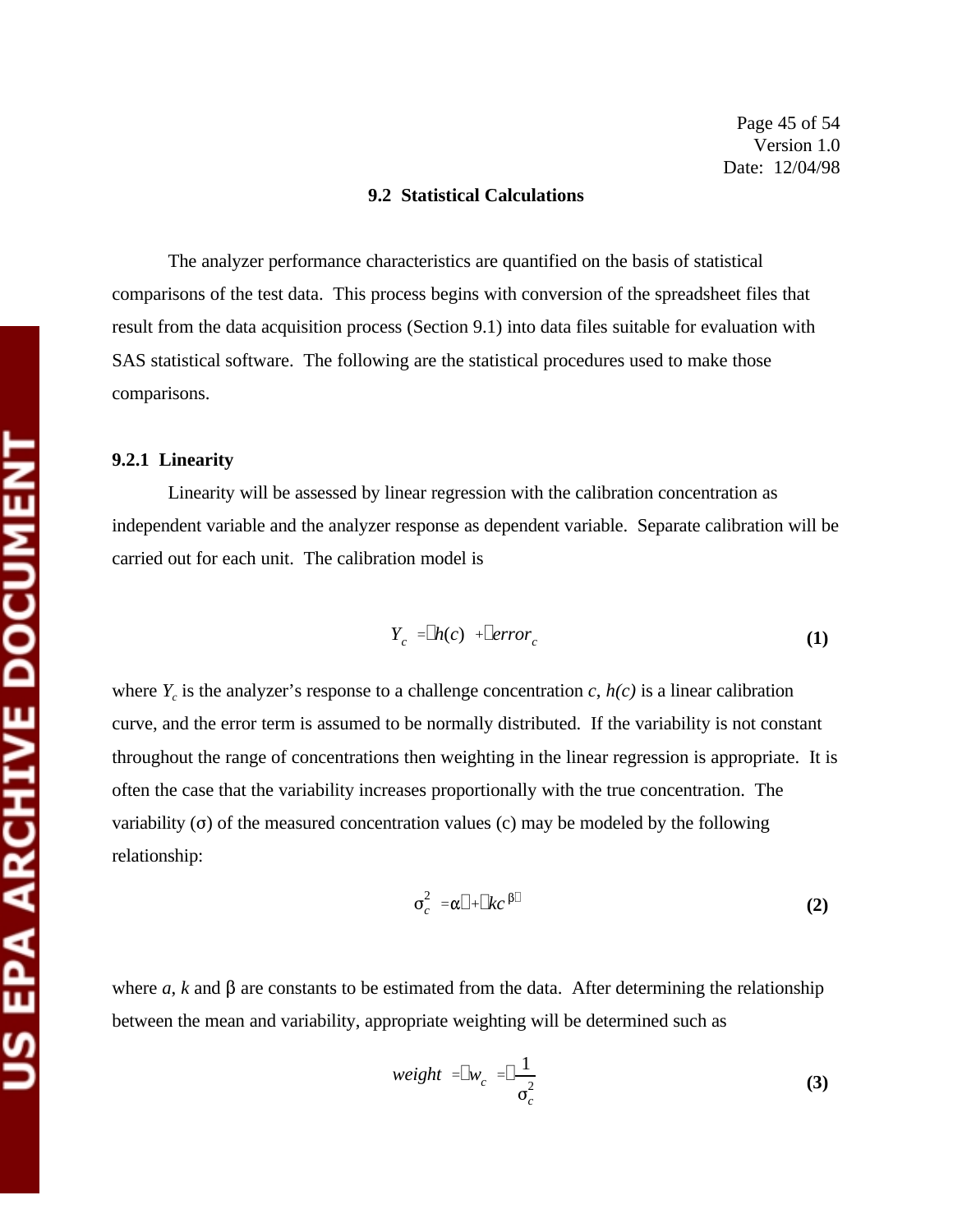The form of the regression model to be fitted is  $h(c) = \alpha_o + \alpha_c$ . Concentration values will be calculated from the estimated calibration curve using the formula

$$
c = \widehat{\mathbb{L}} \widehat{\mathbb{L}}^{-1}(Y_c) = \widehat{\mathbb{L}} \frac{Y_c - \widehat{\mathbb{L}} \widehat{\alpha}_o}{\widehat{\alpha}_1} \tag{4}
$$

A test for departure from linearity may be carried out by comparing the residual sum of squares

$$
\sum_{i=1}^{6} (\bar{Y}_{c_i} - \Box \alpha \Box - \Box \alpha \Box c_i)^2 n_{c_i} w_{c_i}
$$
\n(5)

to a chi-square distribution with  $6 - 2 = 4$  degrees of freedom. ( $n_c$  is the number of replicates at concentration c).

#### **9.2.2 Detection Limit**

The detection limit (LOD) will be defined as the smallest true concentration at which the analyzer's expected response exceeds the calibration curve at zero concentration by three times the standard deviation of the analyzer's zero reading, i.e.,  $\alpha_0 + 3 \sigma \sqrt{ } \sqrt{ }$ . The LOD may then be determined by

$$
LOD = \frac{\left[\left(\alpha_{\partial} \alpha_{\partial} + \Box \alpha_{\partial} \alpha_{\partial} \alpha_{\partial} + \Box \alpha_{\partial} \alpha_{\partial} \alpha_{\partial} \alpha_{\partial} \alpha_{\partial} \alpha_{\partial} \alpha_{\partial} \alpha_{\partial} \alpha_{\partial} \alpha_{\partial} \alpha_{\partial} \alpha_{\partial} \alpha_{\partial} \alpha_{\partial} \alpha_{\partial} \alpha_{\partial} \alpha_{\partial} \alpha_{\partial} \alpha_{\partial} \alpha_{\partial} \alpha_{\partial} \alpha_{\partial} \alpha_{\partial} \alpha_{\partial} \alpha_{\partial} \alpha_{\partial} \alpha_{\partial} \alpha_{\partial} \alpha_{\partial} \alpha_{\partial} \alpha_{\partial} \alpha_{\partial} \alpha_{\partial} \alpha_{\partial} \alpha_{\partial} \alpha_{\partial} \alpha_{\partial} \alpha_{\partial} \alpha_{\partial} \alpha_{\partial} \alpha_{\partial} \alpha_{\partial} \alpha_{\partial} \alpha_{\partial} \alpha_{\partial} \alpha_{\partial} \alpha_{\partial} \alpha_{\partial} \alpha_{\partial} \alpha_{\partial} \alpha_{\partial} \alpha_{\partial} \alpha_{\partial} \alpha_{\partial} \alpha_{\partial} \alpha_{\partial} \alpha_{\partial} \alpha_{\partial} \alpha_{\partial} \alpha_{\partial} \alpha_{\partial} \alpha_{\partial} \alpha_{\partial} \alpha_{\partial} \alpha_{\partial} \alpha_{\partial} \alpha_{\partial} \alpha_{\partial} \alpha_{\partial} \alpha_{\partial} \alpha_{\partial} \alpha_{\partial} \alpha_{\partial} \alpha_{\partial} \alpha_{\partial} \alpha_{\partial} \alpha_{\partial} \alpha_{\partial} \alpha_{\partial} \alpha_{\partial} \alpha_{\partial} \alpha_{\partial} \alpha_{\partial} \alpha_{\partial} \alpha_{\partial} \alpha_{\partial} \alpha_{\partial} \alpha_{\partial} \alpha_{\partial} \alpha_{\partial} \alpha_{\partial} \alpha_{\partial} \alpha_{\partial} \alpha_{\partial} \alpha_{\partial} \alpha_{\partial} \alpha_{\partial} \alpha_{\partial} \alpha_{\partial} \alpha_{\partial} \alpha_{\partial} \alpha_{\partial} \alpha_{\partial} \alpha_{\partial} \alpha_{\partial} \alpha_{\partial} \alpha_{\partial} \alpha_{\partial} \alpha_{\partial} \alpha_{\partial} \alpha_{\partial} \alpha_{\partial} \alpha_{\partial} \alpha_{\partial} \alpha_{\partial} \alpha_{\partial} \alpha_{\partial} \alpha_{\partial} \alpha_{\partial}
$$

where  $\sigma_0$  is the estimated standard deviation at zero concentration. The LOD is estimated as  $LOD = \Box 3 \hat{\alpha} \Box \hat{\alpha}$ 

## **9.2.3 Response Time**

The response time of the analyzers to a step change in analyte concentration is calculated by determining the total change in response due to the step change in concentration, and then determining the point in time when 95 percent of that change was achieved. Using data taken every 10 seconds, the following calculation is done: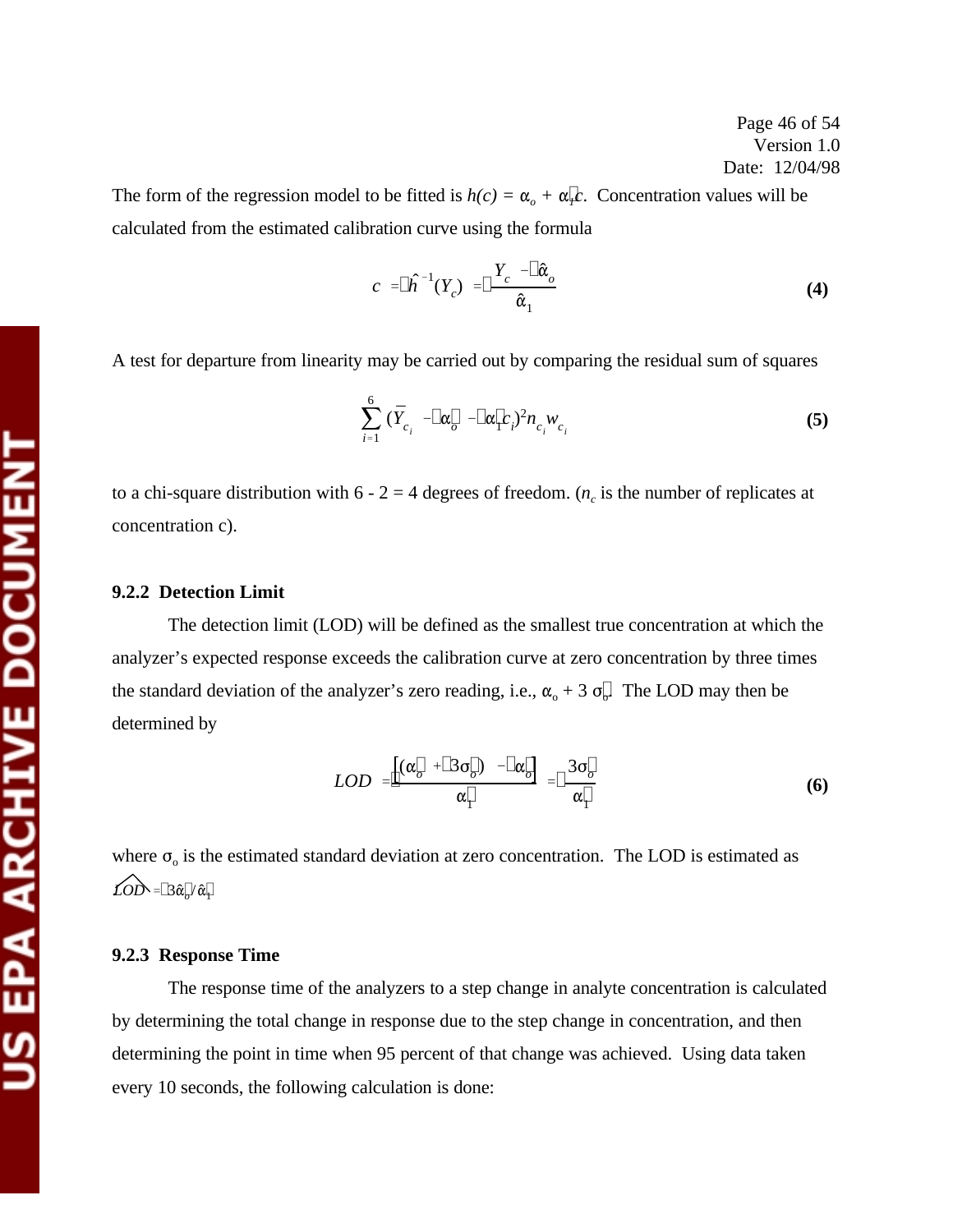Total Response =  $R_c$  -  $R_z$ 

where  $R_c$  is the final response of the analyzer to the calibration gas and  $R<sub>z</sub>$  is the final response of the analyzer to the zero gas. The analyzer response that indicates the response time then is:

Response<sub>RT</sub> =  $0.95$ (Total Response) + R<sub>z</sub>.

The point in time at which this response occurs is determined by inspection of the response/time data, and the response time is then calculated as:

 $RT = Time_{95\%} - Time_{1}$ 

where Time<sub>95%</sub> is the time at which Response<sub>RT</sub> occurs and Time<sub>I</sub> is the time at which the span gas was substituted for the zero gas. Since only one measurement will be made, the precision of the response time cannot be determined.

#### **9.2.4 Interferences**

The extent of interference will be calculated in terms of the sensitivity of the analyzer to the interferant species, relative to its sensitivity to  $NO$  or  $NO<sub>2</sub>$ . The relative sensitivity is calculated as the ratio of the observed response of the analyzer to the actual concentration of the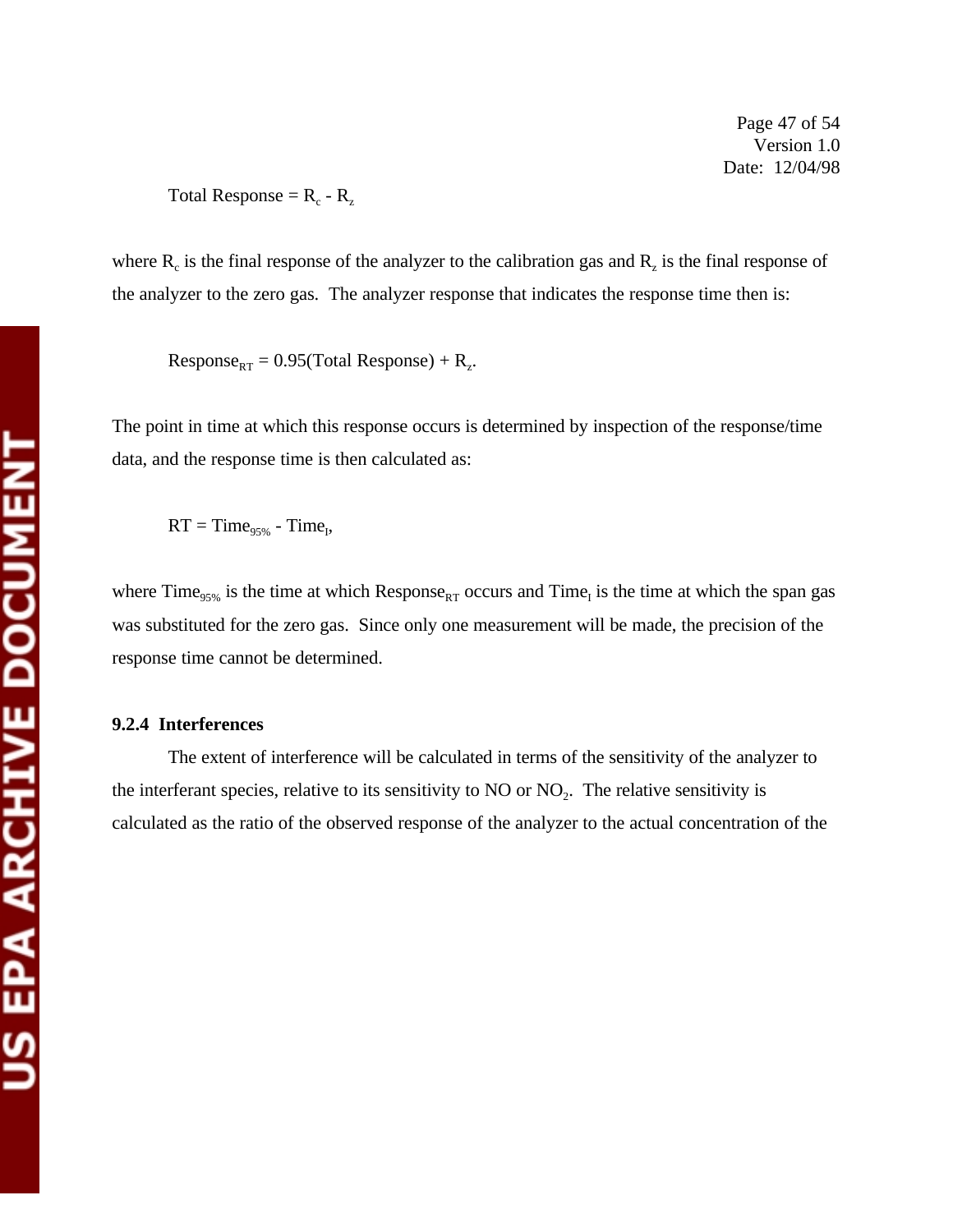interferant. For example, an analyzer that measures NO is challenged with 500 ppm of CO, resulting in a difference in reading of 1 ppm (as NO). The relative sensitivity of the analyzer is thus 1 ppm/500 ppm  $= 0.2$  percent. The precision of the interference results cannot be estimated from the data obtained, since only one measurement is made for each interferant.

#### **9.2.5 Ambient Temperature Effect**

The analyzer response data obtained from a single point span check or a zero check at a given temperature and a given concentration (i.e., zero or span) are not statistically independent. Therefore the average value in each sampling period will be used as a single value in the comparison. Thus at room temperature, low temperature, and high temperature there will be two data points for each analyzer, namely the average response on zero gas and the average response on span gas. Variability for low and for high temperatures will be assumed to be the same as the variability at room temperature, and the variability determined in the Linearity Test will be used for this analysis. The ambient temperature effect on zero and span readings will then each be assessed by trend analysis for response with temperature, using separate linear regression analyses for the zero and for the span data. Precision of the ambient temperature effect cannot be estimated.

#### **9.2.6 Interrupted Sampling**

The effect of interrupted sampling will be assessed as the arithmetic difference between zero data and between span data obtained before and after the test. Differences will be stated in ppm units. No estimate can be made of the precision of the observed differences.

#### **9.2.7 Flow Rate Sensitivity**

The statistical analysis for evaluation of flow rate effects will be similar to that used for assessing the ambient temperature effect. The analyzer response data at a given duct pressure and a given concentration (i.e., zero or span) are not statistically independent, therefore the average value in each sampling period will be used in the comparison. Thus at each of ambient pressure, reduced pressure, and increased pressure there will be three total data points for each analyzer,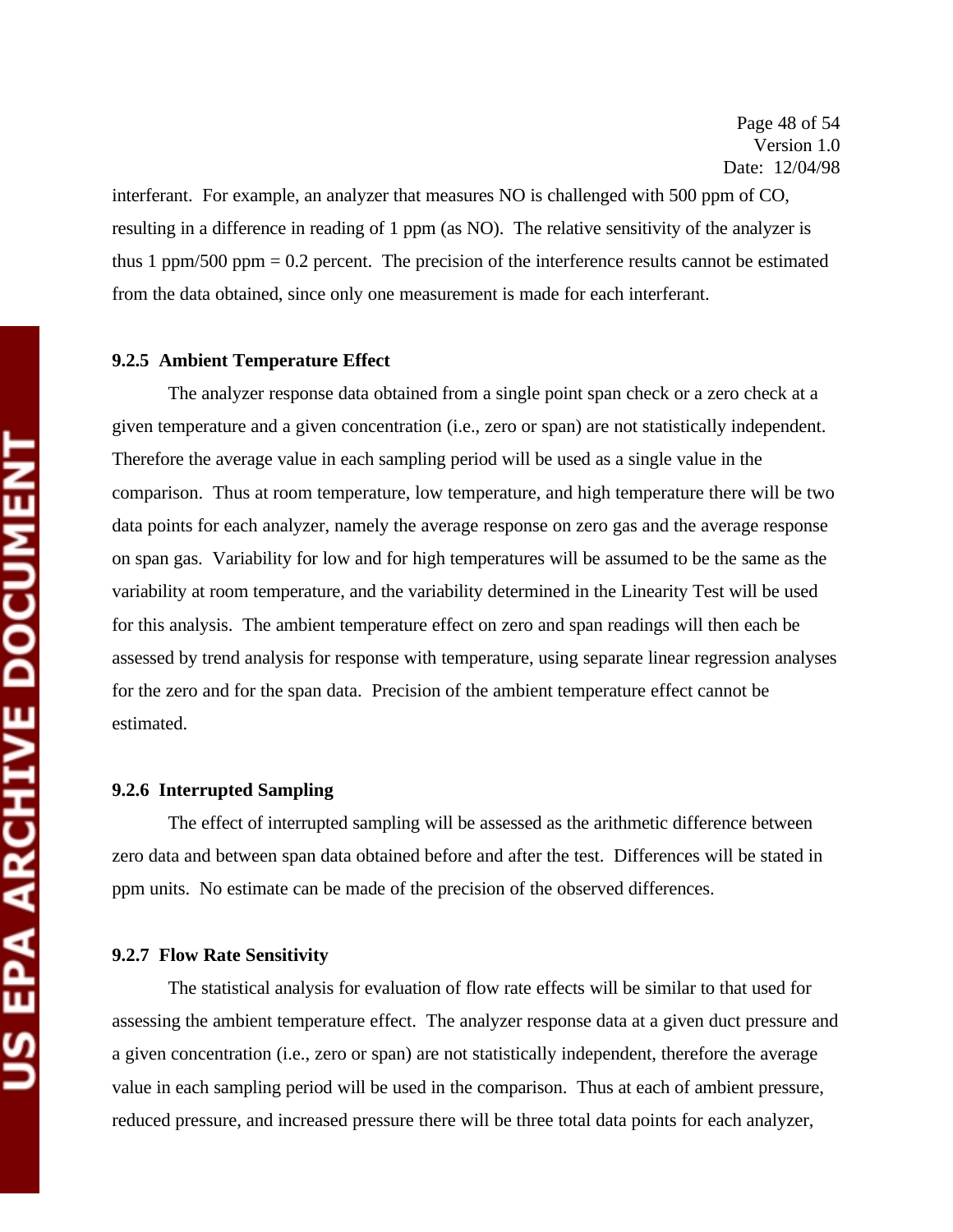Page 49 of 54 Version 1.0 Date: 12/04/98

namely the analyzer flow rate and average response on zero gas and the average response on span gas. Variability for reduced and increased pressures will be assumed to be the same as the variability at ambient pressure, and the variability determined in the Linearity Test will be used for this analysis. The duct pressure effect on analyzer flow rates and response will then be assessed by separate linear regression trend analyses for flow rate, and for response. The trend analysis for response will consist of separate analyses for the zero and for the span data. The precision of the flow rate effect cannot be determined from the data obtained.

#### **9.2.8 Accuracy**

The relative accuracy (RA) of the analyzers with respect to the reference method will be assessed by:

$$
RA = \Box \frac{|\bar{d}| \Box + \Box t_{n-1}^{\alpha \Box} \frac{S_d}{\sqrt{n}}}{\bar{x}} \times 100\%
$$
 (7)

where *d* refers to the difference between the reference and tested methods, and *x* corresponds to the reference method value.  $S_d$  denotes the sample standard deviation of the differences and will be estimated by n = 9 samples, while  $t_{n-1}^{\alpha}$  is the t value for the 100(1 -  $\alpha$ )th percentile of the distribution with n-1 degrees of freedom. The relative accuracy will be determined for an  $\alpha$  value of 0.025 (i.e., 97.5 percent confidence level, one-tailed). The RA calculated in this way can be interpreted as an upper confidence bound for the relative bias of the analyzer, i.e.,  $\frac{|\mathbf{d}|}{\overline{x}}$ , where the superscript bar indicates the average value of the differences or of the reference values.

#### **9.2.9 Zero/Span Drift**

Statistical procedures for assessing zero and span drift will be similar to those used to assess interrupted sampling. Zero (span) drift will be calculated as the arithmetic difference between zero (span) values obtained before and after sampling of source emissions. No estimate can be made of the precision of the zero and span drift values.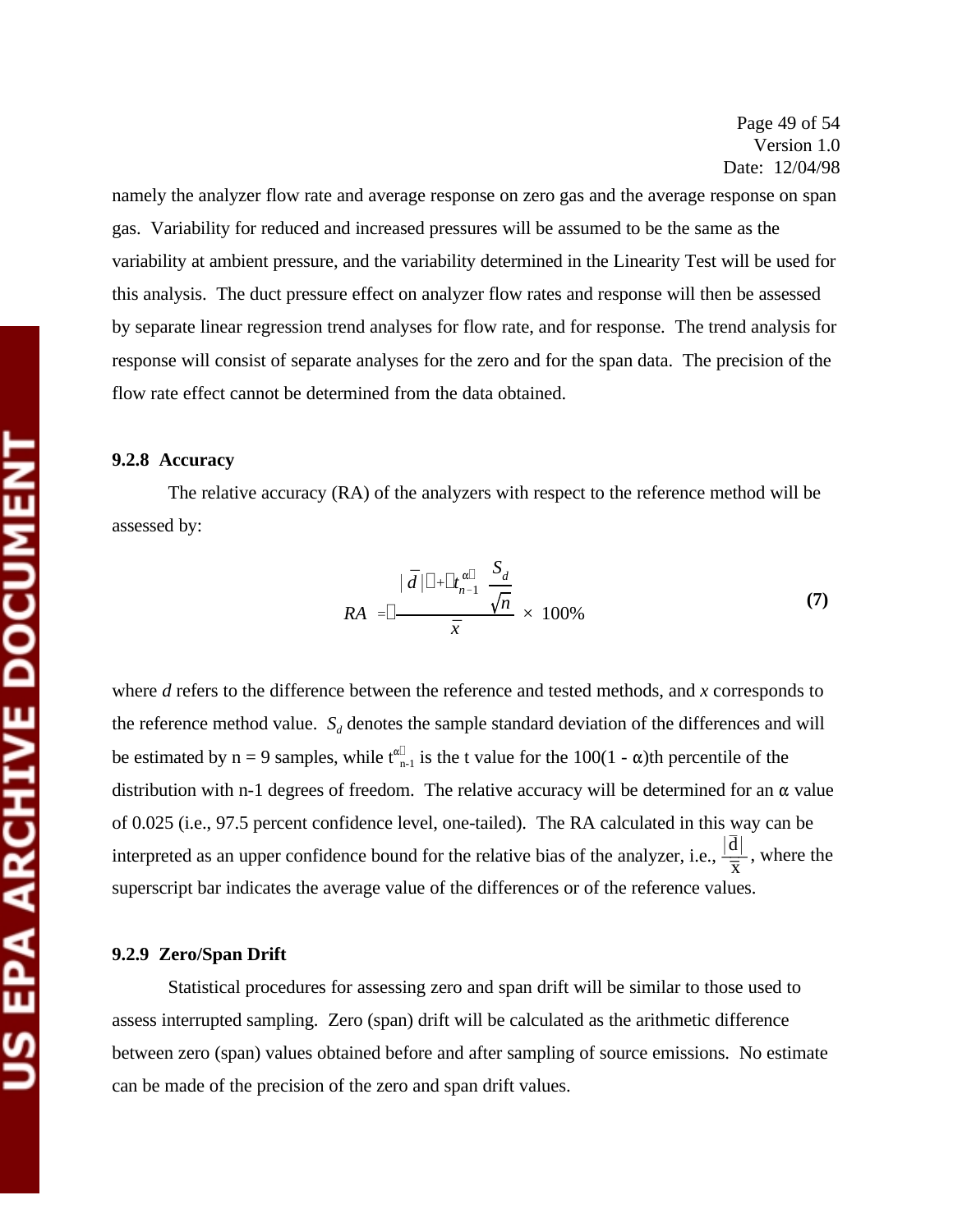#### **9.2.10 Measurement Stability**

The temporal stability of analyzer response in extended sampling from a combustion source will be assessed by means of a trend analysis on the 60 minutes of data from this test. The existence of a trend in the data will be assessed by fitting a linear regression line to the measured concentration as the dependent variable and time as the independent variable. The null hypothesis that the slope of the trend line is zero, i.e.,

 $H_0$ : slope = 0  $H_a$ : slope  $\neq 0$ 

will be tested using a t-test.

## **9.2.11 Inter-Unit Repeatability**

In tests in which analyzer performance was verified by comparison with data from the reference method, the two identical units of each type of analyzer will be compared to one another using the same statistical tests that were used to compare the units to the reference method individually. In tests in which no reference method data were obtained (e.g., Linearity Test), the performance of the two units of each analyzer will be compared using statistical tests of difference. The purpose of this comparison is to determine if any significant differences in performance exist between two units operating side-by-side. For example, the slopes of the calibration lines determined in the Linearity Test, and the detection limits determined from those test data, will be compared.

# **9.2.12 Data Completeness**

Data completeness will be calculated as the percentage of possible data recovered from an analyzer in a test. It is calculated as the ratio of the actual to the possible number of data points, converted to a percentage, i.e.,

Data Completeness =  $(N_a)/(N_p)$  x 100%,

where  $N_a$  is the number of actual and  $N_p$  the number of possible data points.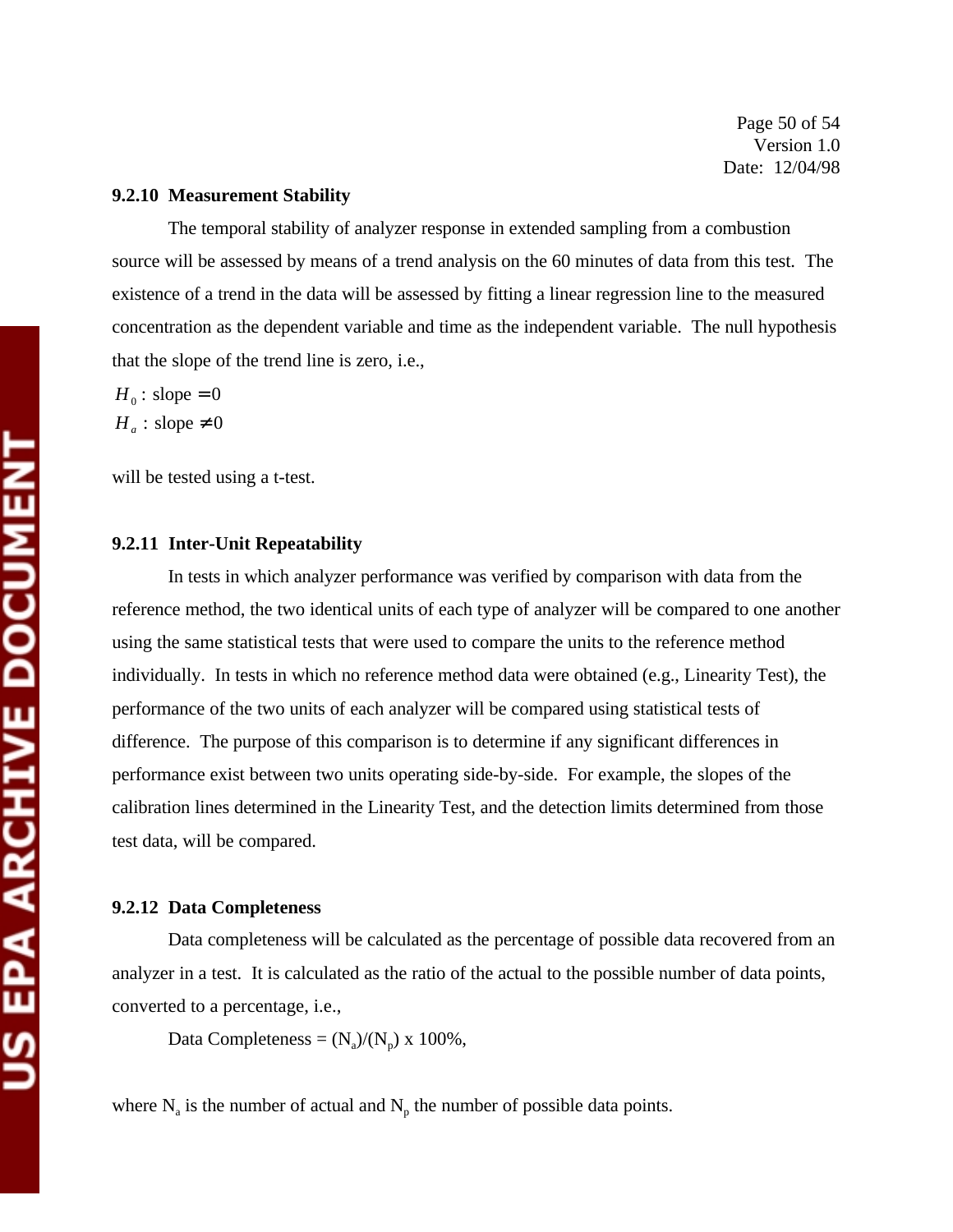#### **9.3 Data Review**

Records generated by Battelle staff in the verification test will receive a one-over-one review within two weeks after generation, before these records are used to calculate, evaluate, or report verification results. These records may include laboratory record books; operating data from the combustion sources; equipment calibration records; and data sheets used to record the analyzers' response or other parameters in the laboratory or combustion source experiments. This review will be performed by a Battelle technical staff member involved in the verification test, but not the staff member that originally generated the record. The review will be documented by the person performing the review by adding his/her initials and date to a hard copy of the record being reviewed. This hard copy will then be returned to the Battelle staff member who generated or who will be storing the record.

In addition, data calculations performed by Battelle will be spot-checked by Battelle technical staff to ensure that calculations are performed correctly. Calculations to be checked include determination of analyzer precision, accuracy, detection limit, and other statistical calculations identified in Section 9.2 of this test/QA plan.

#### **9.4 Reporting**

The statistical data comparisons that result from each of the tests described above will be conducted separately for each unit of each commercial NO/NO<sub>2</sub> analyzer, and information on the additional cost factors will be compiled. Separate verification reports will then be prepared, each addressing the analyzers provided by one commercial vendor. The results for the two units tested will be included separately in the report (i.e., no averaging of the two results will be done). For each test conducted in this verification, the verification report will present the test data, as well as the results of the statistical evaluation of those data.

The verification report will briefly describe the ETV program and the AMS pilot, and will describe the procedures used in verification testing. These sections will be common to each verification report resulting from this verification test. The results of the verification test will then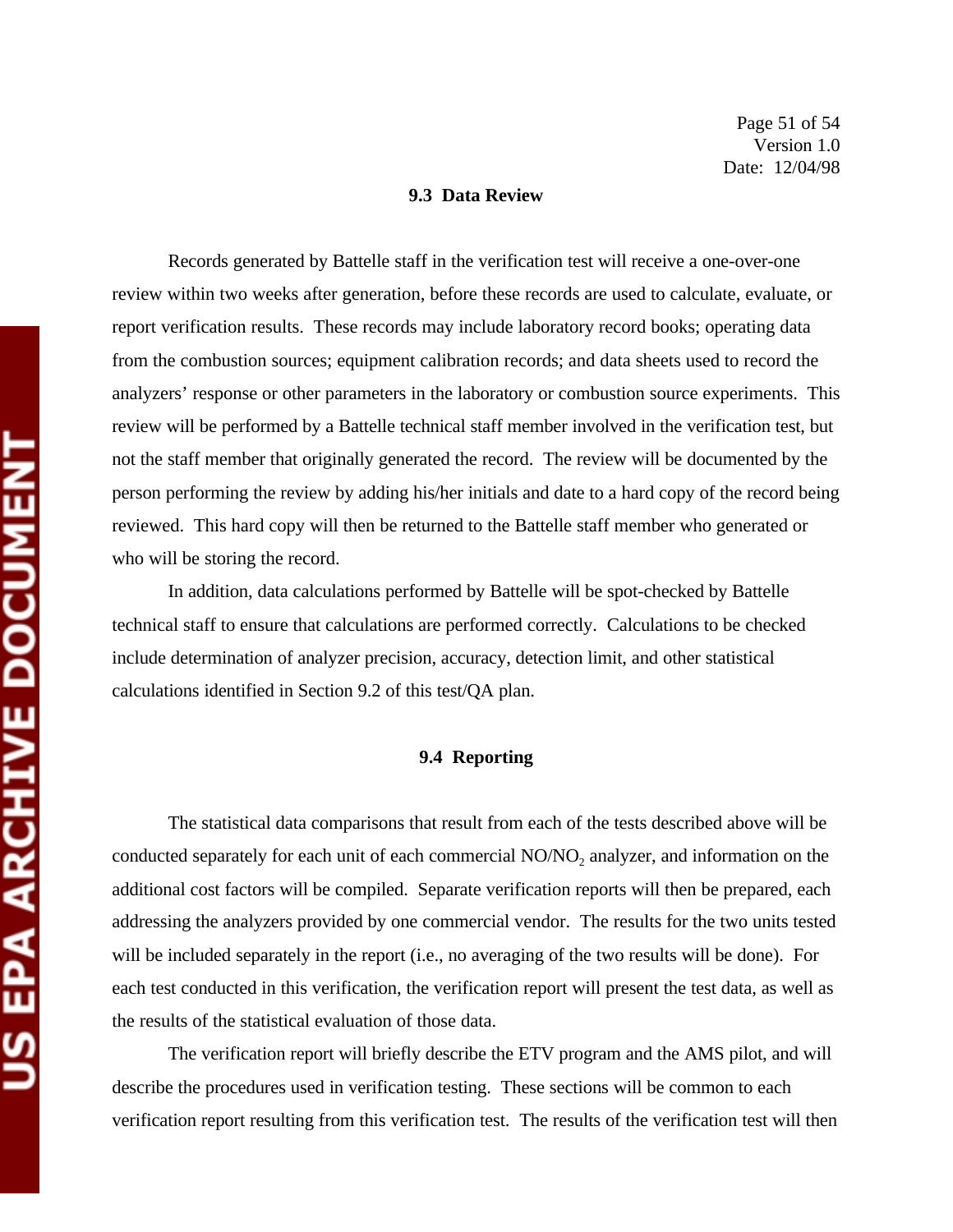Page 52 of 54 Version 1.0 Date: 12/04/98

be stated quantitatively, without comparison to any other analyzer tested, or comment on the acceptability of the analyzer's performance. The preparation of draft verification reports, the review of reports by vendors and others, the revision of the reports, final approval, and the distribution of the reports, will be conducted as stated in the Generic Verification Protocol for the Advanced Monitoring Systems Pilot.<sup>(9)</sup> Preparation, approval, and use of Verification Statements summarizing the results of this test will also be subject to the requirements of that same Protocol.

## **10.0 HEALTH AND SAFETY**

The verification test described in this test/QA plan will be performed at Battelle's laboratories in Columbus, OH. Health and safety requirements and guidance for the Columbus laboratories are provided in the Battelle Operating Guide (Section 1300 Environment, Safety, and Health) and the Battelle Columbus Operations ES&H Management Plan. Battelle staff involved in this verification test will operate under these established requirements and guidance.

Vendor staff will be operating their analyzers in Battelle laboratories during the verification test. Health and safety requirements and guidance for vendor staff are provided in the following paragraphs.

#### **10.1 Access**

Battelle's Columbus Operations is a limited access facility. Vendor staff will be required to sign a standard access agreement and will receive an access badge valid for the period of the verification test. Access will be limited to regular Battelle workdays between 7 a.m. and 6 p.m. and is restricted to buildings and areas where the verification test is being conducted.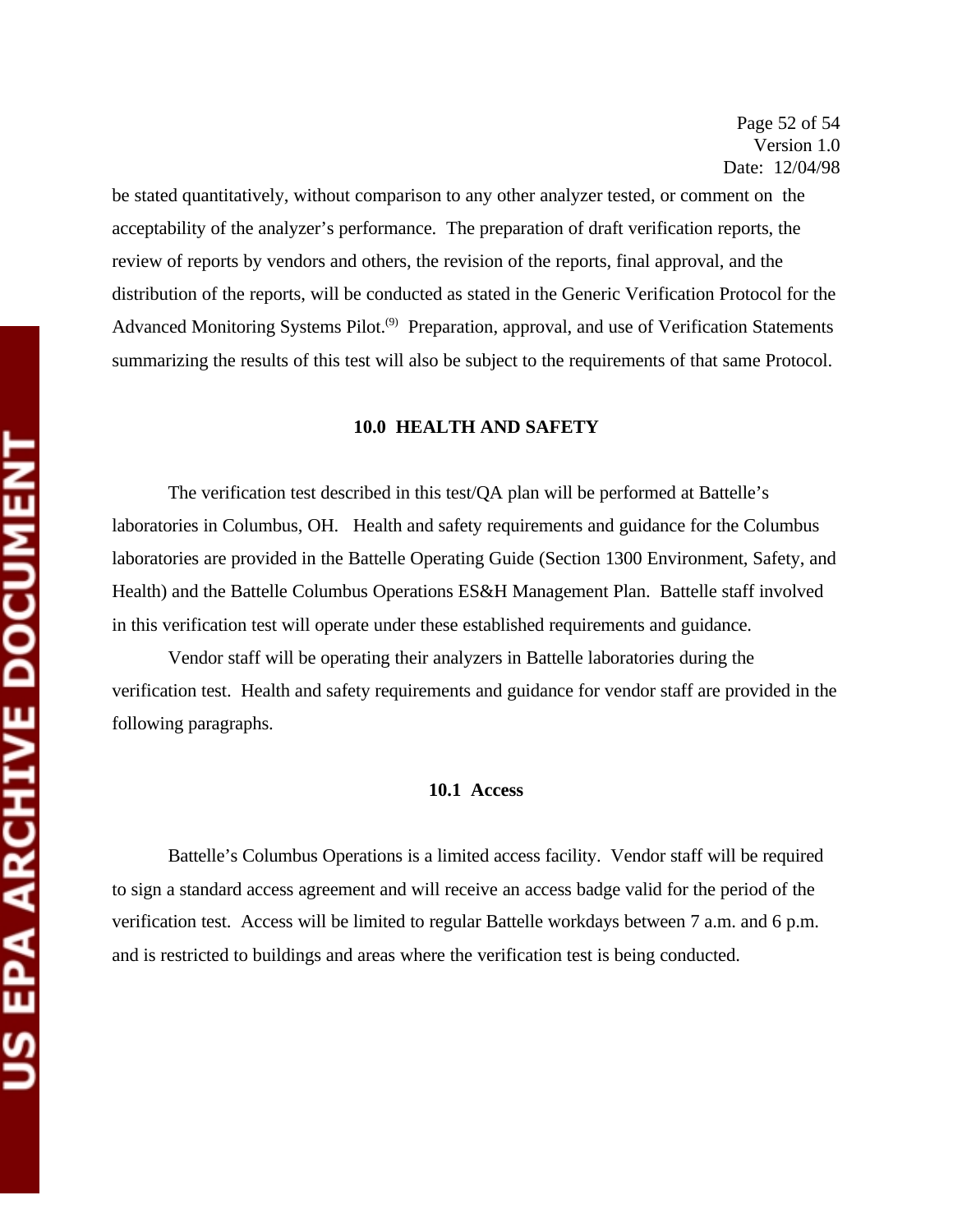#### **10.2 Potential Hazards**

Vendor staff will only be operating their NO/NO, analyzers during the verification test. They are not responsible for, nor permitted to, generate dilution gases, operate combustion sources, or perform any other verification activities identified in this test/QA plan. Operation of NO/NO emission analyzers does not pose any known chemical, fire, mechanical, electrical, noise, 2 or other potential hazard.

#### **10.3 Training**

All vendor staff will be given a safety briefing prior to their installation and operation of their analyzers in Battelle laboratories. This briefing will include a description of emergency operating procedures (i.e., in case of fire, tornado, bomb, laboratory accident) and identification and location and operation of safety equipment (e.g., fire alarms, fire extinguishers, eye washes, exits).

#### **10.4 Safe Work Practices**

The following safe work practices must be followed by all vendor staff operating their analyzers in Battelle laboratories:

- $\bullet$  Vendor staff will be required to wear laboratory coats and protective glasses while in Battelle active laboratories
- $\bullet$  Eating, drinking, and smoking are only permitted in designated areas.

A "three warning" system will be used to enforce vendor compliance with these safety practices:

- $\bullet$  First infraction violator receives a verbal warning
- $\bullet$  Second infraction violator receives a written warning